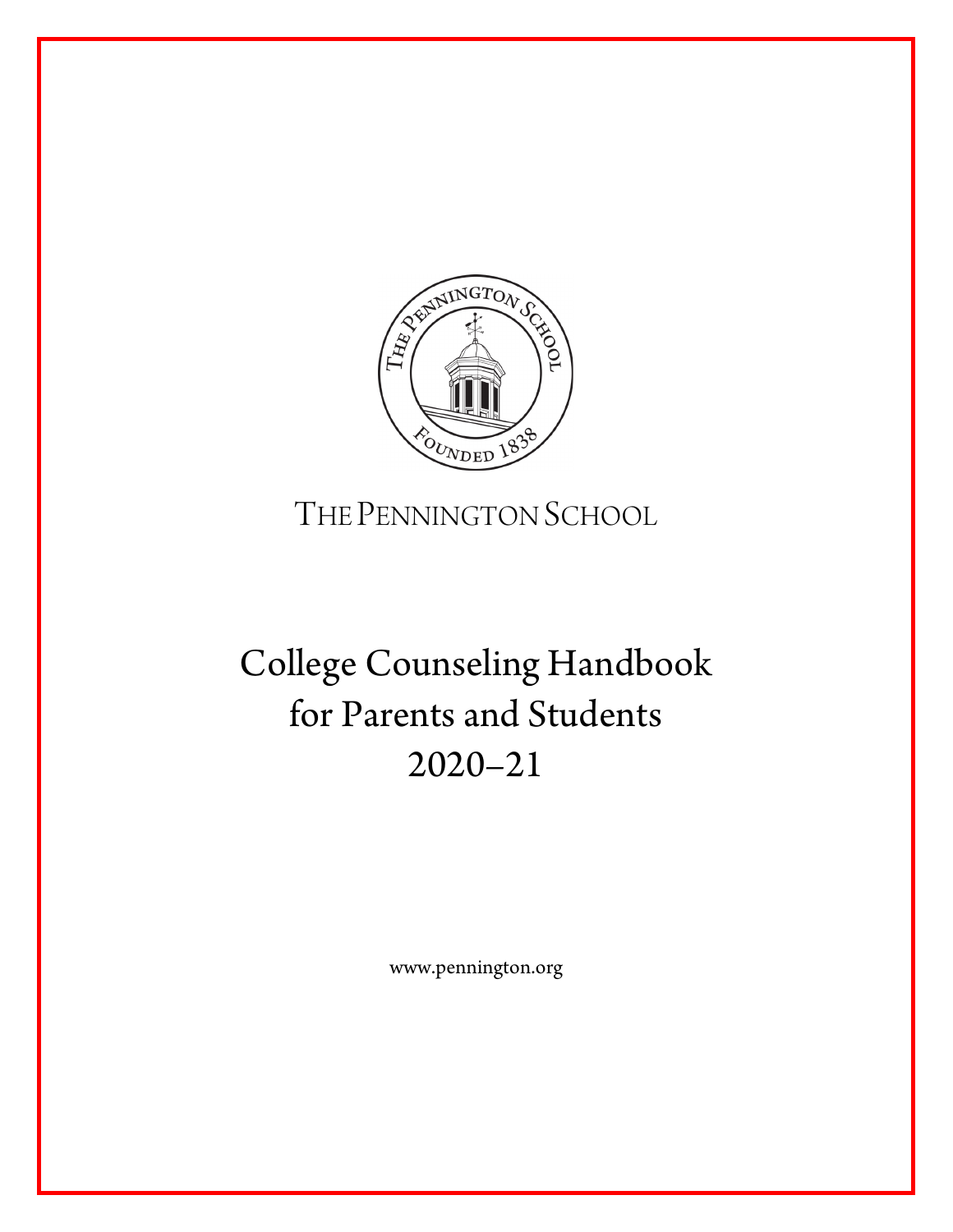# **THE PENNINGTON SCHOOL MISSION**

### **The Pennington School is committed to developing individual excellence in all of its students.**

### **What We Believe**

Our **Students** fully engage in the Pennington experience. They seek personal excellence and aspire to lives of dedication, perseverance, resilience, integrity, and service.

Our **Faculty** members unreservedly commit themselves to our students and their optimal learning and understanding. Passionate about their professional discipline, they are dedicated to staying current with best practices and pursuing professional development. Our faculty members serve as mentors and role models, forming meaningful relationships with students both inside and outside the classroom.

Our **Parents** share a sense of responsibility for the well-being and development of our students and actively support the School's mission.

Our **Academic** and **Co-curricular Environment** combines high expectation for excellence with the means to help each individual student achieve success in preparation for college study.

Our **Preparation** for college and life centers on our students' developing sound habits of mind, effective communication skills, ethical decision making, a global perspective, and the self-confidence to think and act both independently and collaboratively.

Our **Community** believes that the classroom is sacred and understands that optimal learning takes place through multiple experiences. Our culture reflects an abiding belief in each student's desire and ability to learn. Our students develop a sense of responsibility for themselves, for others, and for the world in which they live. **[Our community is one of inclusion](https://www.pennington.org/about-us/diversity-equity-inclusion)**, open to diversity of opinions and people, united in our purpose, and dedicated to continuing the values of honor, virtue, and humility.

 $\overline{\phantom{a}}$ 

The Pennington School admits students of any race, religion, color, national and ethnic origin to all the rights, privileges, programs, and activities generally accorded or made available to students at the School. It does not discriminate on the basis of race, color, religion, gender, physical disability, national and ethnic origin, or sexual orientation in administration of its educational policies, admission policies, scholarship and financial aid programs, employment policies, and athletic and other school-administered programs.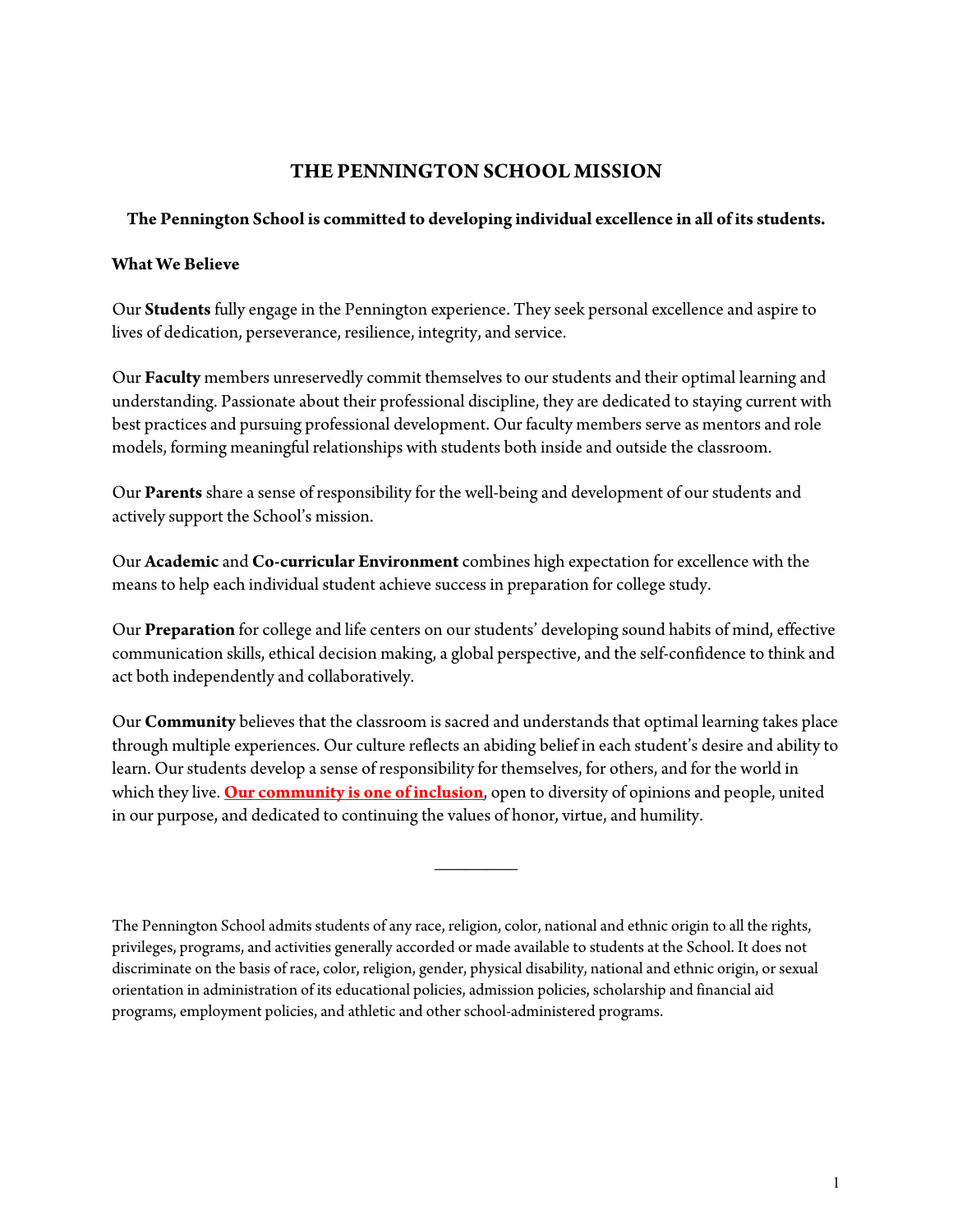# **TABLE OF CONTENTS**

| Welcome from the College Counseling Office                  | 3  |
|-------------------------------------------------------------|----|
| The College Counseling Program at Pennington                | 4  |
| <b>SCOIR</b>                                                | 5  |
| Timeline of the College Process: Grades 9-12                | 6  |
| What Makes Up a College Application?                        | 8  |
| <b>Standardized Testing</b>                                 | 12 |
| Accommodations for Standardized Tests                       | 15 |
| <b>Test Preparation</b>                                     | 16 |
| Early Applications/Early Decision/Early Action              | 17 |
| <b>College Counseling Application Procedures</b>            | 19 |
| The College Application Essay                               | 20 |
| <b>College Visits</b>                                       | 22 |
| The College Interview                                       | 24 |
| <b>Admission Decisions</b>                                  | 26 |
| <b>Independent Counselors</b>                               | 28 |
| College Athletes: Divisions I, II, and III                  | 29 |
| Financial Aid and Scholarships                              | 31 |
| What Freshmen and Sophomores and Their Parents Need to Know | 33 |
| A College Admission Timeline for Parents                    | 34 |
| Appendices                                                  |    |
| Examples of Basic High School Course Dreparation            | 2Q |

| Examples of Basic High School Course Preparation                      | 38 |
|-----------------------------------------------------------------------|----|
| Important Information for Students Interested in Majoring in the Arts | 41 |
| Glossary of Terms                                                     | 46 |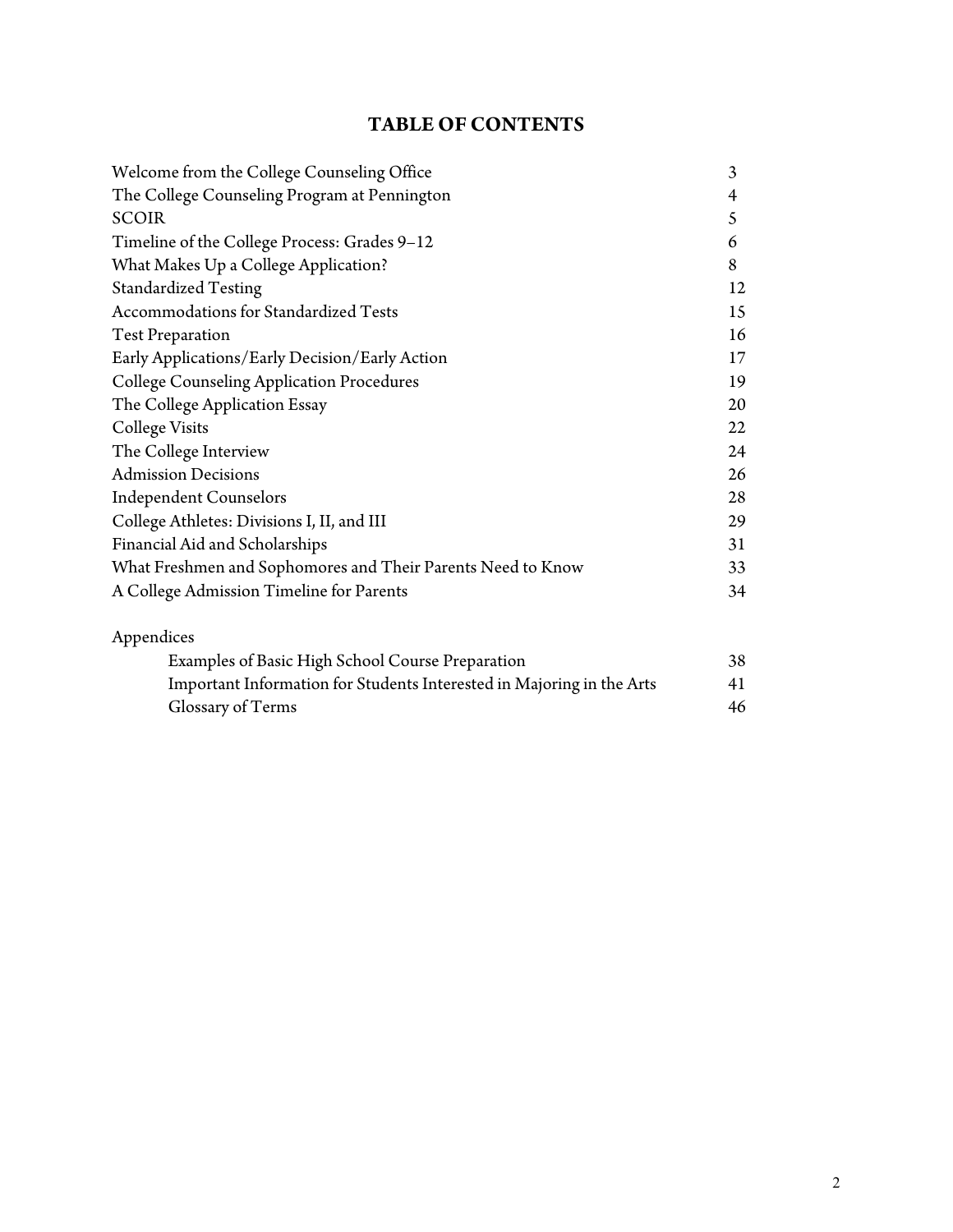# **WELCOME FROM THE COLLEGE COUNSELING OFFICE**

Welcome to the college counseling process! The goal of The Pennington School's College Counseling Office is to help students and parents understand and navigate the college admission experience, to help research specific college and university programs, and, ultimately, to make informed college decisions. Recognizing that the process of deciding on a college is a developmental one, we believe that the appropriate time to begin work with students is during the second half of the junior year. However, because The Pennington School prides itself on a strong college preparatory culture, all of our students have a heightened awareness of that ultimate goal and the steps needed to achieve it. We have compiled the 2020–21 edition of the *College Counseling Handbook* for all Upper School students and their parents as a reference guide to assist you through the process.

From choosing the "right" college to finding a place for everyone, the college search and application process can be a challenging one. Parents, along with the college counselor, are important players in the college selection process; however, it is the student who plays the primary role. A successful college search is almost always the result of a family effort: students must work with their parents on setting goals, discussing financial needs, making college visits, meeting with college counselors, and attending college representative visits.

Finding and selecting the appropriate college for each student is a thoughtful, considered process that begins during the junior year and continues through the senior year. The Pennington School believes that every graduate should attend the college or university that suits his or her own interests and strengths. To identify the best match, each student's unique personality, achievements, and goals are taken into consideration.

College counselors provide an overview of the college selection process with informative seminars for students and their parents beginning in ninth grade. During the junior year, counselors work with students on an individual basis as they attend college fairs, take standardized tests, and narrow down their lists of colleges to create a selection of schools most appropriate for their interests and career goals. During the senior year, we support students as they complete and submit applications to the schools of their choice.

As counselors, we strive to build genuine, honest relationships with students and their families and help empower students to direct their own lives. Communication among the students, parents, colleges, and our office is crucial to a successful outcome, and our doors are always open to you. At The Pennington School, the heart of our college counseling program is a student-centered process rather than a result. We have gathered information from our colleagues at peer schools, as well as in conjunction with the National Association of College Admissions Counseling (NACAC) and the Association of College Counselors in Independent Schools (ACCIS), to create this handbook. We hope that this publication will serve as a helpful tool for both students and parents during this exciting time.

*Director Associate Director Assistant Director*

Scott M. Doughty **Melanie H. Litzinger** Elizabeth Cummings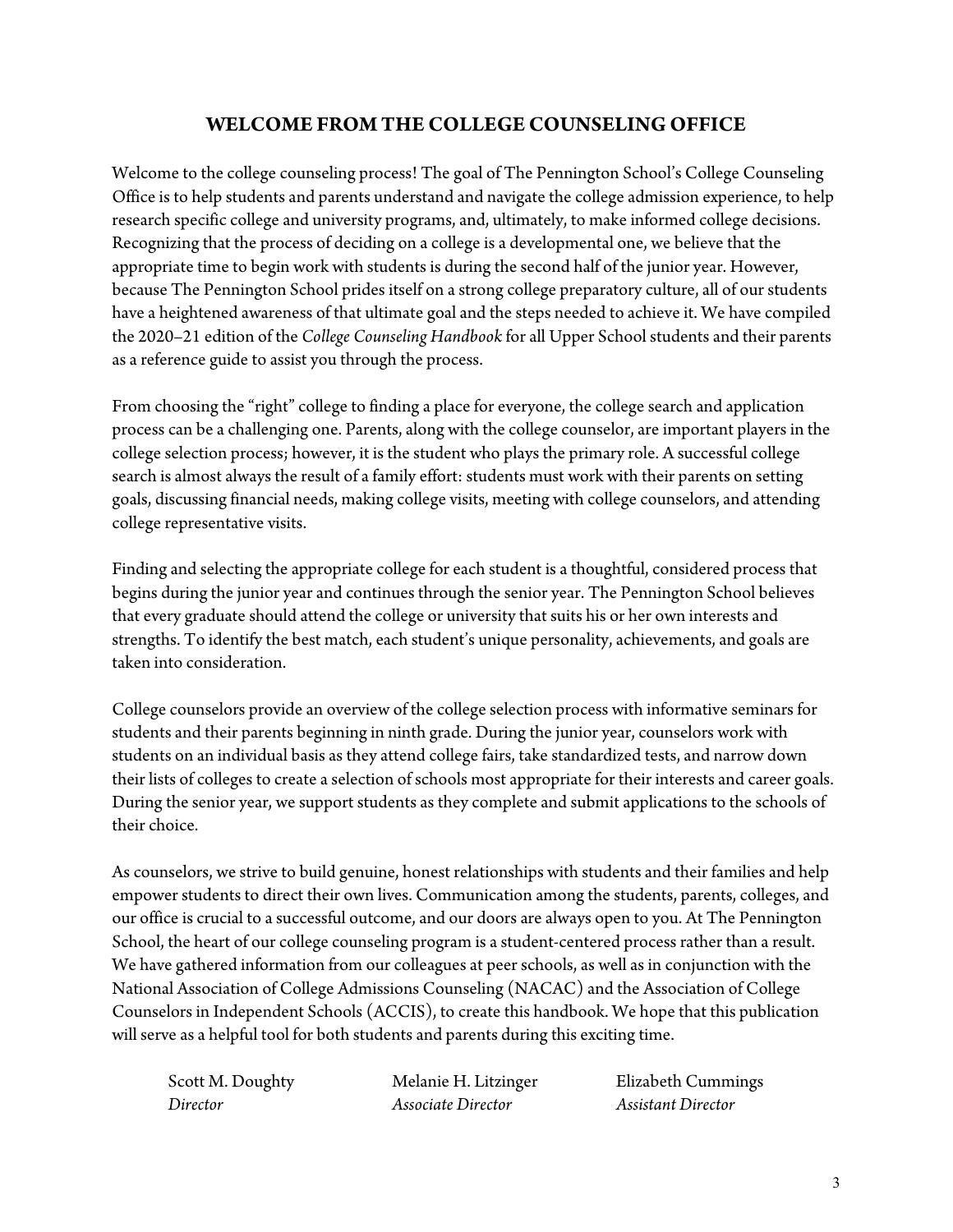# **THE COLLEGE COUNSELING PROGRAM**

The Pennington School provides a comprehensive college counseling program to all students through one-on-one counseling, a College Counseling Seminar, and information nights for students and parents. Our program includes:

- Seminars and information nights for students and parents beginning freshman year
- Individual meetings with students starting in their junior year
- Parent programs to assist with the college selection and application process, including applying for financial aid and affording college tuition
- Advice for our athletes about recruitment
- Visits from college representatives (more than 130!) to our campus throughout the year
- Newsletters with reminders and important information for students and parents
- Planning checklists
- Interviewing techniques
- Advice on writing the application essays

In addition to personal counseling, our College Counseling Office offers a weekly class to all students during the spring of their junior year. In this College Counseling Seminar, students are introduced to the college application process and cover topics such as searching for colleges and universities; interpreting admission data; creating a balanced list with foundation, target, and reach schools; and learning the differences among Early Decision, Early Action, and regular application deadlines. We will spend time with personality and career interest profiles, create a résumé, and write a rough draft of the college admission essay. Special topics include standardized testing schedules (ACT/SAT/TOEFL) and testoptional colleges; filling out the Common Application; the NCAA Eligibility Center and collegiate athletics; and composing an art portfolio or preparing for a musical, dance, or acting audition.

All of the topics covered in the College Counseling Seminar are then discussed one-on-one with students in personal meetings with their college counselor during the junior and senior years.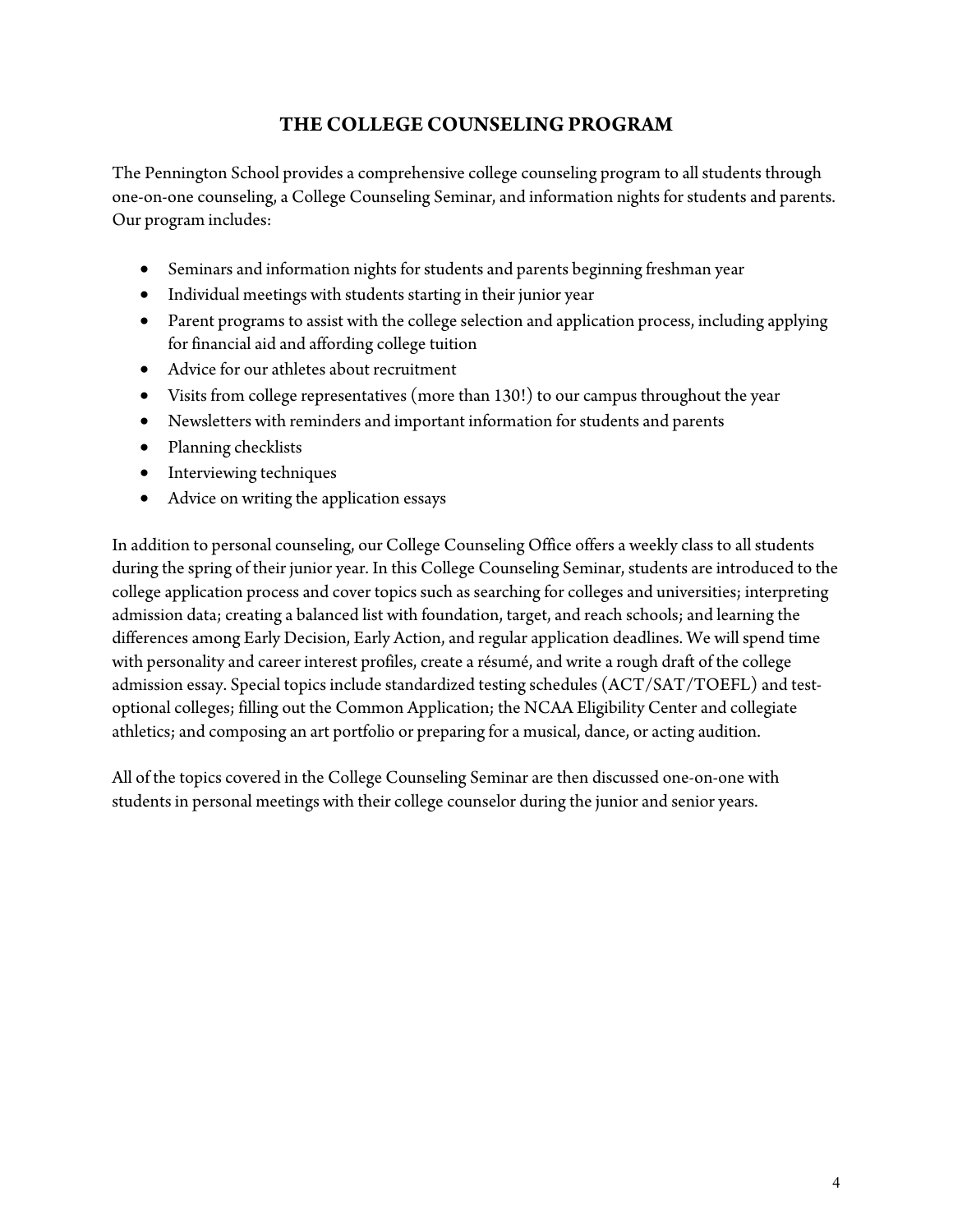# **SCOIR**

The Pennington School subscribes to SCOIR, a web-based college search and planning tool that allows students and families to investigate, research, track, and plan for the college admission process. Students can search for scholarships, explore careers, take interest inventories, and investigate their learning style.

Personal SCOIR accounts are available to students and their parents beginning in the junior year. The College Counseling Office will provide an overview of SCOIR for parents at our Junior Parents Night.

SCOIR provides a number of resources in one place, including but not limited to the following:

- Career and personality interest inventories (YouScience) to help students discover potential careers and majors that match skills and interests
- Career exploration: job descriptions and tools to show students the education, skills, and abilities necessary for thousands of careers, as well as expected salaries
- A résumé builder where students can start keeping track of their activities in one place
- College and major search options that can be tailored to student specifications (location, size, etc.), with links to college websites and information about admission requirements and deadlines
- The capacity to build a college list of schools in which students have interest
- Scattergrams and heat maps that show how students compare to other Pennington students, in terms of GPA and SAT/ACT scores, who have applied to specific colleges
- A search feature for scholarships
- Email notifications of upcoming college representative visits

Students will begin working with SCOIR in the College Counseling Seminar and will be expected to use the program throughout the college application process.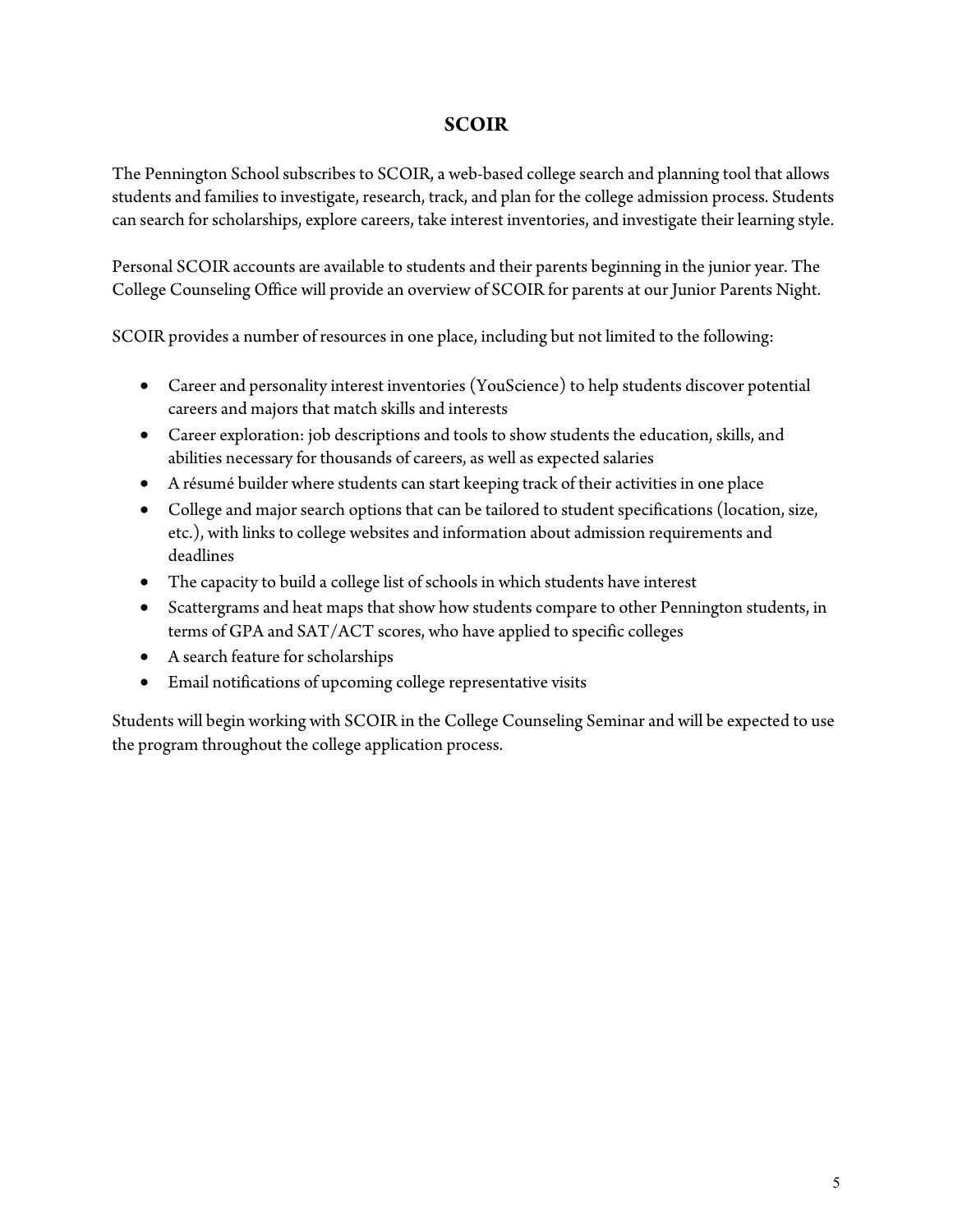# **TIMELINE OF THE COLLEGE APPLICATION PROCESS: GRADES 9–12**

# **Ninth Grade**

- Do as well as you can in your academic classes; the transcript of your academic record at The Pennington School begins with Grade 9.
- Get involved outside of the classroom in extracurricular, community service, volunteer, and athletic activities.
- Attend the College Planning Timeline Presentation for Parents and Students (in Grades 9, 10, and 11).
- Explore summer opportunities such as academic classes, pre-career seminars, or employment.

# **Tenth Grade**

- Keep up with your grades and academic record. Enroll in the most challenging coursework that is appropriate for you and your ability.
- Pursue leadership opportunities within your extracurricular activities. Consider joining new ones!
- Attend the College Planning Timeline Presentation for Parents and Students (in Grades 9, 10 and 11).
- Ask your teachers and advisor or counselor for recommendations for summer programs.
- Consider taking the ACT practice test on campus during the summer.

# **Eleventh Grade**

- Take the most rigorous academic schedule you can reasonably handle and maintain strong grades. The junior-year grades are considered among the most important grades on the high school transcript. Colleges usually look at the sixth-semester cumulative grade point average, which is calculated at the end of the junior year.
- Maintain extracurricular involvement and pursue leadership opportunities.
- Take the PSAT/NMSQT in October.
- Attend the College Planning Timeline Presentation for Parents and Students (in Grades 9, 10, and 11).
- Attend the Financial Planning Presentation in December.
- Attend the Junior Class Planning Assembly and begin the College Counseling Seminar beginning in the third quarter of the school year.
- Parents are encouraged to attend the Junior Parent Presentation in January.
- Register for the SAT, ACT and SAT Subject Tests.
- Begin meeting with your college counselor to research college options and build a preliminary college application list.
- Schedule a family or parent college conference with your counselor.
- Create an activities résumé.
- Speak to your college counselor if you are undecided about your summer plans.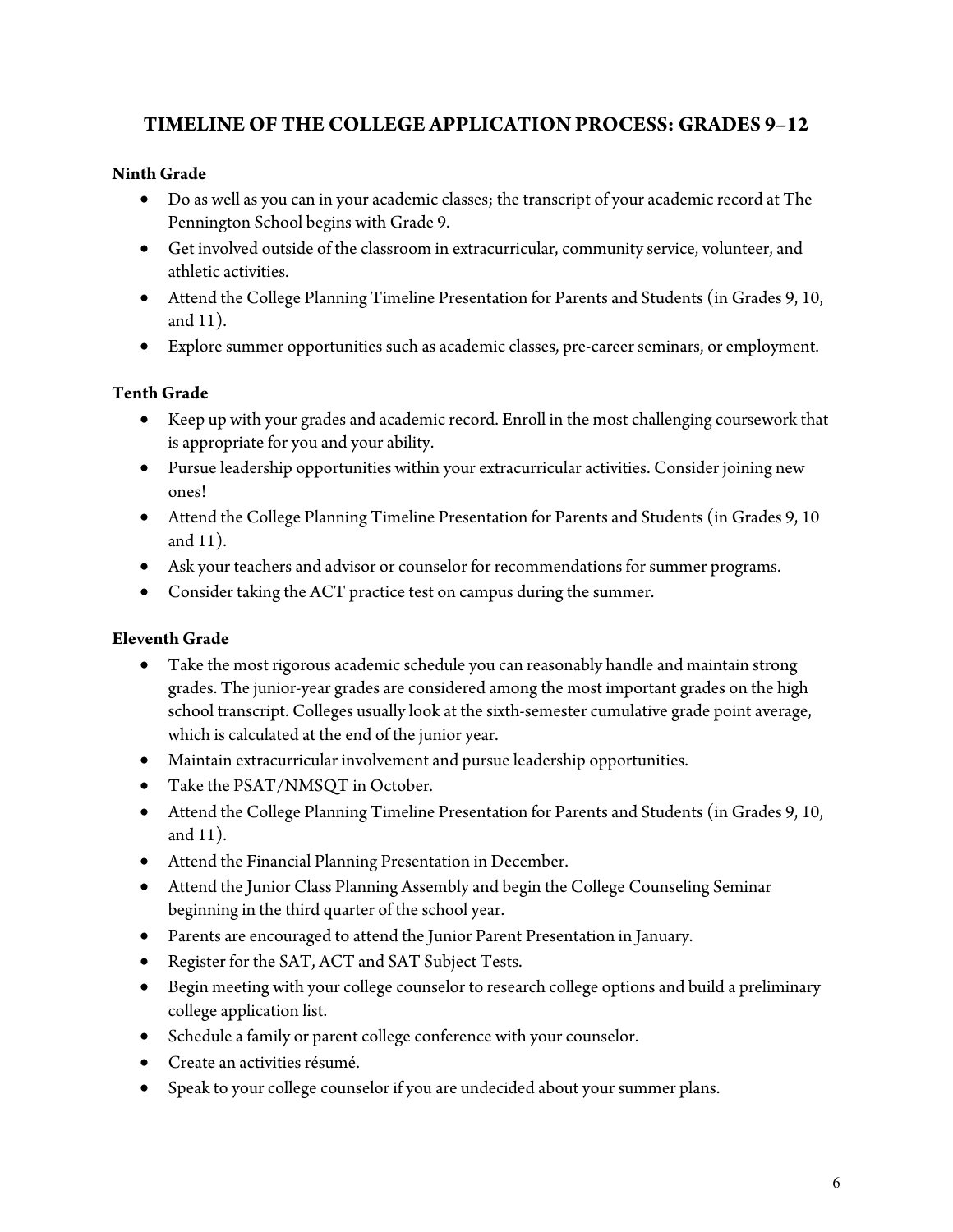- Visit colleges during holidays and Spring Break.
- Students and parents are invited to attend our annual College Admissions Panel.
- Attend our two-day College Fair for Juniors and attend college events in local area.
- Take AP Exams in May.
- Work on college essays.
- Ask teachers for letters of recommendation.
- Register for the NCAA Eligibility Center if you are a prospective Division I or Division II athlete.
- Visit colleges over the summer months.

### **Twelfth Grade**

- Begin the Common Application with your counselor or in summer groups.
- Keep up your grades: first quarter and semester grades matter!
- Finish your college essays; give your counselor at least two weeks prior to the deadline to proofread each one.
- Meet with your college counselor regularly—at least every two weeks—until your applications are complete.
- Finalize your college application list.
- Schedule your fall visits to colleges.
- Meet with college representatives as they visit campus.
- Take the SAT and SAT Subject Tests or the ACT, if needed.
- Complete applications and send to colleges and universities.
- Send all standardized test scores (SAT, ACT, Subject Tests, TOEFL, AP) to the colleges to which you apply.
- Complete the CSS Profile, if necessary.
- Complete the Free Application for Federal Student Aid (FAFSA); research and apply for scholarships.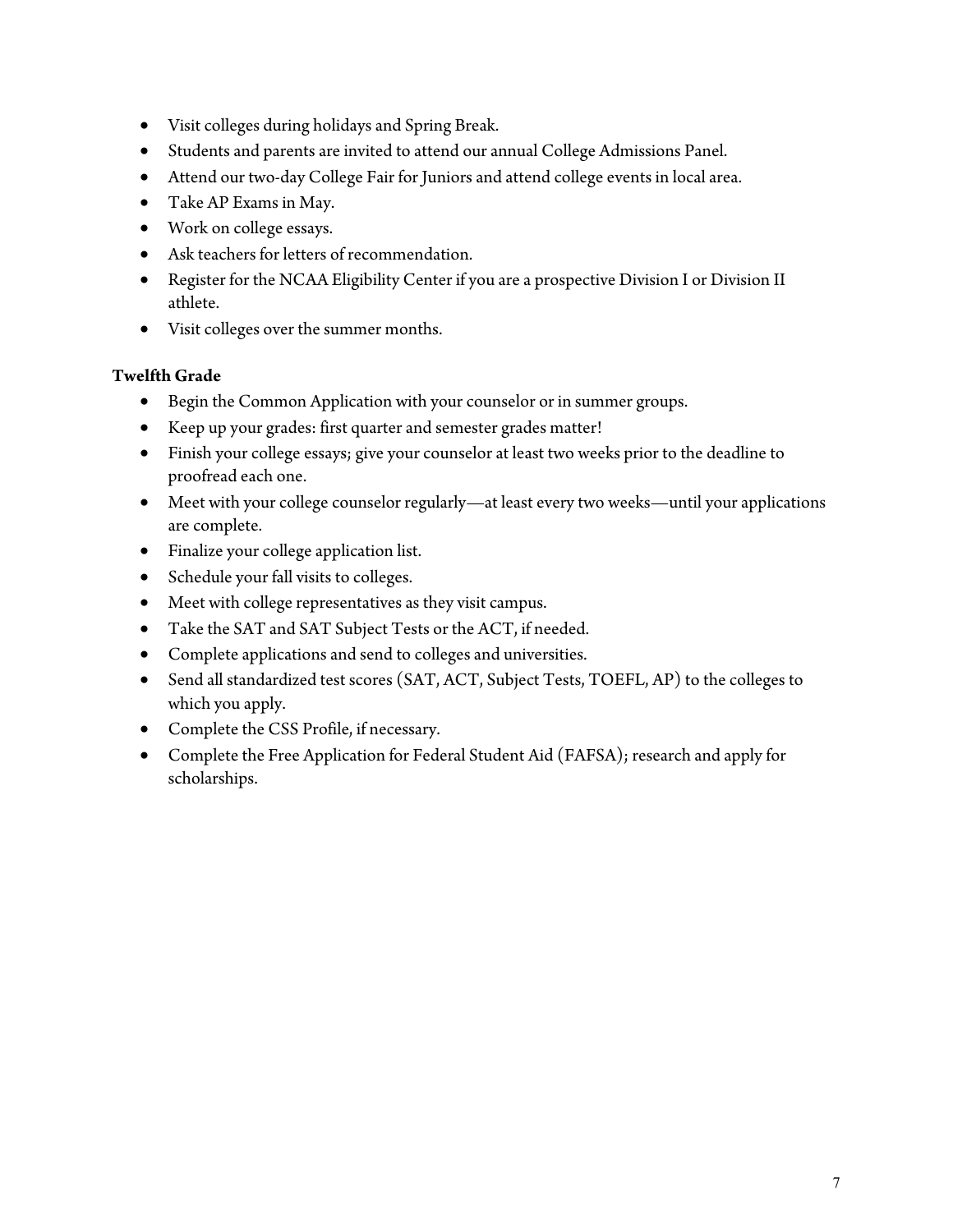# **WHAT MAKES UP A COLLEGE APPLICATION? PARTS AND EXPECTATIONS**

The Pennington School's College Counseling Office will review all applications for boarding, day, Cervone Center for Learning, and international students. Students are asked to schedule an appointment with their assigned college counselor at least two weeks before the applications' due dates to review them in their entirety. This two-week cushion of time will allow the student's college counselor to check over each application for errors and to ensure that all necessary materials are completed.

Most, if not all, students will apply to college using an online account, either through the Common Application or a school-specific online application (Rutgers, for example).

Students are responsible for submitting their applications, either from home or during a scheduled college counseling appointment, as well as all standardized test scores. The Pennington School will be responsible for sending transcripts, a secondary school report, and teacher recommendations. However, it is the student's responsibility to keep us informed through the process! Please be aware of The Pennington School's expectations outlined below.

### **Parts of an Application: What Is Included?**

### **The Application Form (The Common Application or School-Specific Application)**

Pennington School students are responsible for completing and submitting applications prior to the published deadline. As mentioned earlier, college counselors will review and assist the students with the submission if provided with ample time to do so. When finalizing the college application list, college counselors will review all deadlines with students.

### **The Coalition for Access, Affordability, and Success**

In 2015 a group of educators formed the Coalition for Access, Affordability, and Success. This group represents more than ninety American higher education institutions that share a commitment to providing students with affordable education, promising low-cost, in-state tuition for residents of their state (for public schools) or meeting the full, demonstrated needed of admitted domestic students (for private schools). These schools also must have a graduation rate of 70% or above. The Coalition has created its own application platform and college planning tools to assist students in preparation for and during the admissions process. Please see the **[Coalition for College website](https://www.coalitionforcollegeaccess.org/)** or speak to your college counselor for more information about using the Coalition Application.

### **The Common Application**

The **[Common Application](http://www.commonapp.org/)** can be used at over five hundred institutions. Its purpose is to streamline the application process. Students fill it in once, write only one essay, and can send it to as many colleges as needed. Students must remember to sign, send, and pay for each application separately, however. Colleges will require users of the Common Application to send in supplementary information. If a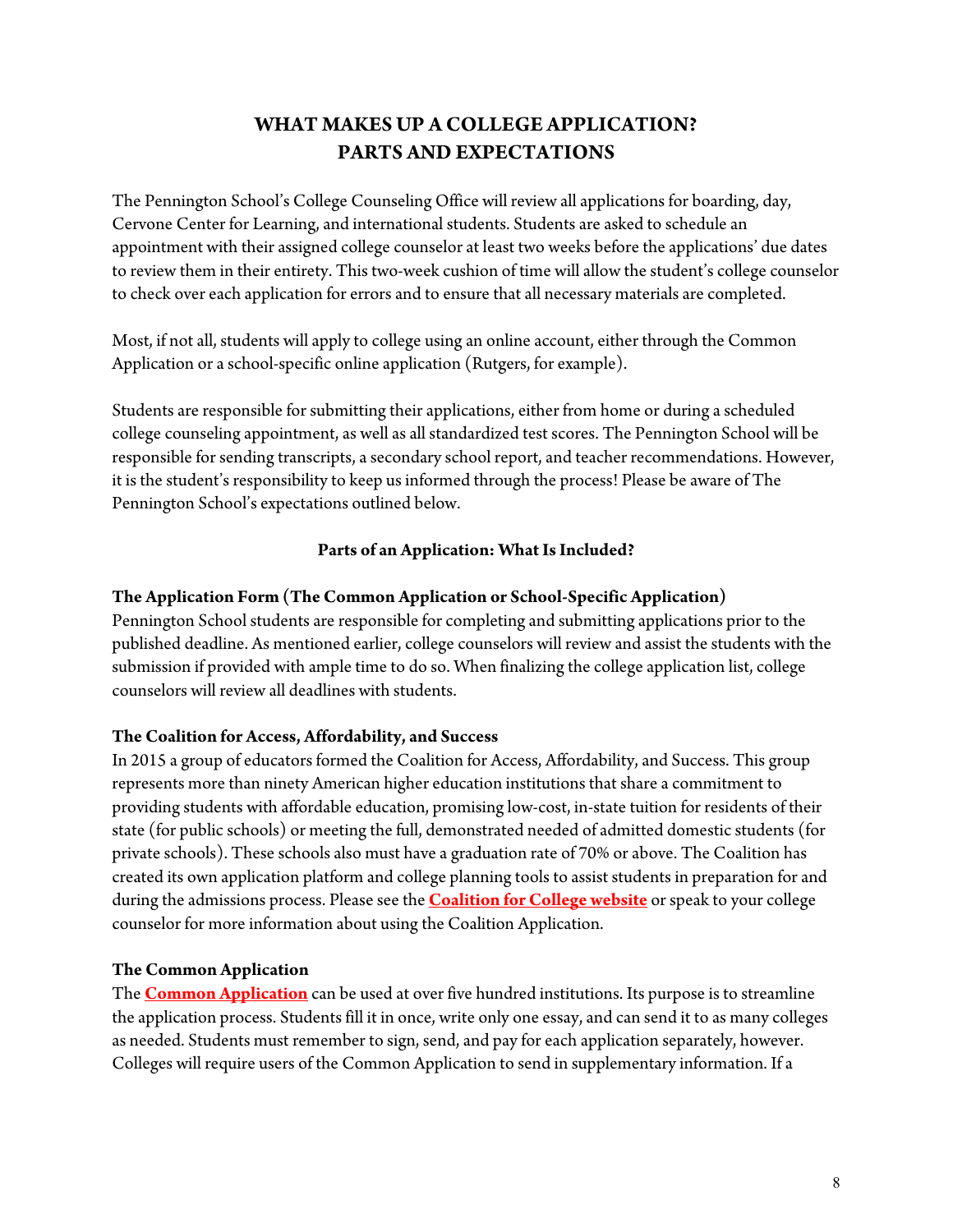student fails to send in the supplementary material, the application will be incomplete and thus not considered.

 When given a choice between the Common Application and school-specific applications, students often ask whether it will be to their detriment to "use the common." Colleges that agree to accept the Common Application pledge not to discriminate against those who use it. Only if the form is poorly done, or supplemental materials are not returned, will a student be at a disadvantage. Pennington students will most likely use the Common Application. However, regardless of the school or the application form, colleges will want you to include the following:

- Personal and educational data (i.e., name, address, residency, parental information, high school(s) attended, senior year courses, etc.)
- Extracurricular, athletic, and volunteer activities
- Employment, internships, and summer activities
- Essays: personal and short answer
- Disciplinary information
- Audition or portfolio of artistic work (if required for intended major)
- Application fee

## **Official Transcripts**

A transcript is a record of all the courses a student has taken for high school credit and the *final* grades earned in each class. Other details printed on a Pennington transcript include each year's final and cumulative grade point averages (GPA), courses in progress, and information regarding honors and/or Dean's List achievement.

The Pennington School does not rank its students. Class rank is therefore *not* reported on an official transcript.

Standardized test scores (SAT, ACT, AP, TOEFL) are *not* reported on Pennington transcripts.

## **Secondary School Report (SSR)**

After students have decided where they will apply, many college applications ask for a Secondary School Report to be completed by the College Counseling Office or Registrar. This request should be made as soon as possible as noted above, but no later than two weeks before the college's listed application deadline. The Secondary School Report also includes the college counselor's Letter of Recommendation. Where required, the student's college counselor will send his or her letter of recommendation to every school to which a student applies.

## **Teacher/Additional Recommendations**

Students should obtain at least two teacher recommendations. For the most part, these will be sent through SCOIR. However, a few colleges and universities have their own recommendation forms that must be completed. Using these forms is important. Colleges and universities use these forms to speed up the data entry process. When asking faculty to write recommendations, students need to make sure that they supply the faculty with these forms, and that they complete any sections designed for the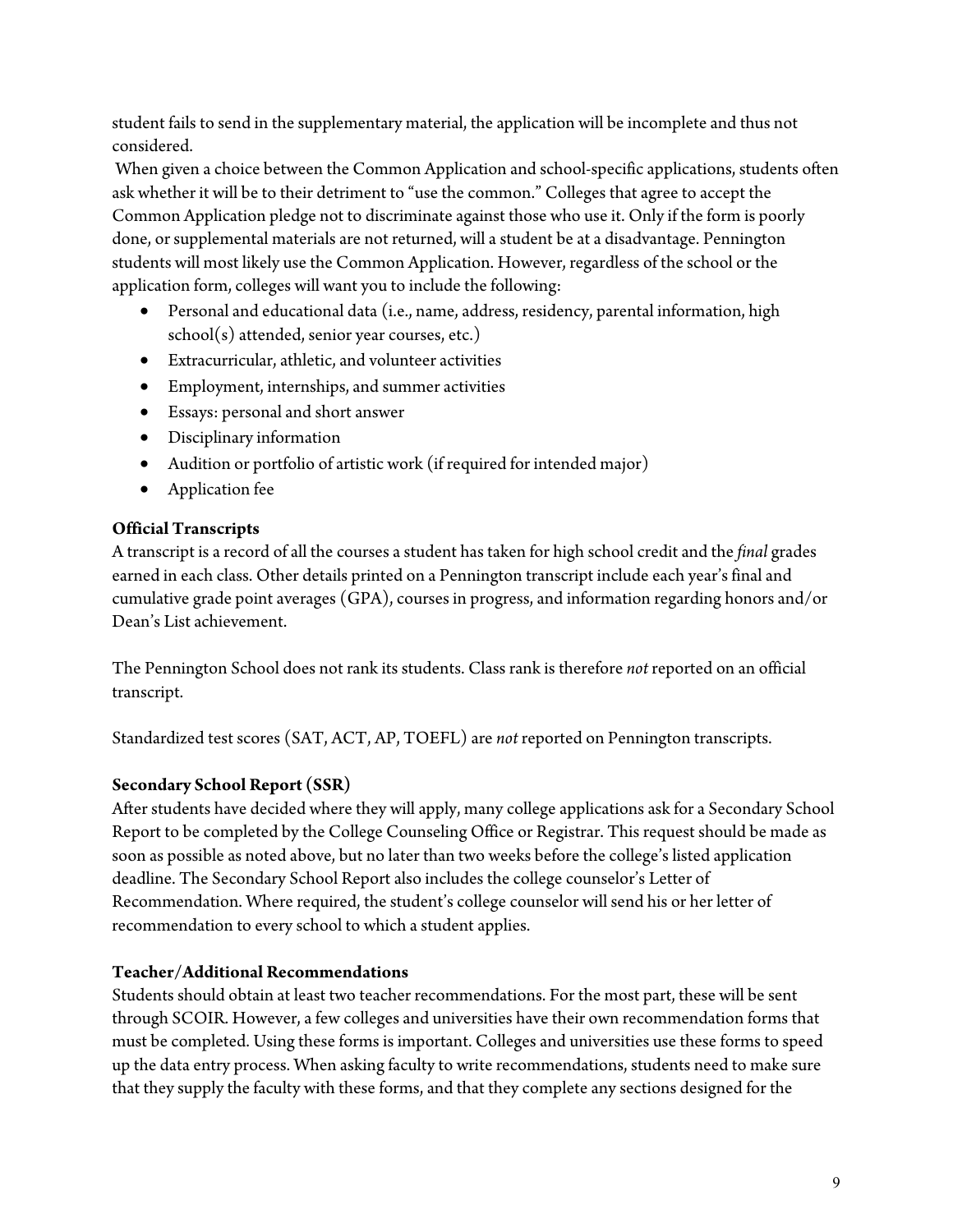student. Students are asked to instruct the faculty to submit their recommendations electronically. All recommendations will be kept strictly confidential. Colleges prefer that recommendations be "closed" vs. "open." Closed recommendations mean that a student has waived his or her right to view the recommendation during the admission process. "Closed" recommendations are given greater consideration in the admission process than "open" recommendations. Students should seek recommendations from faculty and staff who they believe will write them strong and informative recommendations. We encourage students to discuss with their college counselor whom they are considering before selecting individuals to write their recommendations. Students should allow faculty at least three weeks to complete their recommendations.

### **The College Admission Essay**

Most colleges will require an essay for admission, while a few may not. For schools on a rolling admission plan, the essays can be of various lengths. Colleges and universities on the selective admission calendar, and most using the Common Application, generally will require an essay of about five hundred words (roughly one page). Highly selective colleges will ask applicants to write several essays.

Some colleges and universities do not consider the essay a vital part of the application file, which is evident in the small amount of space they provide. Others do not ask for an essay of any length. This difference may have something to do with the number of applications a school receives, the time involved, and the staff required to read through all of the essays and make decisions based upon the writing and content.

However, many colleges do require at least one, and up to three, additional essays and treat them as serious parts of a student's completed file.

## **The High School Résumé**

The College Counseling Office asks that each student create a high school résumé in SCOIR. The résumé should list the following: any awards, recognitions, activities, athletic accomplishments, artistic skills, interests, work experience, community service, and talents.

Students will need to provide an updated résumé to any teacher who will be writing a recommendation on his or her behalf. In addition, the résumé may be used during an interview or job application.

### **Notification of Disciplinary Action**

The Pennington School does not volunteer to colleges and universities information about infractions for which a student may have been suspended or placed on probation. If asked, the School will report suspensions or probations resulting from violations of local, state, and federal law; from acts of academic dishonesty or vandalism; or from any violation of the safety of the School community. The School will notify the appropriate colleges of a student's separation from Pennington if that student has already submitted applications.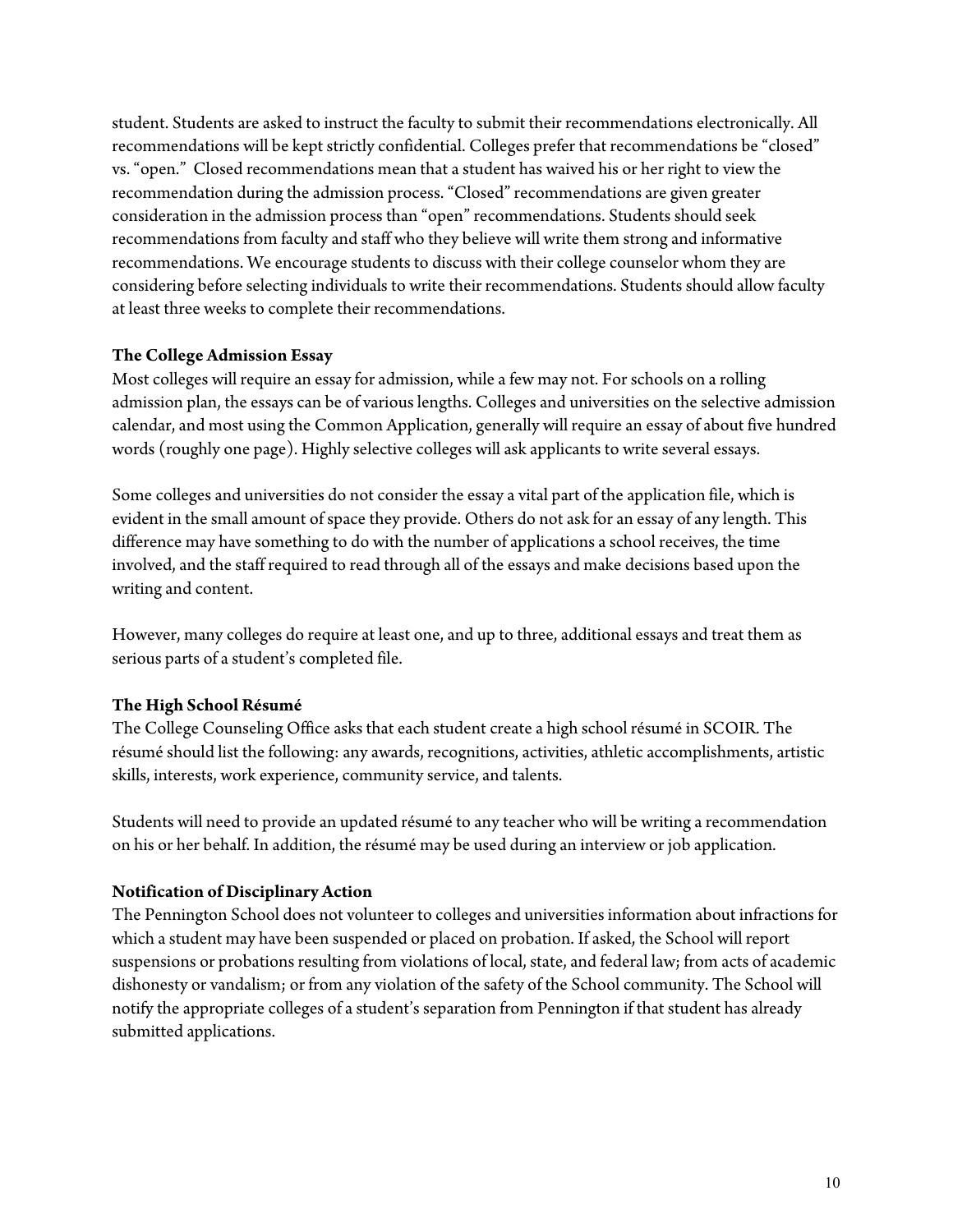### **Expectations of Students**

Students must complete their applications in a timely manner and are strongly encouraged to allow their college counselor to review each application prior to submission. Submitting accurate and concise applications is important. Because the fall is a busy time for the College Counseling Office, students should allow enough lead time to complete any required forms and give them to their college counselor with ample time allowed for him or her to go over them with the student. Waiting until Halloween to complete an application with a November 1 deadline is not wise. Even if the counselor has enough time to review and correct the application, the student will have to scramble to beat the deadline. In general, seven or eight is the average number of colleges to which a high school senior applies. We recommend that students use the following approach:

- Two to three reach schools: A "reach school" is one to which it is not impossible that the student will be admitted, but his or her chances are less than even. The most selective colleges will be "reaches," no matter how strong a student's academic record or accomplishments may be.
- Two to three target schools: A "target school" is one for which the student's credentials are right in line with the median of the college/university's admitted class. A student has an even to better-than-even chance of admission.
- Two foundation schools: A "foundation school" is one to which every student who has applied with similar credentials from The Pennington School has been admitted; however, an institution's profile can change from year to year, and though the chance of admission is likely, a few students who match the college/university's profile may nevertheless be denied.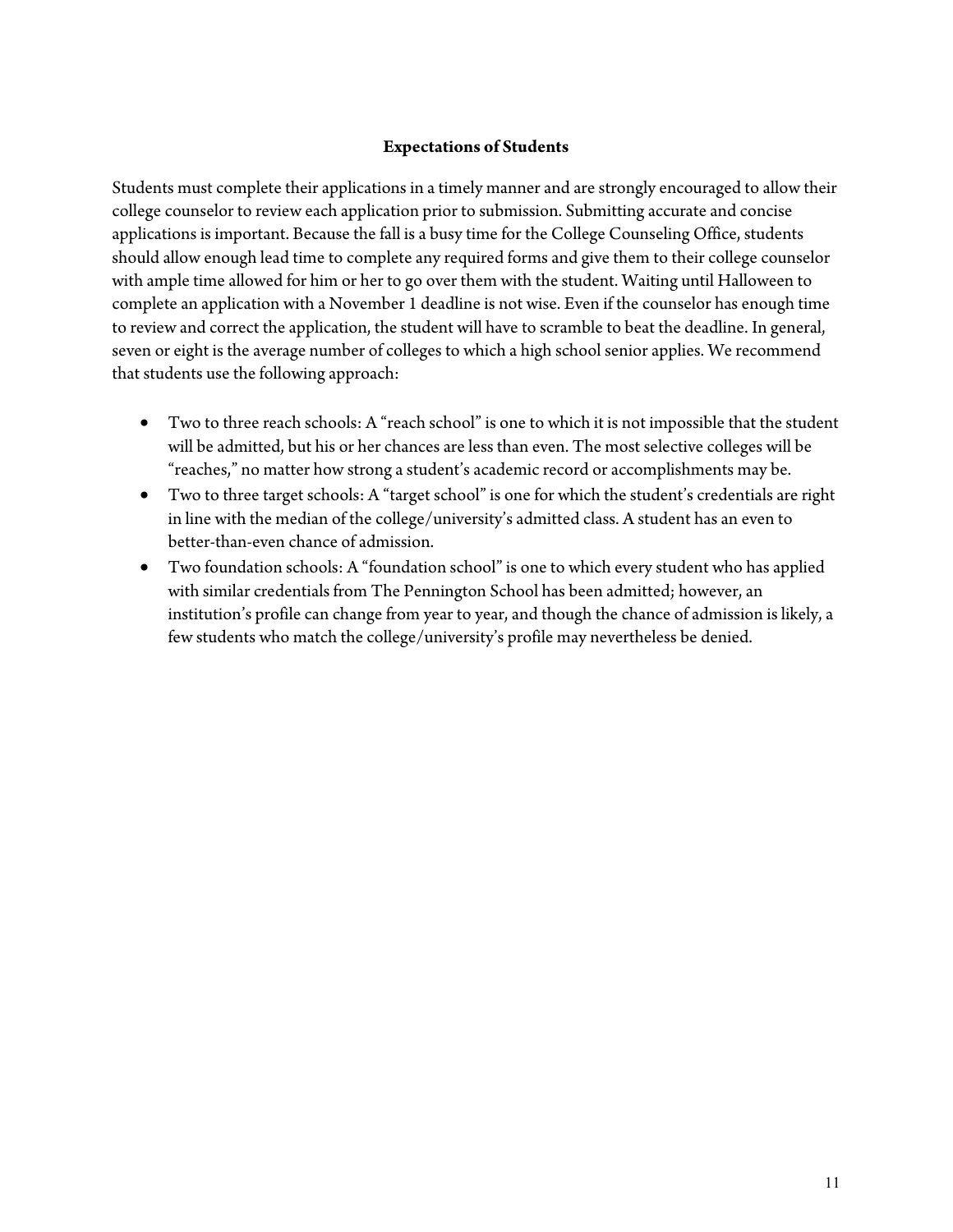# **STANDARDIZED TESTING**

### **PSAT/NMSQT – Preparatory SAT/National Merit Scholarship Qualifying Test**

The PSAT/NMSQT, given in mid-October at The Pennington School to any interested sophomore and every junior, provides results that are a counseling tool, a test practice, and a rough predictor of SAT scores. The PSAT/NMSQT is the qualifying test that students must take to enter the National Merit Scholarship Corporation (NMSC) competition for college scholarships. The PSAT consists of three sections: Critical Reading, Math, and Writing Skills. Scores range from 20 to 80, with an average score of around 50 in each section. Go to the **[College Board website](http://www.collegeboard.com/)** for more information.

### **SAT Reasoning Test**

The SAT Reasoning Test is a measure of the critical thinking skills you will need for academic success in college. The SAT assesses how well you analyze and solve problems—skills you learned in school that you will need in college. Each section of the SAT is scored on a scale of 200–800. In 2016, the SAT reverted back to a 1600 scale, with scores ranging from 400 to 1600, combining test results from two 800-point sections, Mathematics and Critical Reading and Writing. The SAT is typically taken by high school juniors and seniors. The test is offered on seven dates each school year, but it is not offered at The Pennington School. Visit the **[College Board website](http://www.collegeboard.com/)** for more information.

### **SAT Subject Tests**

The SAT Subject Tests are one-hour tests measuring knowledge in specific subject areas. Scores range from 200 to 800. Up to three tests may be taken on one test date. The SAT and the SAT Subject Tests cannot be taken on the same day. While many colleges do not require SAT Subject Tests, others require as many as three. Go to the **[College Board website](http://www.collegeboard.com/)** for more information.

### **ACT – American College Test**

The ACT (no writing) is a set of four multiple-choice tests covering English, mathematics, reading, and science. The ACT with writing includes the four multiple-choice tests and a [writing test.](http://www.actstudent.org/writing/index.html) Some students find that they do better on the ACT and submit it in lieu of the SAT. We recommend that those students who decide to take the ACT in preference to the SAT take the ACT with writing. Visit the **[ACT website](https://www.act.org/content/act/en/students-and-parents.html)** for more information.

### **AP – Advanced Placement Tests**

AP tests are administered at the end of a college-level course taught in high school, following a nationally developed curriculum. The Pennington School administers these tests in May. Scores range from 1 (low) to 5 (high). Colleges vary greatly in how they use the AP and what credit students can receive. At The Pennington School, department heads determine which courses require taking the AP exam. In the case of students who wish to take an AP test in a subject for which the School does not offer a specific AP course (e.g., psychology), students must inform the Director of College Counseling no later than February of their intention to take the exam. Go to the **[College Board website](http://www.collegeboard.com/)** for more information.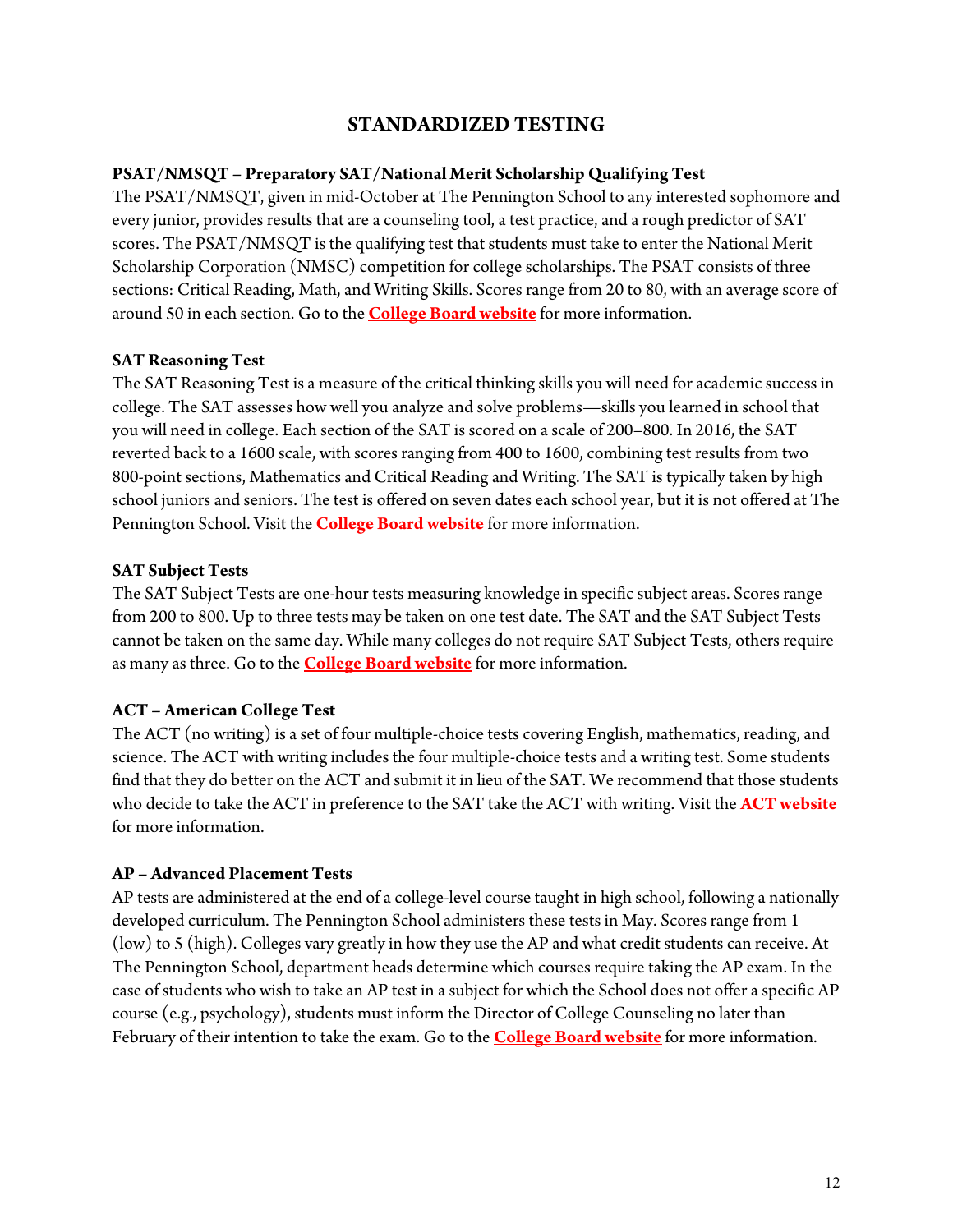# **TOEFL® iBT – Test of English as a Foreign Language**

This test is for non-native English speakers who either (1) have been in the United States only a few years or (2) find that the SAT does not accurately reflect their English competency. The TOEFL® iBT is meant to assess whether one's English is sufficient to understand college-level texts, rather than to evaluate the fine points and extensive vocabulary covered by the verbal and writing sections of the SAT. An English Language Proficiency Test, sponsored by the College Board, is an alternative aimed toward students who have been taught in English for an additional number of years.

### **Registering for Standardized Tests**

For the PSAT and for AP exams, we register all students and charge the fee to your Pennington Campus Store account. For the SAT, SAT Subject Tests, ACT, and TOEFL, students are responsible for registering themselves. Many students register online at **[collegeboard.com](http://www.collegeboard.com/)**, **[act.org](https://www.act.org/)**, or **[toefl.org](http://www.toefl.org/)**. Members of the College Counseling staff can also assist a student with registration by appointment.

### **Registration for Boarding Students**

Transportation will be provided to all boarding students scheduled to take the SAT, SAT Subject Tests, ACT, and the TOEFL exams during the academic school year. The only locations where boarders are permitted to take the SAT, SAT II, or ACT exam and receive transportation are Hopewell Valley Regional High School\*, Lawrence High School, The Lawrenceville School, Notre Dame High School, The Hun School of Princeton, and Princeton High School. Students must make transportation requests by signing up in the College Counseling Office by 5:00 p.m. on the Wednesday prior to the Saturday test administration.

\*When possible, please choose Hopewell Valley Regional High School as a first choice.

Students seeking transportation for the TOEFL exam are to speak with the Director of College Counseling at least one and a half months prior to the exam's date.

### **Standardized Test Guidelines**

- Students should have taken the SAT and/or the ACT at least once prior to the end of their junior year. In addition, students taking AP classes, other than English, in their junior year should take the SAT Subject Tests corresponding to the courses they are enrolled during the month of May.
- Each college has different testing requirements. Carefully check which tests they require and determine the latest test date from which they will accept scores.
- Sign up in advance. Registration deadlines are about six weeks before the exam. Scores are reported three to four weeks after the exam. For an additional fee, SAT/ACT scores are available online two weeks after the exam.
- Unless a student is ecstatic about his or her initial SAT/ACT score and is quite sure of not doing any better, we recommend taking the test at least twice. With regard to the SAT, most colleges will consider the best critical reading score, the best math score, and the best writing score, even if they are from different tests (referred to as "superscoring").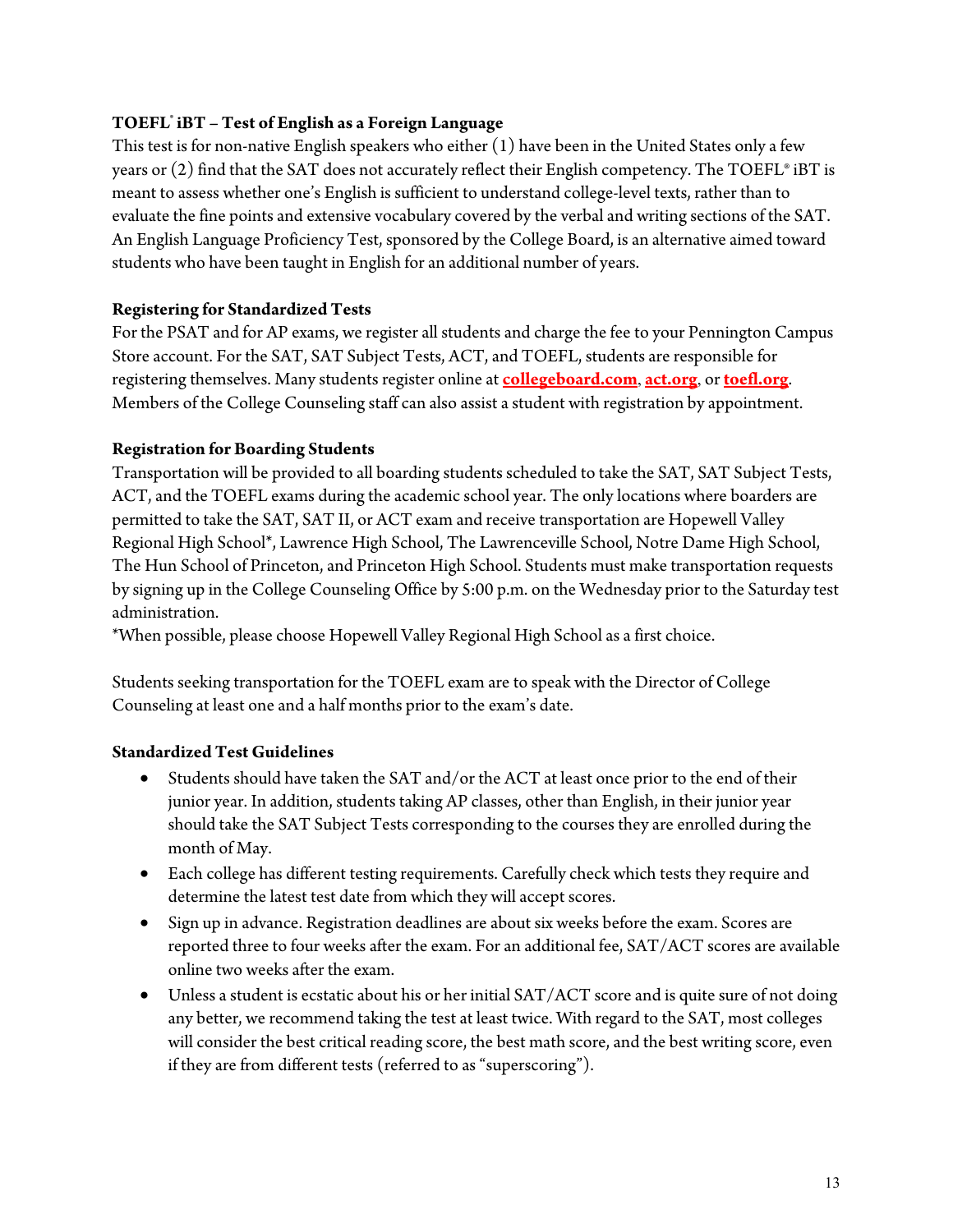- Calculators may be used on mathematics sections of the SAT Reasoning Test and the ACT. They are required for the Mathematics Level I and Level II Subject Tests.
- Students must arrange for ETS or ACT to send their scores direct to each college to which they are applying. Students can do this when they register, later by telephone, or on the **[College](http://www.collegeboard.com/)  [Board website](http://www.collegeboard.com/)**. Four free reports are allowed on each registration form; all others require a fee.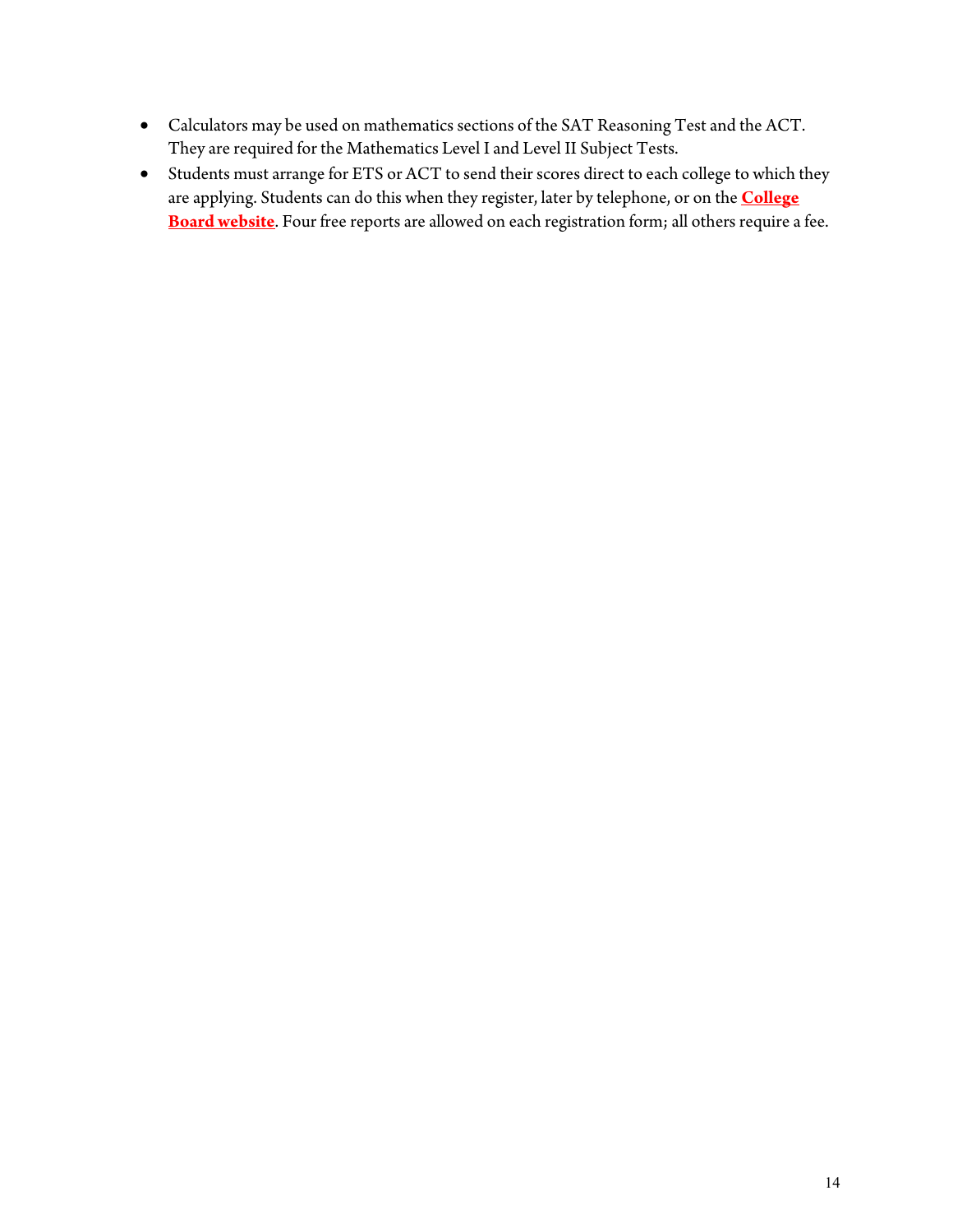# **ACCOMMODATIONS FOR STANDARDIZED TESTS: PSAT, SAT REASONING TEST, SAT SUBJECT TESTS, ACT, and AP TESTS**

### **Accommodations for Standardized College Entrance Tests and AP Program Tests**

Questions about accommodations on standardized college entrance tests, practice tests, and AP Program Tests should be addressed to the Director of the Edmund V. Cervone Center for Learning. In most cases, the director will contact parents of sophomores with information and instructions regarding the accommodations process if the student already has documentation of a disability on file with the Cervone Center and a school-based accommodations plan in place. In the case of students who do not have documentation on file with the Cervone Center, contact the director well in advance of any test dates; in general, no later than the spring of the sophomore year. It may not be possible to secure accommodations for students who are identified as having, or submit documentation of, a disability in the junior or senior year.

More on the accommodations process for College Board Tests (PSAT, SAT, SAT Subject Tests, and AP Program Tests) can be found on **[this section of the College Board website](https://accommodations.collegeboard.org/)**.

More on the accommodations process for the ACT can be found on **[this page of the ACT website](http://www.actstudent.org/regist/disab)**.

### **Accommodations at the College Level**

In most cases, requests for accommodations must be made on the basis of disability documentation that is no more than three years old at the time of admission and/or that includes psychoeducational testing that was administered when the student was at least sixteen years old. Parents should anticipate seeking an update to the psychoeducational testing prior to graduation if the current testing report was completed before the student turned sixteen.

Many colleges and universities use criteria for disability documentation that are similar to, or the same as, the documentation criteria used by the College Board. For a description of the College Board documentation criteria, review **[this page of the College Board website](https://accommodations.collegeboard.org/documentation-guidelines/disability-documentation)**.

It is not necessary to submit documentation to any college at the time that a student is applying in order to receive accommodations after enrollment. However, if the student is applying for services through a specialized support program at a particular college, it may be necessary to submit documentation to that program as part of the application process. In these cases, documentation is sent directly to the program office, and not to the college admissions office. For more information about this process as it applies to a particular college or university, parents are encouraged to contact the disabilities services office at the college or university. For more general information, parents may contact the Cervone Center director.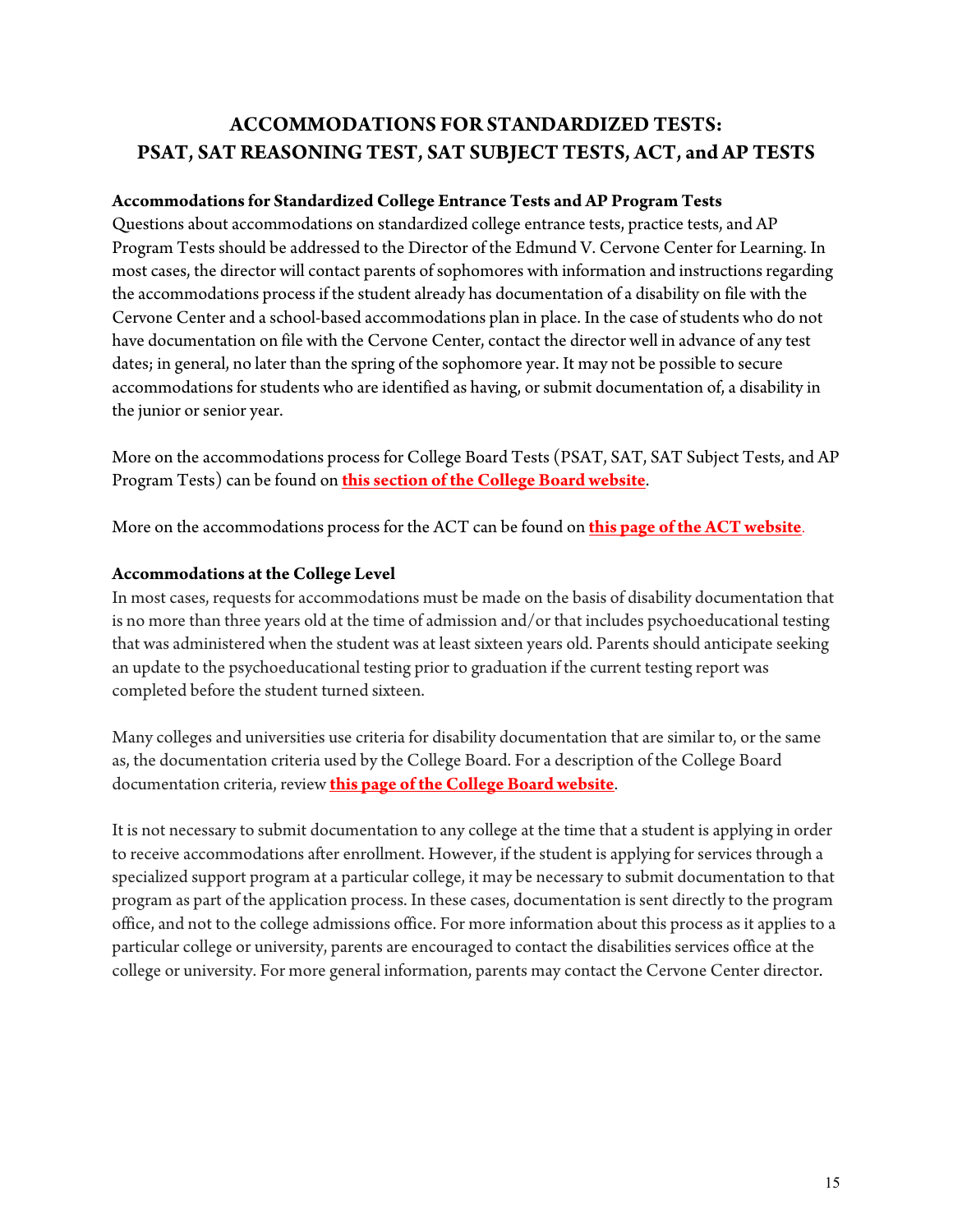# **TEST PREPARATION**

The best preparation for college entrance examinations is to build a very strong academic foundation, to prepare assignments to the best of the student's ability throughout his or her schooling, and to extensively read books with a rich vocabulary outside of class. These habits need to be established well before the junior year. If students and parents are seeking test prep resources, they may contact the College Counseling Office for more information.

In general, the best short-term preparation for the exams is familiarity and, in the case of mathematics, review of those formulae with which the student may be out of practice. These goals may be achieved by working through a book of practice tests, working with interactive computer software, studying individually with a tutor, or enrolling in an online or group prep course. The best choice for students is the one that they will take seriously but that doesn't interfere with the time they need to devote to studying and/or extracurricular activities. Students should avoid strengthening one aspect of the application at the expense of another even more important part. Remember that the transcript is the single most important element of the application!

In our experience, it is very hard to successfully take on a time-consuming test prep course (such as Princeton Review or Kaplan) during the school year when there is such a heavy homework load. Nearly all students have found that if they choose this type of preparation, the summer is a better time. Having test prep homework to complete is, of course, not seen as a valid excuse for getting behind on your Pennington work.

In the case of SAT Subject Tests, no course is a perfect match with a given subject. We recommend buying a review book and working through practice tests in order to identify areas that warrant review. Some students may wish to review other topics with a teacher.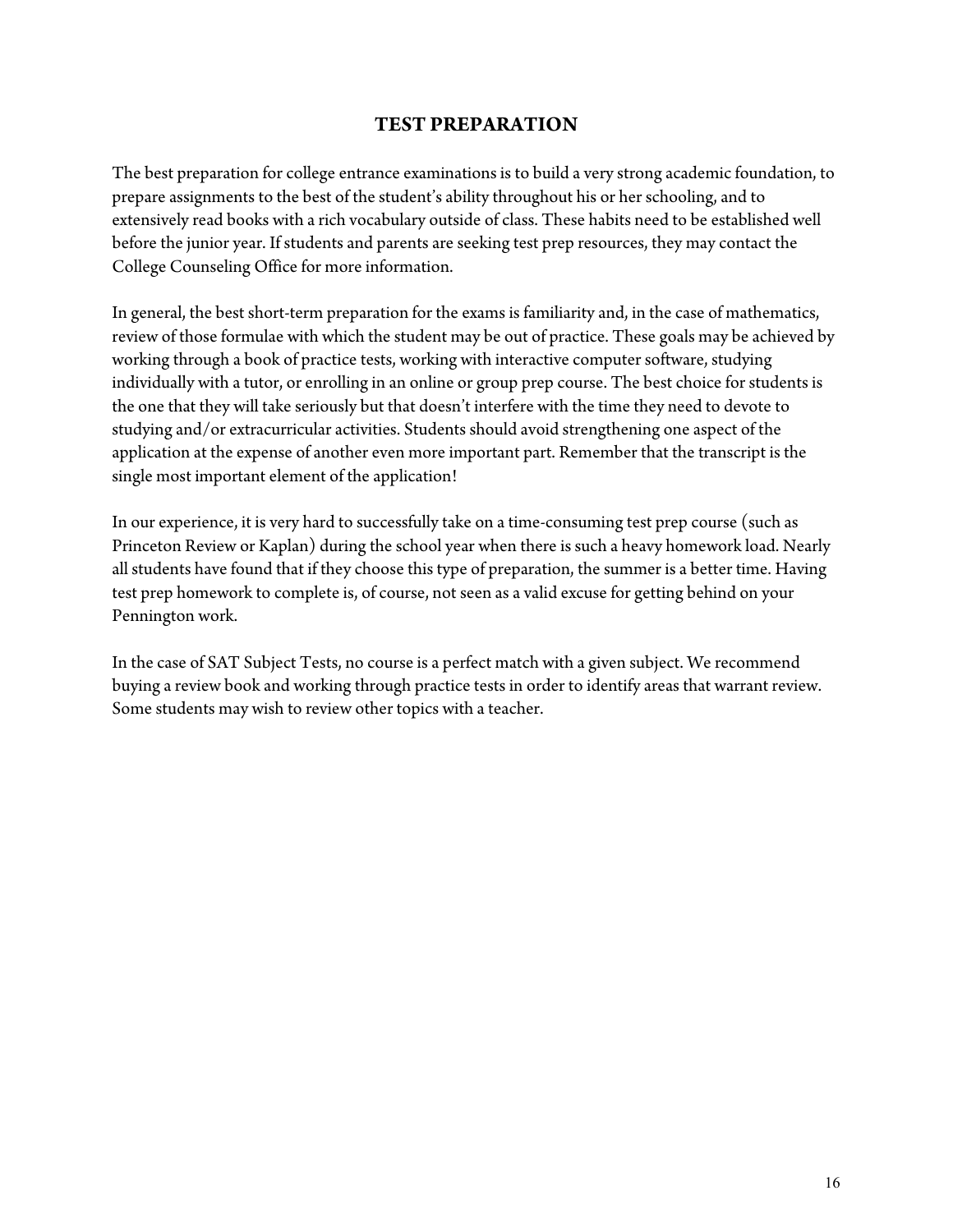# **EARLY APPLICATIONS / EARLY DECISION / EARLY ACTION**

One of the most puzzling aspects of the college admission process is that of early admission policies. In addition, the benefits and obligations involved in early admission vary from one school to another. Adding to the confusion is the fact that different schools use similar language to mean completely different things! It is important to make sure that both students and parents understand early admission and early decision options in order to make informed decisions about whether to apply early to colleges and universities.

Early admission programs can be divided into two categories: Early Decision (ED) and Early Action (EA). Single Choice Early Action (SCEA) programs are a particular kind of Early Action program; this may also be referred to as a Restrictive Early Action program. ED and EA programs both involve an earlier application deadline than does the normal admission process; they also provide earlier notification of admission decisions.

Early Decision (ED) programs are usually binding. "Binding" means that the applicant promises that he or she will attend the school if the application is accepted. This is a strict obligation that is taken very seriously, because schools honor one another's binding decisions. If a student withdraws an Early Decision obligation to one school, it is unlikely that another competitive school will accept him or her. Students can seek release from an Early Decision obligation on the grounds of financial hardship and if the financial aid package they are offered is genuinely inadequate; however, the burden of proof in these cases is on the student. One drawback to Early Decision admission is that it leaves applicants with no leverage to negotiate a better financial aid package. Early Decision applicants are expected to submit only one Early Decision application to one school. Students can submit applications to other schools under normal application procedures but agree that they will withdraw all those applications if they are accepted to the Early Decision school.

Early admission programs that do not ask applicants to commit to attending if they are accepted are generally known as Early Action (EA) programs. They give students the benefit of early notification without the obligations of Early Decision. Even if accepted, students are free to apply to other schools and to compare financial aid offers. Single Choice Early Action (SCEA) programs specifically require students not to make Early Action applications to other schools, although they are free to apply elsewhere under the regular admission round.

The topic of Early Decision has received an enormous amount of publicity throughout the years. For every article or college guide stating that Early Decision is the only way to apply to college, one can find an equal number stating that applying Early Decision has no effect on an admission decision. Finding out the decision (accept, defer, or deny) of a first-choice college by mid-December can be very enticing. However, there are some considerations to keep in mind before choosing either of these options.

We advise that the Early Decision option be used only by those students who have a clear first-choice school. We cannot recommend that students apply Early Decision if they don't have a college that they are confident they will attend if admitted. It is true that applying Early Decision can affect an admission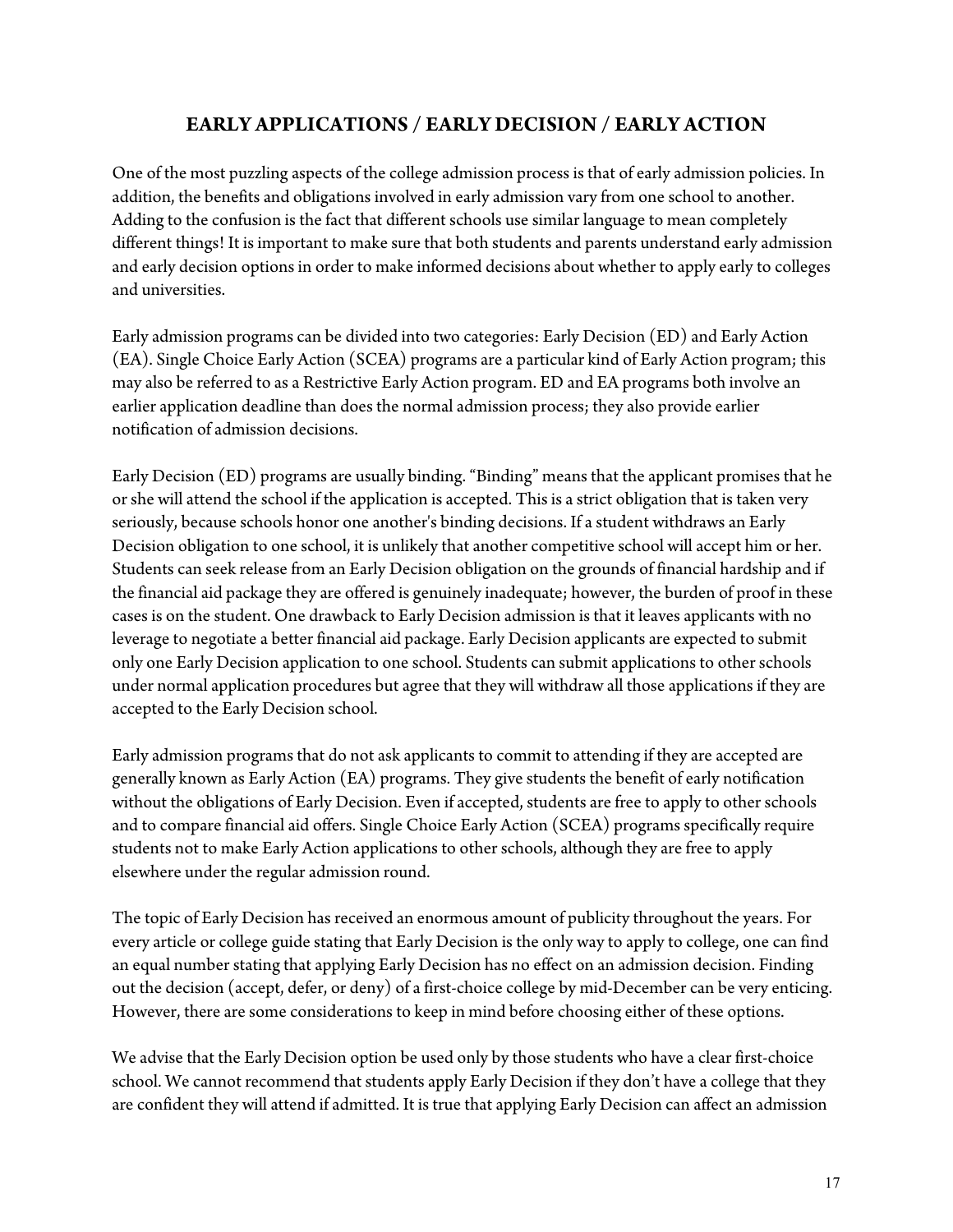decision at a handful of institutions; however, students and parents must remember that applying Early Decision will not result in an acceptance where a student's credentials are not comparable to the typical "regular admitted applicant."

As always, members of the College Counseling Office are here to help guide students and parents through the admission process, whether you choose early or regular decision options.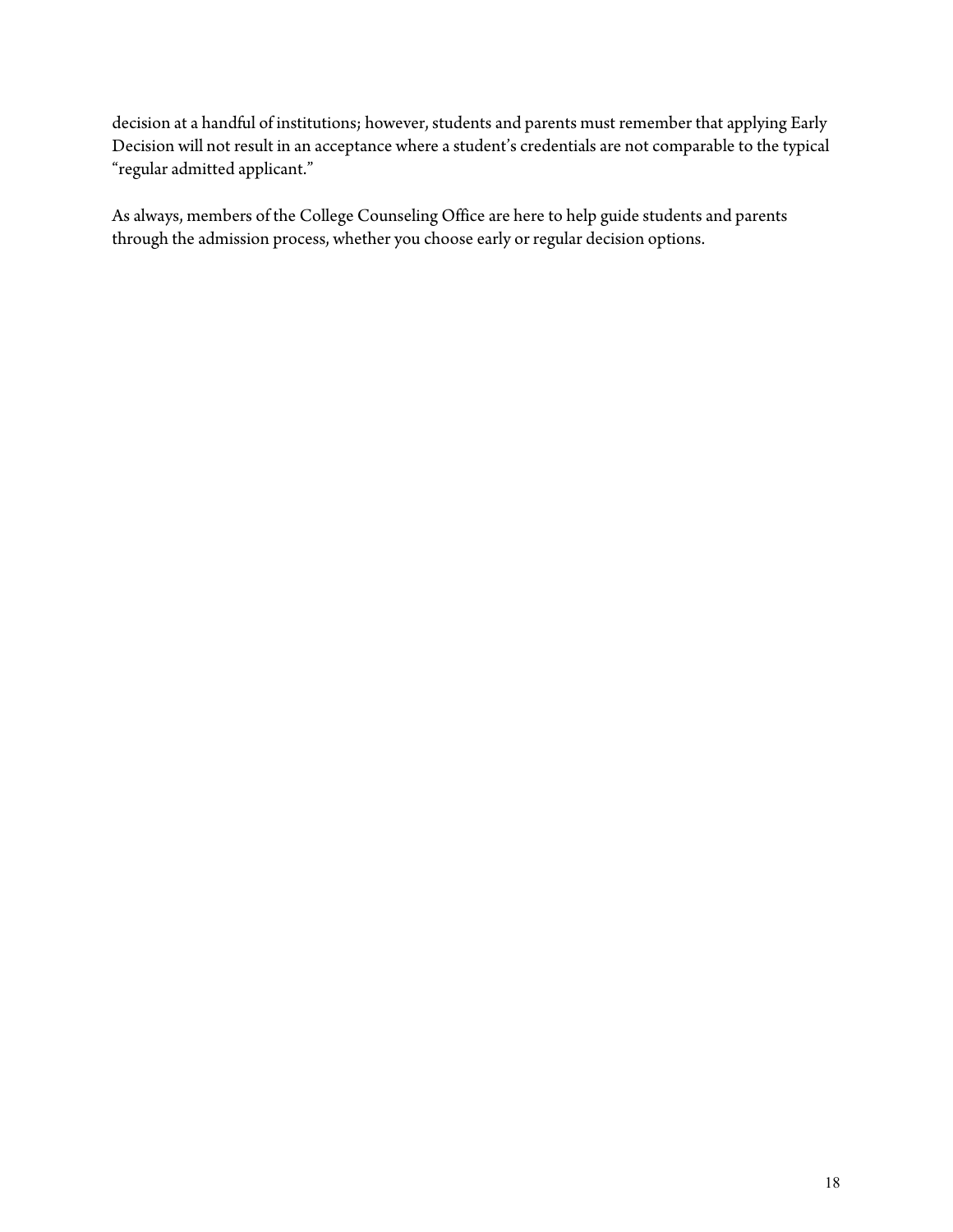# **COLLEGE COUNSELING APPLICATION PROCEDURES**

- The college counselor will strongly encourage every student to bring in his or her applications to be checked for obvious errors and omissions and for final review. The student must schedule this appointment with his or her college counselor well in advance of the applications' due dates.
- The college counselor will complete a Secondary School Report for each of the institutions to which the student is applying, if required.
- The college counselor will write a counselor's recommendation for each of his or her assigned students.
- The College Counseling Office will provide institutions with the Pennington School profile, transcripts, and, where appropriate, any teacher recommendations we have on file.
- Once a student has completed his or her applications and has met with his or her college counselor, the College Counseling Office will assemble and electronically submit/mail the following in a timely fashion:
	- o An official Pennington School Profile
	- o A completed Secondary School Report
	- o The student's academic transcript
	- o The college counselor's recommendation
	- o Copies of the two teacher recommendations, only if they were submitted to the College Counseling Office by the student's teachers (Remember, in some cases recommendation writers may prefer to mail these directly to the college)
	- o Any supporting materials, where appropriate
- Finally, once a student decides on a particular college to attend, the College Counseling Office will mail the student's final transcript to the selected college or university by mid-June.

## **Basic Deadlines**

- The second week of October: All application requests must be turned in for any schools with deadlines ranging from November 1 to December 1 (typically Early Decision or Early Action applications). Every once in a while, we will see an early application deadline of October 15. In these cases, the application should be submitted by October 1.
- December 15 (before Winter Break): All applications with January deadlines must be submitted. Typically, all regular decision applications fall into this category. (We prefer having them earlier, if possible.)
- The second Tuesday in January: All applications with other deadlines, typically rolling admission, must be submitted.

## **International and Cervone Center Students**

International students, as well as students in the Edmund V. Cervone Center for Learning, will have additional procedures to follow in the college counseling process. Your college counselors will inform you of these additional procedures either during individual meetings or group information sessions.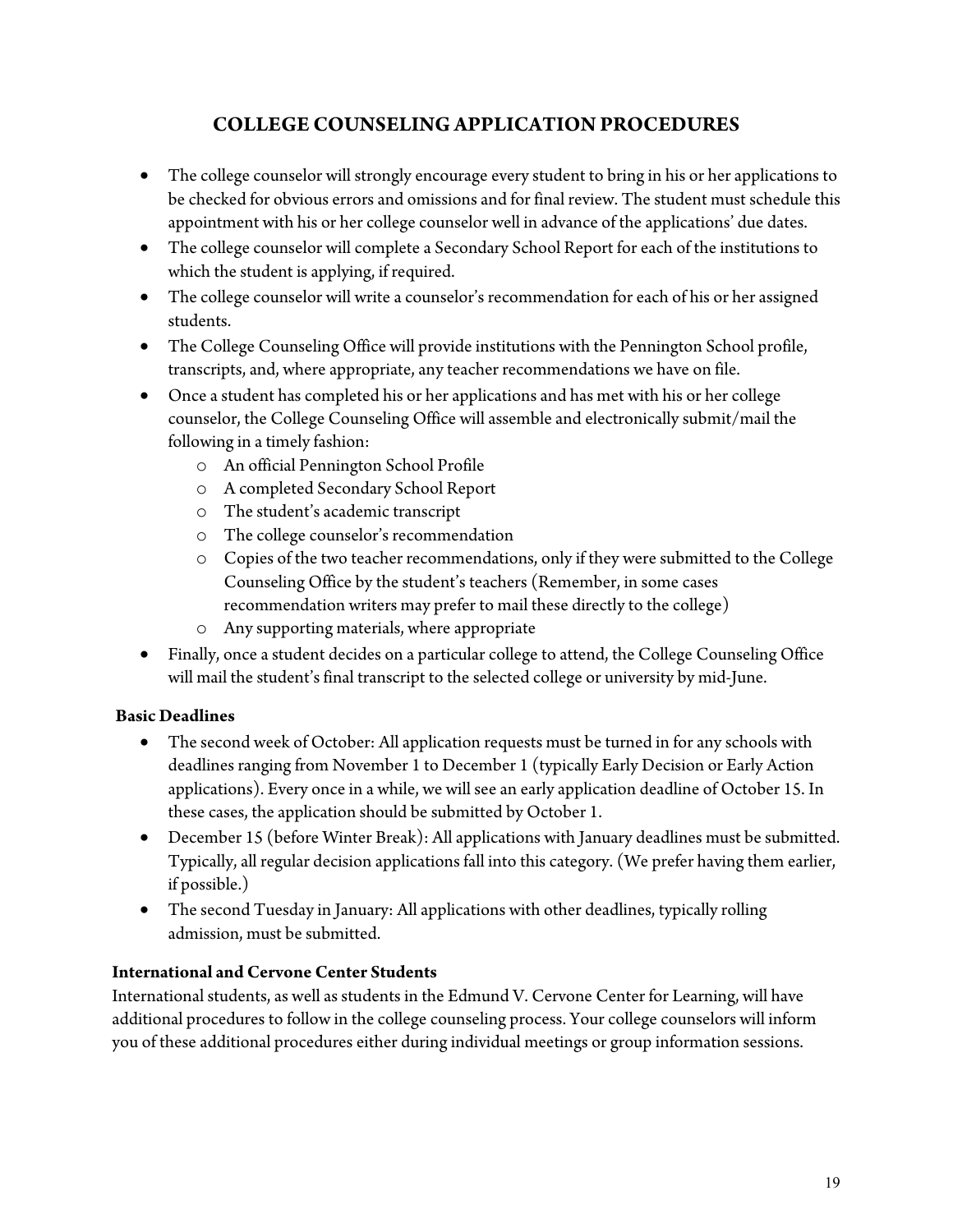# **THE COLLEGE APPLICATION ESSAY**

Almost every university, college, or school requires at least one essay, possibly two—maybe even three or four. These essays are the responsibility of the student alone. We strongly discourage faculty, staff, and parents from over-editing or rewriting these essays. However, we do encourage students to consult with parents, teachers, and their college counselor regarding the topic, organization, and effectiveness of the writing. Students are asked to show their essays to their college counselor early in the process. It is imperative that the essay be the student's own work. In some cases, the essay can be the deciding factor between admission and denial. Colleges and universities are looking for original writing samples. Using the same personal essay for multiple schools is permissible, as long as the essay meets each of the schools' essay requirements. Many schools use supplemental or short essays to learn more about the student's interests and "fit" for the school. The short essays should always focus on the student's relationship to the particular school to which he or she is applying. For example, if a student visited, took a tour, learned about a specific program of interest, or spent the night at a particular institution, these experiences can be addressed in a supplemental or short essay.

It is important to remember that the essay is the one piece of the application over which the student has total control. In addition to taking the essay writing and editing process seriously, the key to a successful essay is to be creative before being analytical. Students should separate the two processes when writing: creative comes first, followed by the analytical. They must create something engaging if they are to write something admission officers will want to read.

### **Ten Tips for the Student Writing a College Essay**

- Don't procrastinate. Writing a solid essay that will help you succeed in being accepted into your first-choice school takes time and iterations.
- Spend adequate time selecting your admission essay topics. This is a critical first step, and it will be tough to write a compelling essay about a poorly chosen topic.
- Determine what you need to say based on your background. Each applicant is unique and therefore will need to address different weaknesses and trumpet different strengths. Know what your profile will look like to the admission committee and focus your essays accordingly.
- Talk out the essays individually and collectively. Before you begin writing the essay, discuss your essay with a trusted friend or relative. Make sure the story sounds compelling and effectively communicates all of your main points. If it does not, you may need to change the essay topic. Remember, if it doesn't sound right to you, you can't expect the admission staff to appreciate the essay fully.
- Provide analysis and insight. Avoid simply providing your long list of accomplishments. You need to demonstrate your analytical abilities and insights in your essays.
- Keep the essay centered on your experiences and yourself. An essay may ask you to write about a significant event or a role model in your life. Make sure that *you* remain the focus of the essay. You, not the role model or significant event, are the one applying to school.
- Avoid succumbing to "writer's block." This is a common obstacle, but easy to overcome. The hardest part of the college application to start and to complete is the essay.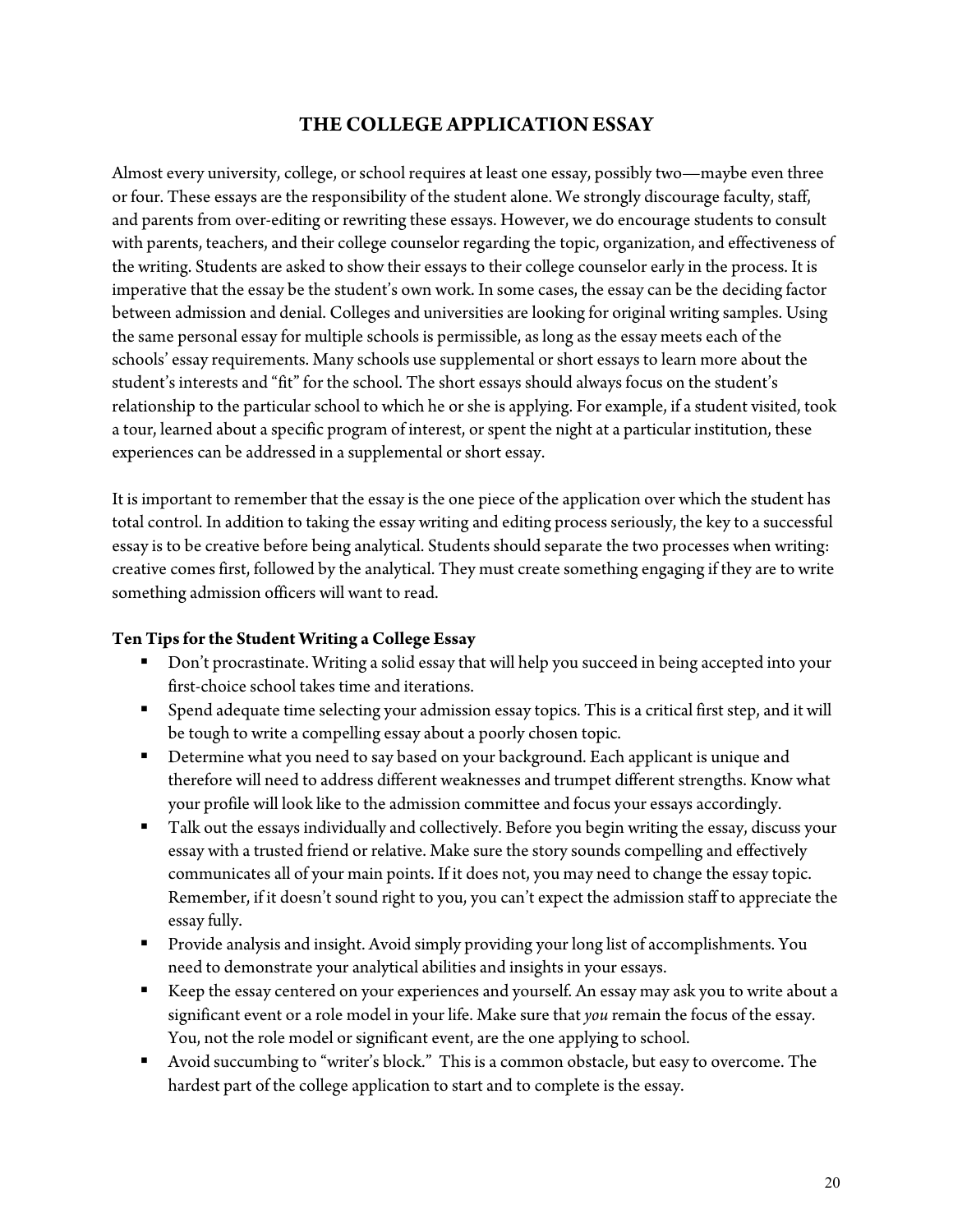- **Solicit feedback from others you trust.**
- **Proofread your essays. There is no reason ever to submit an application essay with spelling or** grammatical errors. You are provided with adequate time, and there are many people at Pennington who are willing to assist students, including your college counselor and English teachers. Another option is to visit the Writing Center for help. You need to show the college that you care and that you possess attention to detail.
- Take advantage of recycling opportunities. More likely than not, you will be able to use personal essays from one application for another application. Doing so can save a significant amount of time and stress.

WARNING: There are many websites that provide students with pre-written college essays. Don't use these. If an institution suspects that a student received inappropriate guidance or used other means to write the essay, it will greatly jeopardize the student's admission status. Also, please note that more and more colleges are turning to plagiarism software to review essays in question. Make sure that the work is the student's and the student's alone.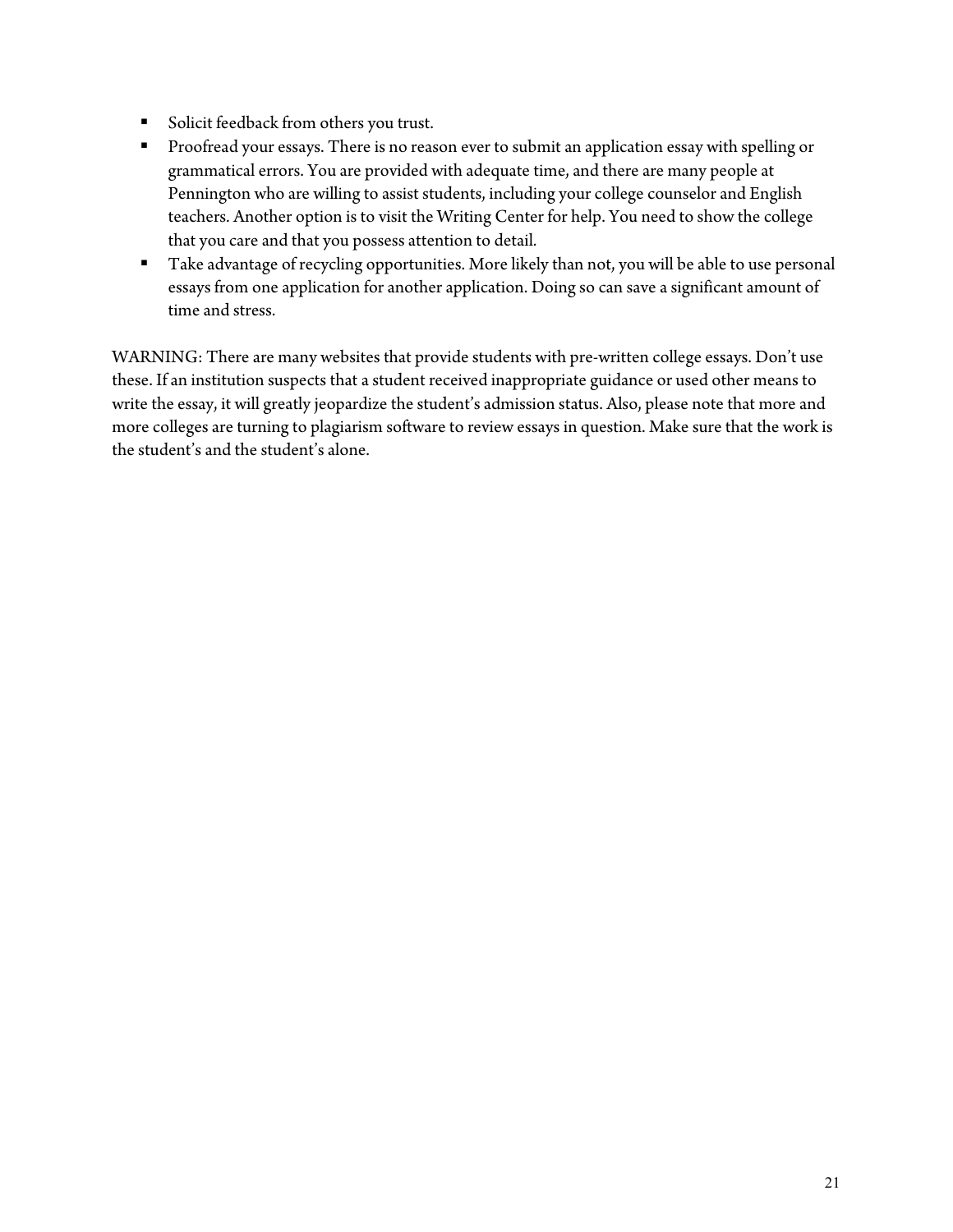# **COLLEGE VISITS**

Students are encouraged to use the various vacation days and long weekends in the fall and winter to visit colleges. If it is necessary to miss a day of school, the student should obtain a College Visit Request form from the College Counseling Office or the Dean of Academic Affairs at least two weeks before the intended visit. This form must be signed by one of the student's parents or legal guardians, as well as the Dean of Academic Affairs and the Director of College Counseling. We understand that on certain occasions students will not be able to adhere to our policy regarding giving two weeks' notice before college visits; these situations will be handled on a case-by-case basis. No college visits will be allowed after May 1 because of AP exams and end-of-the-year preparations.

### **Guidelines for the College Visit**

### **Make the time.**

All of us are juggling busy schedules. Sometimes the most important family meeting addresses the task of carving out time to see colleges. Our suggestion is to use a combination of the following: Winter Break; Martin Luther King, Jr. weekend; Presidents' weekend; Spring Break; and summer. We realize that by using the above times, you may not see all of your schools while they are in session, but that is fine; colleges are accustomed to accommodating prospective students during breaks.

#### **Be efficient, be open.**

First, do not hesitate to visit local schools, especially early in the process. Even if a student is not considering staying nearby, local visits are inexpensive and easy. They provide great opportunities for students to test, develop, and practice their questions, and to learn more about what colleges have to offer in general.

Second, when planning a trip out of the area, get in the habit of visiting more than one school. Visiting Lehigh University and Lafayette College on the same trip would make sense, for example. Perhaps exploring Boston University along with Tufts University may fit into one's travel schedule.

Third, do not hesitate to visit any college at the beginning of the search. Often, we will hear students say that they will not visit Yale University because they "would never get in." If a college visit interests you and is convenient, take it! There is a great deal to learn on any visit that you make as you are just starting out.

### **Visit with a plan.**

Think about what you want to accomplish on your visit. Call the admission office to make arrangements to attend the information session and tour. Remember, the length of a visit is limited, and efficiency is important. Don't arrive on campus thinking that you will just "walk around." Also, ask the admission office to set up any special meeting for you. Would you like to meet the lacrosse coach? Would you like to talk with someone from the Art Department? The people in admission know everyone on campus! Use their expertise.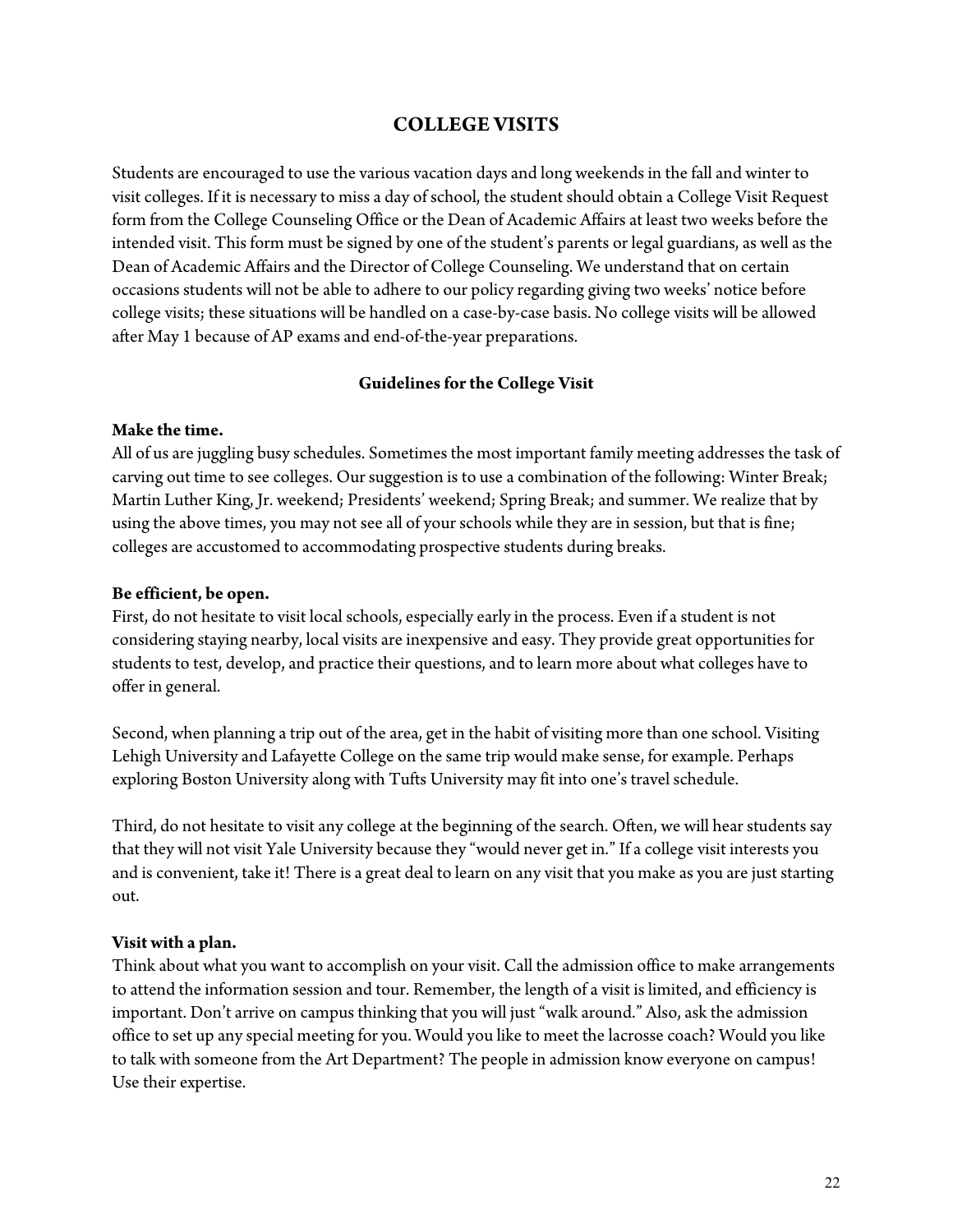### **Debrief***.*

Perhaps the biggest, most common mistake that families make with college visits is to shortchange their reflections on a visit. The drive back home and the family dinner that night are great opportunities to talk about the visit. Start the discussion with specifics: dorms, classes, advising, physical setting; then move on to general impressions. Everyone involved needs to be honest and thorough in his or her commentary. Students should keep notes on each visit (and the resulting debriefing meeting). Campuses start to "run together" as you see more and more colleges. It is a great idea for the student to keep a notebook or journal throughout this process. A folder to keep supplemental materials is also valuable.

### **Make senior visits count.**

Senior visits should be specific and may include an overnight stay as well as appointments with a coach or staff member in a department of interest. Even when staying with a friend on campus, seniors should notify the admission office that they are on campus.

### **Communicate***.*

Communication is the key to an effective college search. Students and their parents must listen and hear each other's opinions. When a parent asks about campus security for the fifth straight visit, the student needs to understand why the parent is asking that question. When the junior wants some time to chat with a group of students in the dining hall without Mom or Dad around, parents need to respect that desire, as well. Ultimately, the student needs to be the "keeper of the journal." Remember, we want students to be able to envision themselves happy at every school on their eventual list!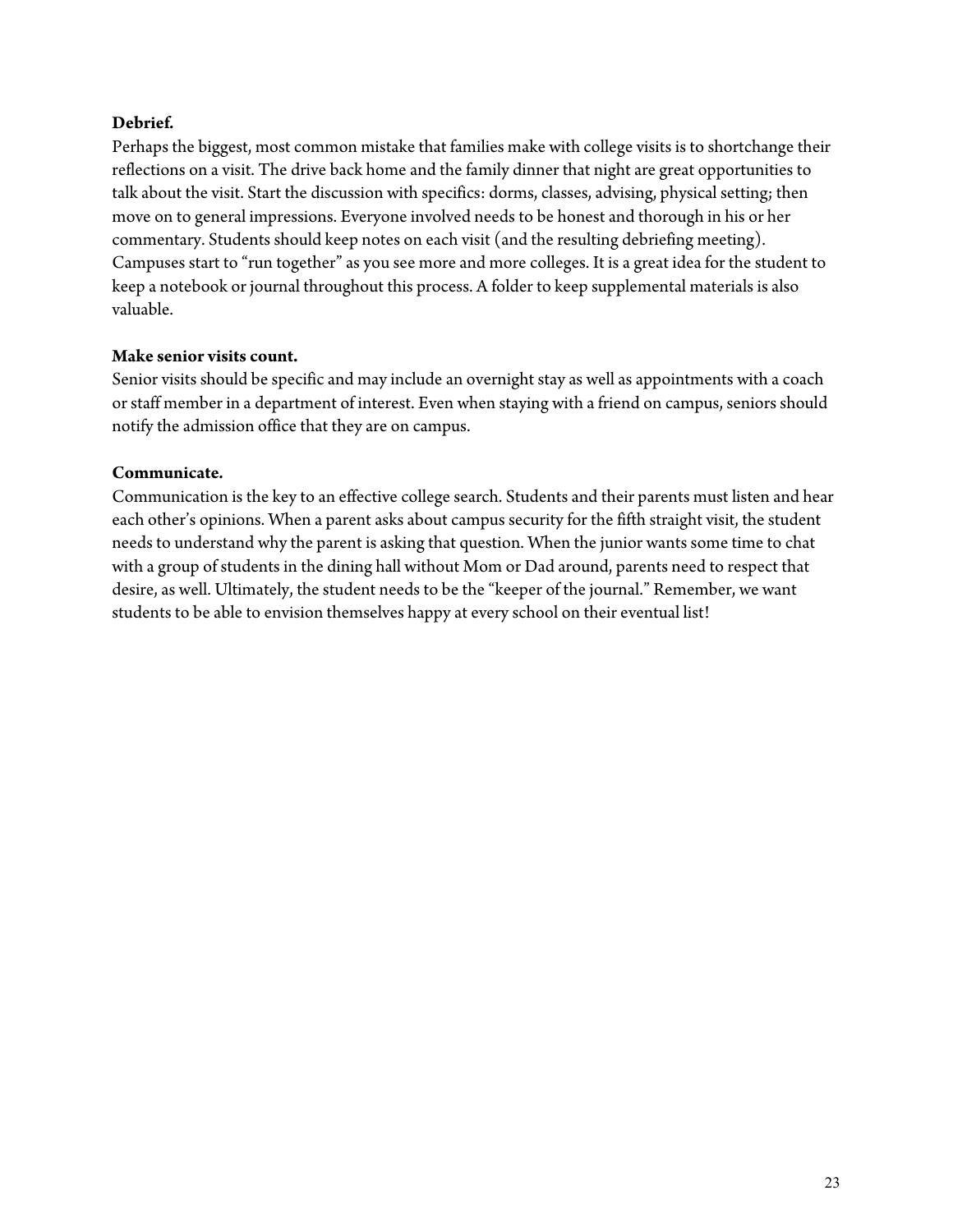# **THE COLLEGE INTERVIEW**

Personal interviews on college campuses are typically more difficult to arrange and must be scheduled months in advance. We recommend that if interviews are offered, students interview at all of the institutions to which they are applying. Some schools also offer alumni interviews in the local area as an option. If you are unable to visit a particular campus, the alumni interview is a great option. You should ask prior to scheduling any interviews whether they are "evaluative," meaning that the interviews will play a role in the final admission decision. Most interviews are treated as informal, "informational" oneon-one exchanges where students may ask specific questions of the interviewer. Remember that if you are scheduled for an interview and then are unable to attend, it is important to cancel your appointment in advance. If you are running late, make sure you call to inform the school. With any college visit, you should prepare to arrive at least an hour before your scheduled appointment. Being late or forgetting to cancel an appointment could be factored into your admission decision.

### **Guidelines for the College Interview**

- Be prompt; however, don't be overly early.
- Dress appropriately, and be comfortable! For boys, a suit is overdressed. A dress shirt, khakis, a sweater (depending on the weather), and dress shoes are perfect. Girls should choose a dress, skirt, or nice slacks and a top or sweater. Choose something you like that reflects your own personal identity.
- Do your homework: Research the school prior to the visit.
- Make eye contact with your interviewer. Looking at your shoes or out the window the entire time indicates a lack of interest.
- Be truthful. Don't make up answers that you think the interviewer wants to hear.
- Listen carefully to each question you are asked. If you don't understand the question, ask the interviewer to repeat or clarify the question.
- Try to avoid trendy expressions and interjections such as "you know" or "like."
- Do not state test scores or grades unless asked directly.
- Do not allow your parents to monopolize the conversation. Too much parent involvement before and after the interview can make a student look coddled or overly dependent. A college admission director at a very prominent liberal arts college has stated publicly, "Parents' behavior/involvement in the admission process of their son/daughter can negatively affect an admissions decision."
- When you leave, make sure to get one of your interviewer's business cards. You will need this information later.

### **Questions that Students Can Ask During an Interview**

In general, your questions should go beyond the information offered in the first few pages of the college catalog.

- What are the most popular majors? When do you have to declare your major?
- Can you explain to me the course advising process?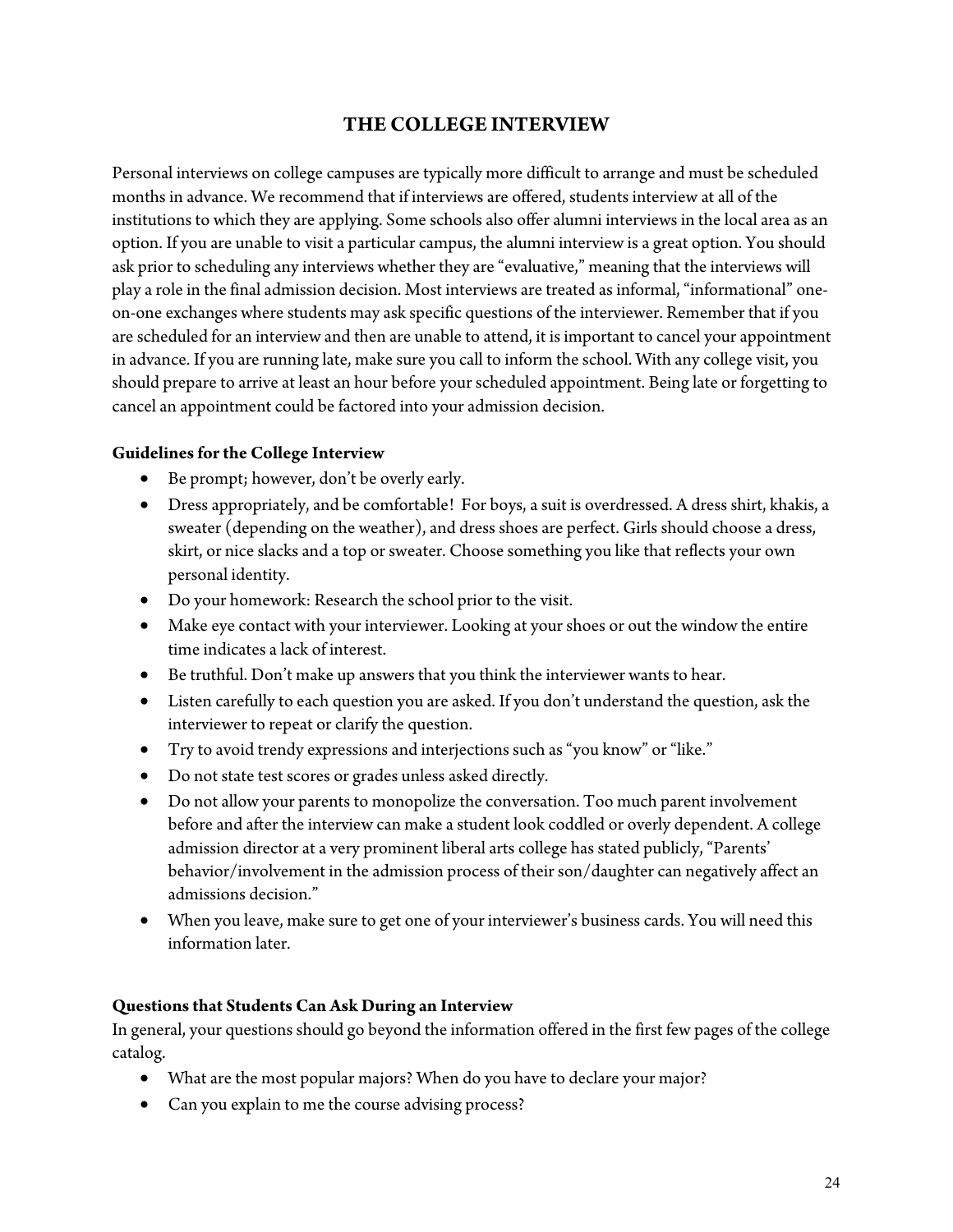- In your opinion, what do current students like most about the school? How many freshmen return for the sophomore year? How many freshmen graduate in four years? In five?
- What percentage of the last year's freshman class was admitted Early Decision/Early Action vs. Regular Decision?
- With regard to financial aid awards, can a family appeal an aid offer?
- Is there a type of student who might not feel comfortable here?
- What is the toughest thing that freshmen have to adjust to when they first arrive?
- Does the administration respect and listen to the students' opinion/input? Can you give me an example?
- Is the campus liberal? Conservative? Mixed? How can you tell?
- How much school spirit is there on campus?
- Are students involved in community service activities in the town/city? Can you give me an example?
- What makes the education here distinctive from other campuses?
- To what colleges do you lose a majority of your admits each year?

If students and parents wish, the College Counseling Office here at The Pennington School can provide contact names at a number of colleges for families to use. Students should remember the name and request the card of any admissions representatives with whom they meet. After your visit, the student should make sure to take the time to send thank you notes. If you are able to visit only for a tour, send the tour guide a thank you note (if your tour was good). Even though tour guides have no direct impact on admission decisions, they have the ability to influence those making the decisions. Over the last couple of years more students have used email as a means to send thank you letters. We strongly encourage students to send actual handwritten thank you notes in place of email.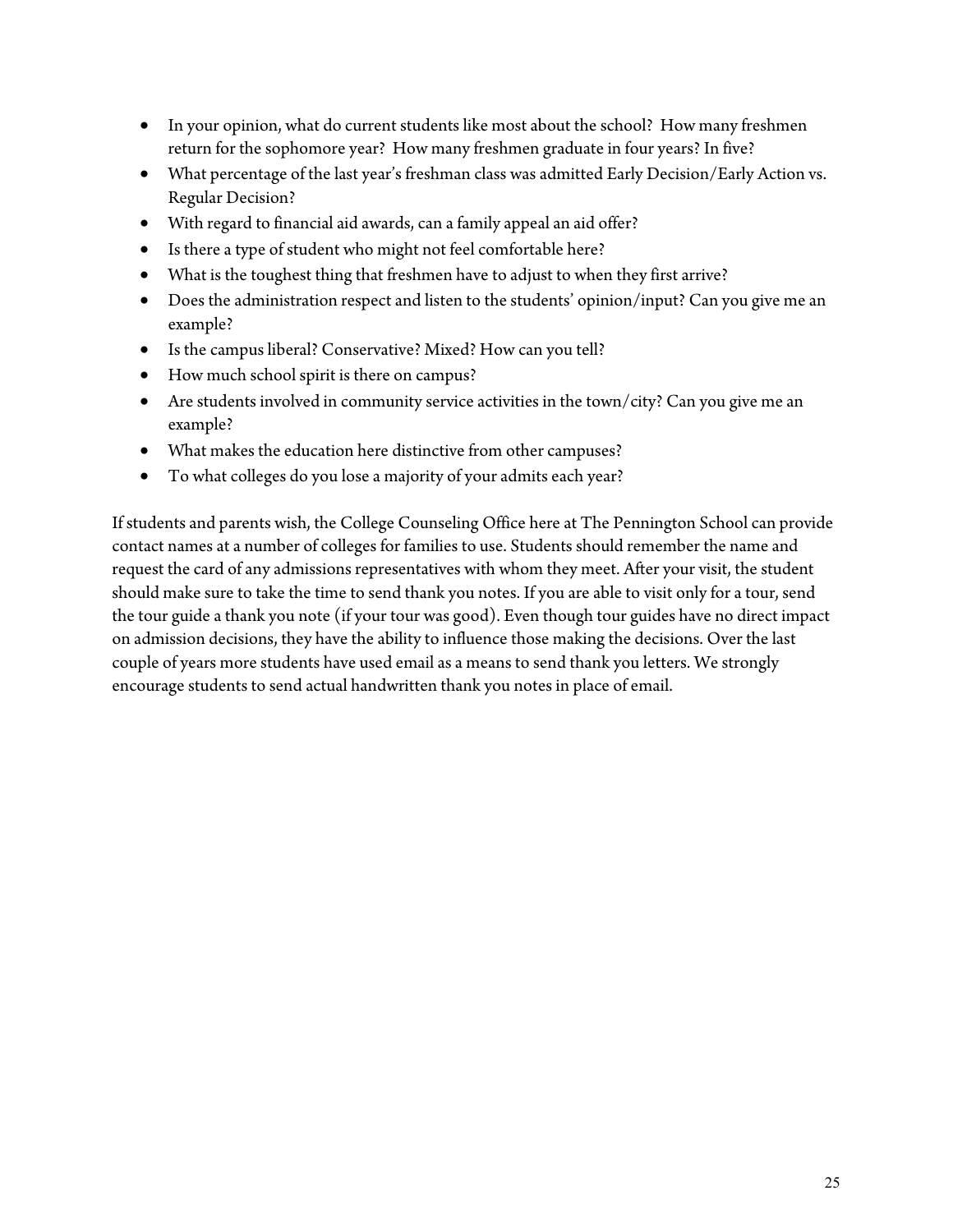# **ADMISSION DECISIONS**

The process of applying to college is a rite of passage that high school seniors throughout the country experience every year. As the weather begins to change in the spring, so do the moods of seniors as they agonize and wait for "the decision." A number of students will learn of their admission decisions in mid-December (Early Decision/Early Action applicants), but for the majority of seniors, their decisions will arrive in mid-March to mid-April. Students will receive one of four decisions: acceptance, deferral (Early Decision/Early Action), wait list, and denial. For most of Pennington's seniors, the news will be positive. For others, the news will seem to be devastating, specifically if they were denied by their first-choice school.

For a few students, this will be the first time that they have ever been rejected for something. Remember, colleges aren't rejecting students; they are just denying them admission. Being denied admission doesn't mean that a student wouldn't have succeeded at a particular institution or that the student has done anything wrong. Colleges and universities are looking for students who they believe fit their institutional goals. Making decisions based on a handful of impressions and statistics is a difficult, subjective, and imperfect art.

Students need to focus on those schools to which they have been admitted. Hopefully, the schools that offered admission are schools the student has thoroughly researched. Theoretically, a student should not have applied to a school that he or she would have never thought of attending. At this point, the role of parents is critical. Parents need to be positive and supportive of the outcomes. Many parents, in order to "correct" an admission decision, will ask for an appeal. Rarely, if ever, do colleges change their admission decisions. Colleges will change a decision only if a major part of the application was missing, which hardly ever happens. In most cases, when something important to an applicant's application is missing, the college will contact the student well in advance of the admission decision.

### **With acceptance in hand, how do I choose where to enroll?**

Most seniors will receive multiple acceptances. Now, with these acceptances, students need to make a choice: where to enroll. This decision can be almost as agonizing as where to apply. Numerous seniors will be faced with having to choose between their top two choices. Some will know immediately where they are going to enroll. Whatever scenario students find themselves in, it is time for them to do really serious research. Seeking advice and information from friends, parents, relatives, faculty, current students, and alumni is highly recommended. Students are going to get numerous opinions and a lot of varying advice. Students should listen to everyone, but they need to make sure they check things out for themselves.

At this point most students will visit their top two choices for either the first time or the second; for others, it may be the third. Regardless of the number of times students visit a campus, they are ultimately going to have make the decision. One method that may help in the decision-making process is the creation of a list of pros and cons. Also, parents and students really need to sit down and discuss their thoughts. A few families have actually held a "decision-making dinner" to discuss and reach a decision. Financial aid may also be a factor to consider. Ultimately, students need to listen to that little voice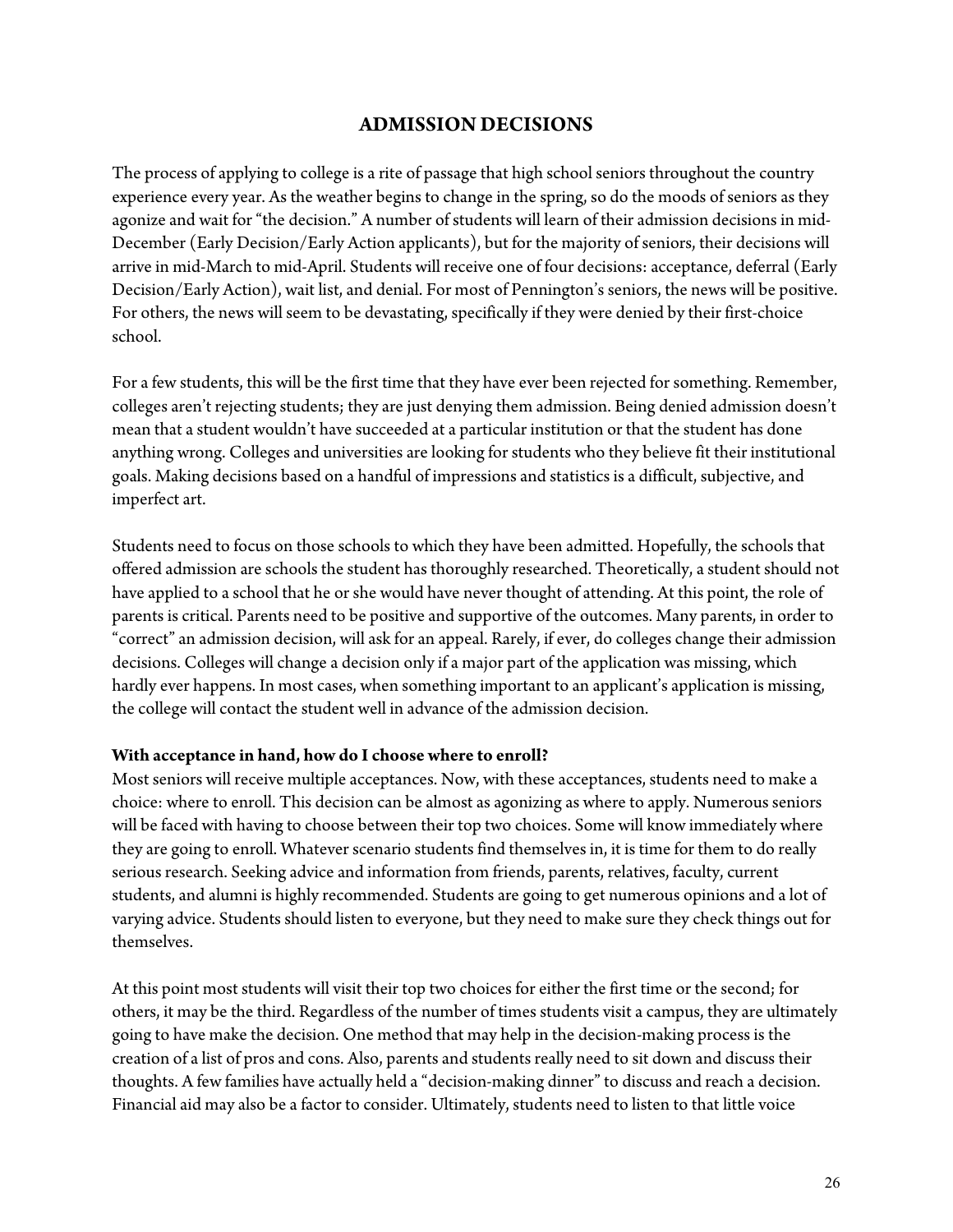inside their heads, because the college a student chooses to attend will be his or her home for the next four years, and in most cases, students' experiences in college will help define who they will be as adults.

Once students have made their final enrollment decision, it is imperative that they notify in writing each of the schools that offered them admission, saying where they plan to attend. Most colleges and universities will include in their acceptance packages an enrollment card that students can return, indicating their decision. In some cases, there are students on wait lists, hoping for other students to forfeit their seats in the enrolling class so that they may be given the option to attend. Also, make sure to adhere to any admission deadlines and *notify your college counselor of the college/university you plan to attend*.

## **Wait Lists**

Those students offered a wait list position at a college that they would prefer to attend need to notify the college immediately of their intention to stay on the wait list. Nevertheless, students must place a deposit at one of the schools that did offer them admission by May 1.

If a student chooses to stay on a wait list at a particular college or university, make sure that his or her college counselor is involved. In many cases, the college counselor will speak directly with the institution to gain insight on whether the college/university will be going to the wait list and can get a sense of a student's chances of being offered admission.

Many students will write a letter expressing their desire to attend. Students need to be careful in drafting this letter. We recommend that students thank the college for considering their application, avoiding any indication that the college made some sort of tragic mistake in their decision. Students may also want to send additional materials to support their application, but you should be cautious about the amount of contact you have with the admission office. Too much contact could hurt a student's chances of being moved from the wait list.

## **Deferring Admission**

Occasionally, students will seek to defer their admission decision for one year. Almost every college/university allows students to pursue this option as long as the student does not enroll in a degree-seeking program at another institution during the deferral period. It has become increasingly more popular for students to pursue this option so that they may work professionally or travel, allowing them time to save money for college or just to take a break before rushing into another four years of education. If a student is considering this option, he or she will need to speak to the college or university's admission office regarding any specific restrictions.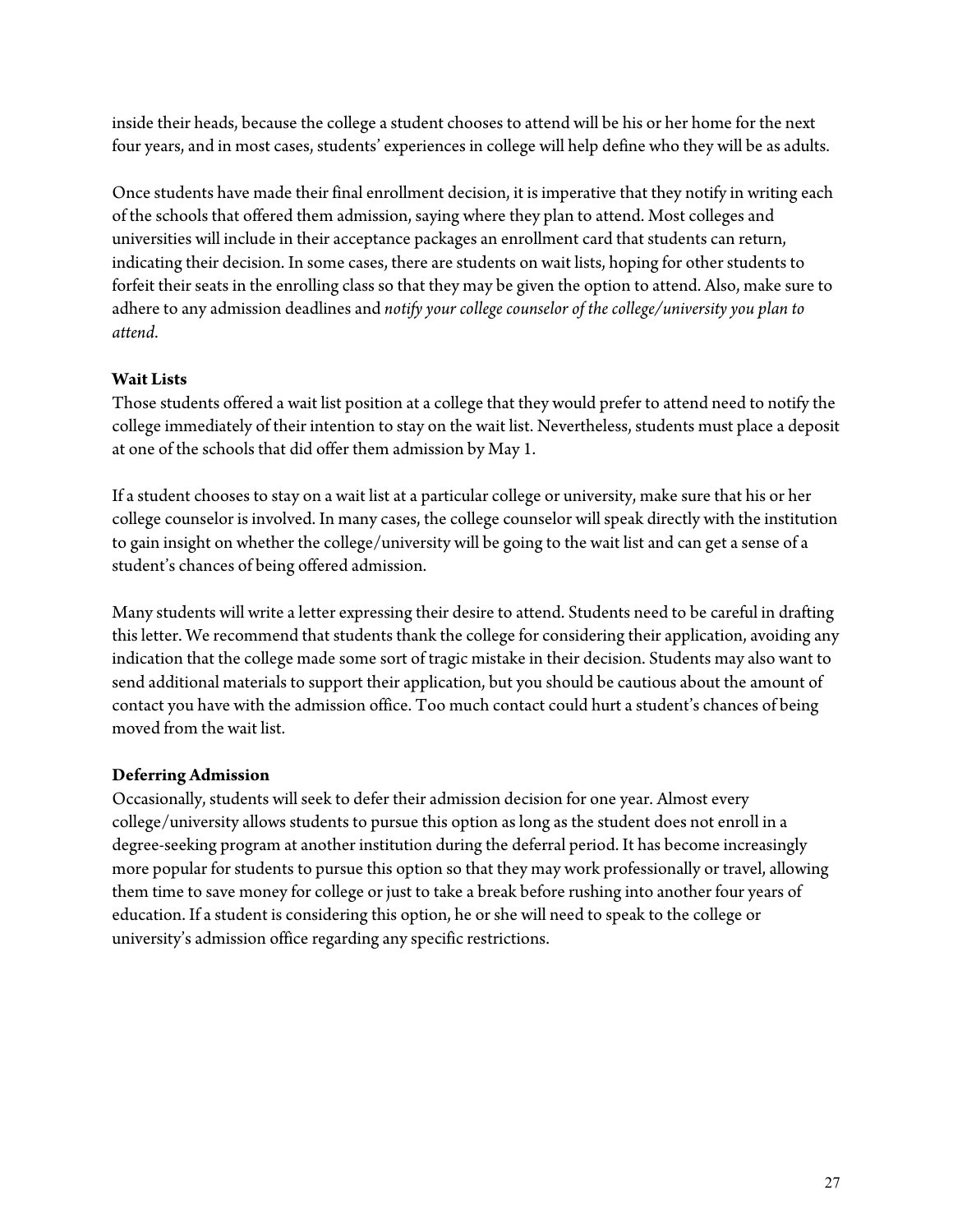### **INDEPENDENT COUNSELORS**

The Pennington School prides itself on providing students and parents with top-notch support and counseling during the college selection process. The Pennington School's acceptance percentage for graduating seniors has remained constant at 100 percent over the last five years. We are confident in our ability to place seniors into college. However, some families may choose to work with independent college counselors to supplement the services offered to students and parents by The Pennington School's College Counseling Office. For those families seeking these additional services, be aware that for confidentiality reasons, The Pennington School will not release transcripts, test scores, or other information pertaining to a student to these counselors. In cases where independent counselors need access to transcripts and test scores, we ask that the parent or student personally request this information directly from the student's Pennington college counselor.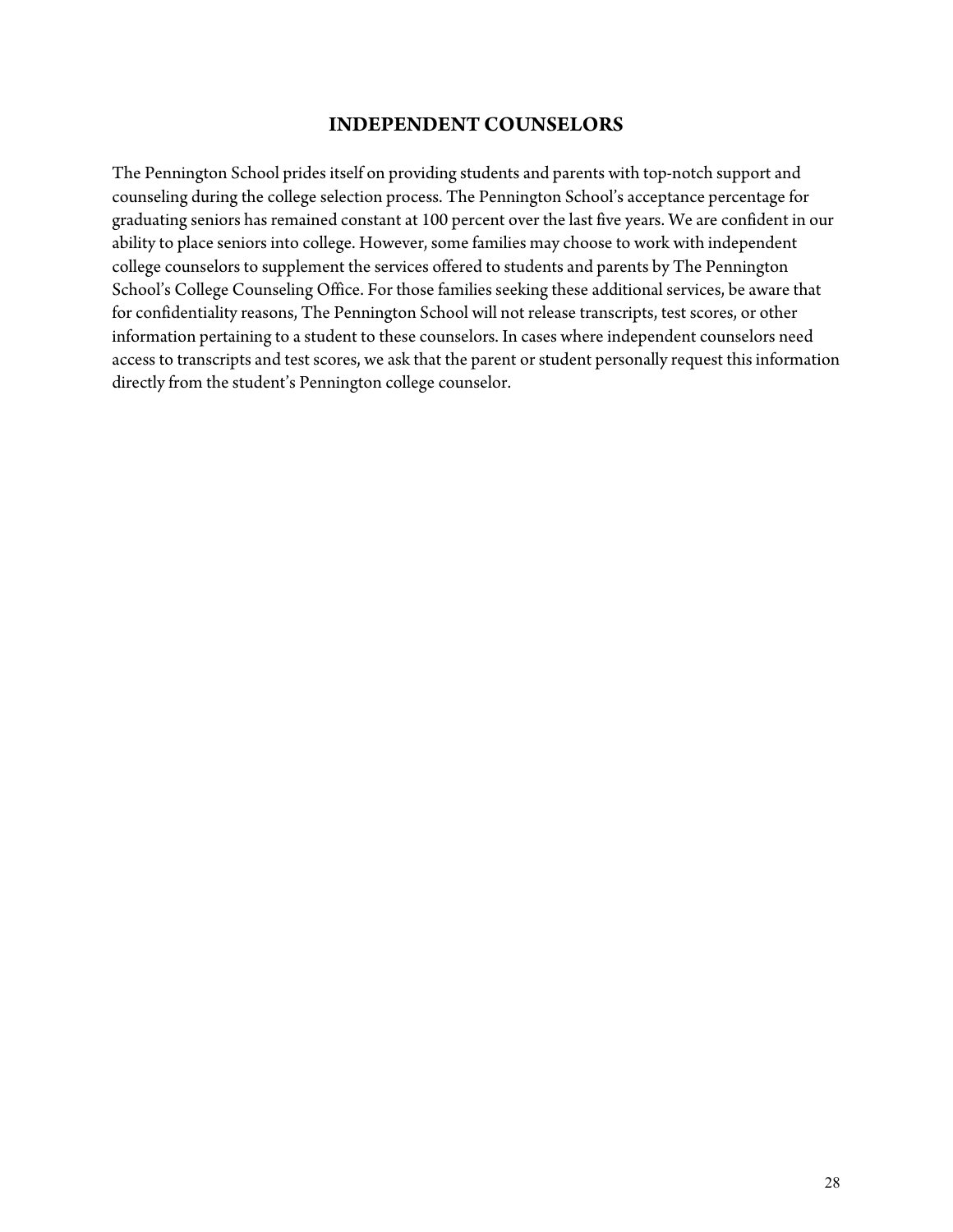# **COLLEGE ATHLETES: DIVISIONS I, II and III**

### **NCAA Eligibility Center**

Students interested in playing Division I or Division II sports are required to register with the NCAA Eligibility Center. Students are asked to complete the Student Release Form online. Once a student has submitted this form, he or she must make a copy of the SRF and turn it in to the Registrar's Office. Without this form, The Pennington School will not release a student's transcript. Students interested in Division I or Division II sports may go to the **[NCAA Eligibility Center website](https://web3.ncaa.org/ecwr3)** to register and find additional information.

As high school athletes look to play sports at the next level, confusion easily arises regarding the NCAA Eligibility Center. It is essential that all prospective athletes understand the process in order to be deemed eligible to participate. Registration with the Eligibility Center is required for those wishing to play at the Division I and II levels.

What does eligibility mean? Upon graduation, an athlete who has completed the required core courses, obtained the minimum grade point average, and achieved the necessary standardized tests scores will be declared eligible. Thereby, the athlete will be permitted to participate in DI and DII athletics beginning in the freshman year. Athletes who wish to play at the Division III level are not required to register with the Eligibility Center but must be sure to meet the eligibility requirements set by the specific institution and its athletic conference. To find out these eligibility requirements, contact the admission office at each individual school. A new feature of the **[NCAA Eligibility Center website](https://web3.ncaa.org/ecwr3)** allows prospective DIII athletes to create an online profile. Doing so is optional, but highly recommended.

The Eligibility Center was established with players, parents, and coaches in mind. It offers players and parents the opportunity to monitor the process to be sure that athletes are on the right track to eligibility. In addition, the Eligibility Center provides college coaches with access to the academic progress of all future athletes.

While the NCAA Eligibility Center registration forms are not difficult to complete, they tend to be timeconsuming. Please set aside ample time to fill out the online forms. Ideally, a student interested in playing Division I or II sports should have started an account by junior year.

All students who register with the NCAA Eligibility Center need to contact the Pennington Registrar to have their résumé sent directly at the end of their junior year. In addition, all students must send official copies of their SAT/ ACT scores to the NCAA.

### **Athletic Résumés**

An athletic résumé can be a useful tool for prospective college athletes. It should be used to supplement online recruitment. Most college teams have an online recruit form on their athletics website. This form will allow you to submit information to college coaches. The online recruit form is an important first step; it signifies to the college coach that you are interested in playing for the school's program and found the college by doing your own research. You will not get recruited by simply filling out this form.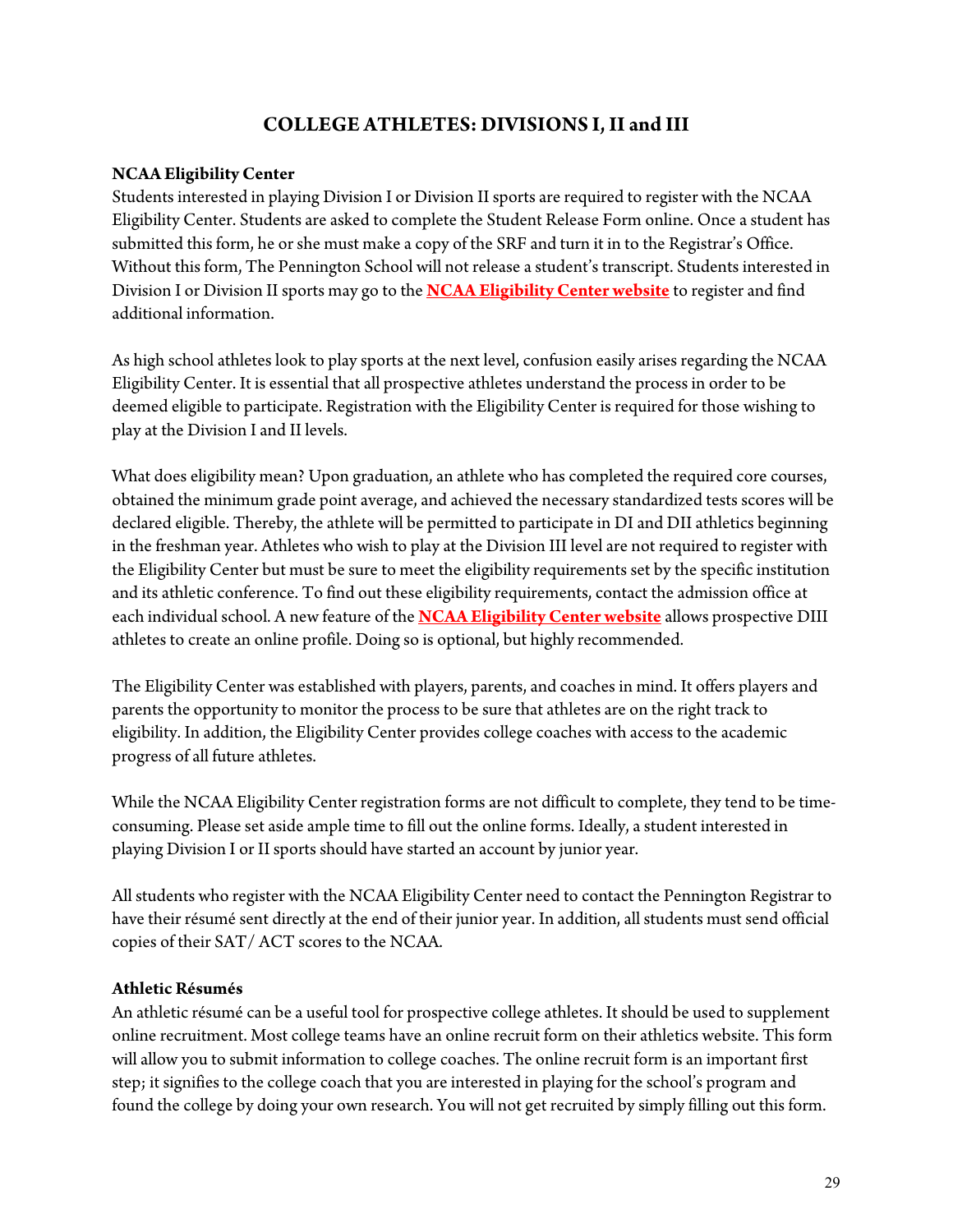Most college coaches try to recruit strong academic students who have a passion for playing athletics and want to come to their school.

An athletic résumé should include the following:

- Contact information: Full name, address, phone numbers, and an email address
- Personal information: Date of birth, names of parent(s) or legal guardian(s)
- Academic information: Name, address, and phone number of high school, graduation date, GPA, PSAT/SAT/ACT scores
- Athletic information: Years participated and positions held
- Statistics (will vary by sport): Height, weight, running times, batting averages, rebounds, rushing yards, etc.
- Team and/or individual records
- Jersey: Colors and number for home and away games so that a coach can easily spot you
- Honors or awards received (MVP, All-State, scoring titles) and the year they were given, as well as league or state records you may hold
- References: Name and phone numbers for school and summer or off-season coach are the most important. You may also want to consider adding contact information for your athletic director and college counselor.
- Schedules: You can include a schedule of tournaments, camps, showcases, or important events in which you will be participating throughout the year.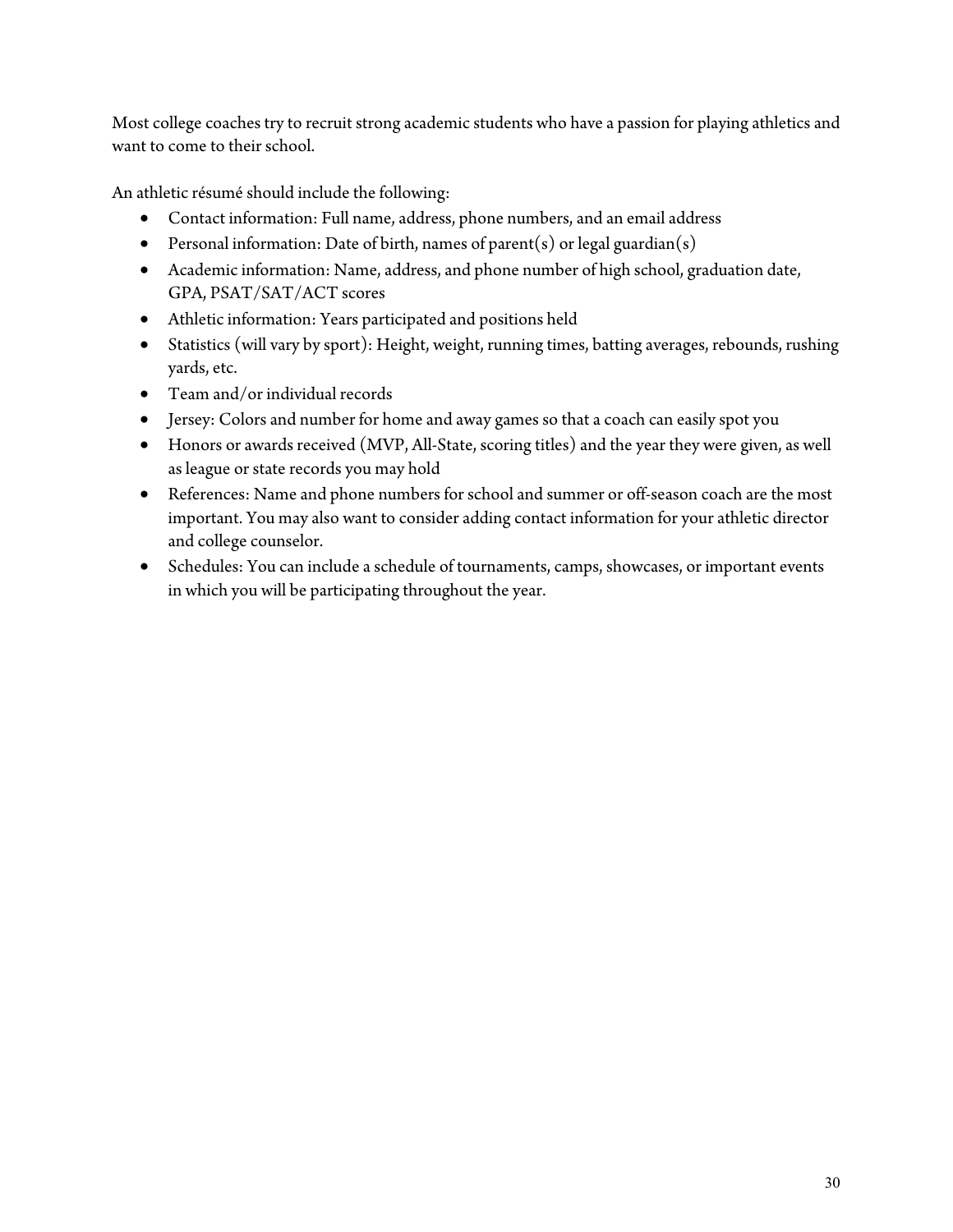# **FINANCIAL AID AND SCHOLARSHIPS**

Financial aid is monetary assistance to help students and families with the cost of college, vocational, and trade school education by meeting both the direct costs (tuition, fees, and books) and living expenses (food, housing, transportation, and personal expenses).

Many families eliminate colleges based on cost alone. DON'T! If a family is unable to afford the full cost at a particular college or university, quite possibly the student may qualify for enough federal and outside assistance to make the college or university attainable.

There are three kinds of financial aid:

- Grants or Scholarships: These funds, also called gift aid, do not require repayment. Grants are usually based on need. Scholarships are based on need and other criteria such as academic achievement or a special talent.
- **Loans:** These are funds that must be repaid after graduation or after leaving school. Student loans (e.g., the Stafford Loan and Perkins Loan) have lower interest rates than commercial loans.
- Work-Study: Money earned working on campus is usually arranged for students by the college or university they are attending. For further details, a student should contact the college or university's financial aid office for a list of available campus positions that meet the Federal/State Work-Study requirements.

Loans and work-study are commonly referred to as self-help. Financial aid administrators generally put together an aid package that combines gift aid and self-help. Students' eligibility for financial aid depends on how much they and their families can contribute toward the comprehensive cost of a college or university's education for one year. Every student who applies for aid receives a need analysis outcome, describing in detail the predicted contributions of the student and his or her parents.

To apply for financial aid, students may be asked to complete several forms. The Free Application for Federal Student Aid (FAFSA) is required for all federal student aid programs. The College Scholarship Service (CSS) financial aid form is used by many institutions and states to award their own institutional funds. The College Scholarship Service charges a fee to process and report data from its financial aid form. Both the student and his or her parents are required to provide financial and other information on these forms. If one or more of the colleges to which a student is applying asks for the CSS form, students should mail both the CSS form and FAFSA application at the same time to the College Scholarship Service. Please be advised that some colleges or universities may also require completion of their own institutional forms.

**Please note:** As of 2016, FAFSA and CSS forms usually become available in October for the following school year. Remember, the earlier you apply, the better. We also recommend that families make it a priority to complete the previous year's tax forms early. If a family has everything completed by the end of February, colleges and universities will be quicker in responding to your financial aid request. Waiting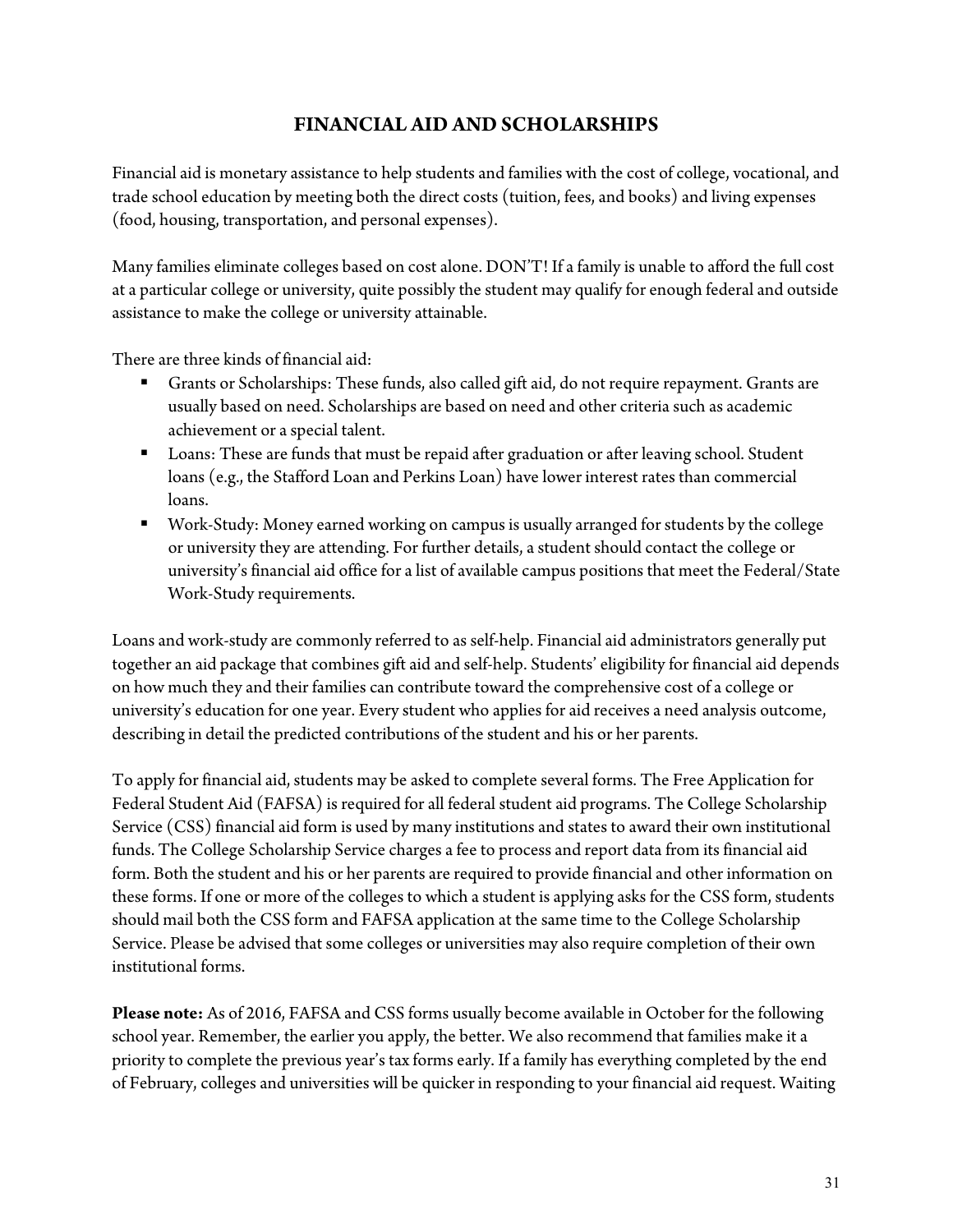until April 15 will seriously hinder a student's chances of receiving a final aid package before the May 1 enrollment deadline.

Parents and students with questions regarding financial assistance and possible scholarship opportunities should speak with their college counselor. Families may find resources online to assist with this process. Always be wary of services requiring deposits for scholarship searches; please avoid them. Listed below are two websites that families most commonly use. Also, in the glossary you will find many financial terms to help families understand the process.

- The **[Free Application for Federal Student Aid](http://www.fafsa.ed.gov/)** (FAFSA)
- The **[College Board Profile](https://cssprofile.collegeboard.org/)** (CSS Profile)

Need money to help you pay for college? While many colleges and universities grant institutional aid, there are also many foundations, companies, and individuals that grant scholarship money to students entering college or seeking a bachelor's degree. There is money to be had, but it often takes time and effort to apply for the scholarships. Why not get a head start on looking for outside scholarships now? The College Counseling Office keeps track of many scholarships that may benefit you. In addition, below are some websites that help you find the scholarships for which you may qualify.

- **[Fastweb](https://www.fastweb.com/college-scholarships)**
- **[BigFuture](https://bigfuture.collegeboard.org/scholarship-search)**
- **[Cappex](https://www.cappex.com/scholarships)**
- **[Unigo](https://www.unigo.com/scholarships/our-scholarships)**
- **[Scholarships.com](https://www.scholarships.com/)**
- **[Scholarship Sharing](https://www.scholarshipsharing.org/scholarshipdatabase)**
- **[Niche](https://www.niche.com/colleges/scholarships/)**
- **[Scholar Snapp](https://www.scholarsnapp.org/)**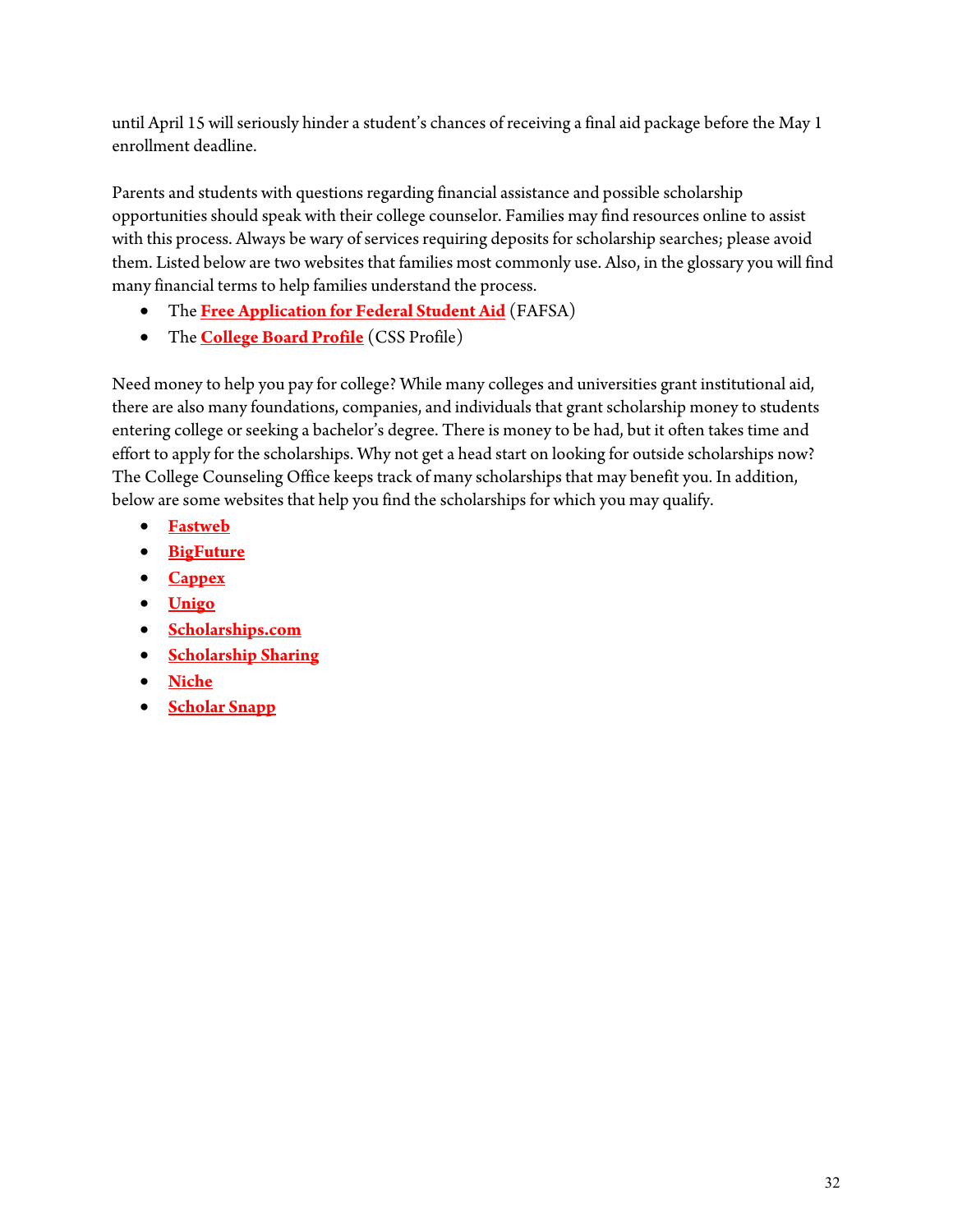# **WHAT FRESHMEN AND SOPHOMORES AND THEIR PARENTS NEED TO KNOW ABOUT THE COLLEGE PROCESS**

**Q.** When does the college planning process start at The Pennington School?

**A.** College counselors begin meeting with students in groups and individually during the second semester of the junior year. Individual meetings may be made by request prior to this time.

**Q.** What should ninth- and tenth-grade students be doing to prepare?

**A.** Concentrate on courses, get the best grades they can; take the most appropriately difficult courses, making sure to include five academic classes in the schedule. (In the Appendices parents will find a listing of courses, according to major, that colleges typically expect their applicants to have completed.)

**Q.** What standardized tests should sophomores take?

**A.** Yes, standardized tests can begin as early as the sophomore year; however, test prep for the PSAT isn't necessary. Students may choose to take the PSAT in the tenth-grade year as practice; however, it's The Pennington School's current policy for all students to take the PSAT in the junior year.

# **Q.** Should freshmen and sophomores visit colleges and begin interviewing?

**A.** Probably not. Colleges are concentrating on juniors and seniors. College visits are productive when the student has had time to consider some personal priorities: learning style, sense of community, distance from home, and academic atmosphere. The change physically, emotionally, and intellectually in students from tenth grade to twelfth grade is significant. College visits can be arranged during the spring break of the junior year, and during late August before and early September of the senior year.

## **Q.** How will we decide where to apply?

**A.** There will be no limit to the advice juniors and seniors will receive, both welcome and unwelcome. Everyone will have an opinion about good schools. The junior group meetings will help students set priorities about what they want; college guidebooks give opinions and facts; college websites will answer specific questions; some websites have "college finders"; friends and family will suggest names; mail, both regular and email, will be sent to juniors; and magazine rankings may influence some families. The college counselors will help juniors sort out all this information. When the time comes, be open to and aggressive in finding schools whose names are not familiar.

# **Q.** What should I/we being doing now?

**A.** Concentrate on the essential tasks of 14- to 16-year-olds: do well in school, find a worthwhile out-ofclass activity, learn how to drive safely, make friends, and enjoy each other as family members. Try not to worry. Don't make college the focus of conversation.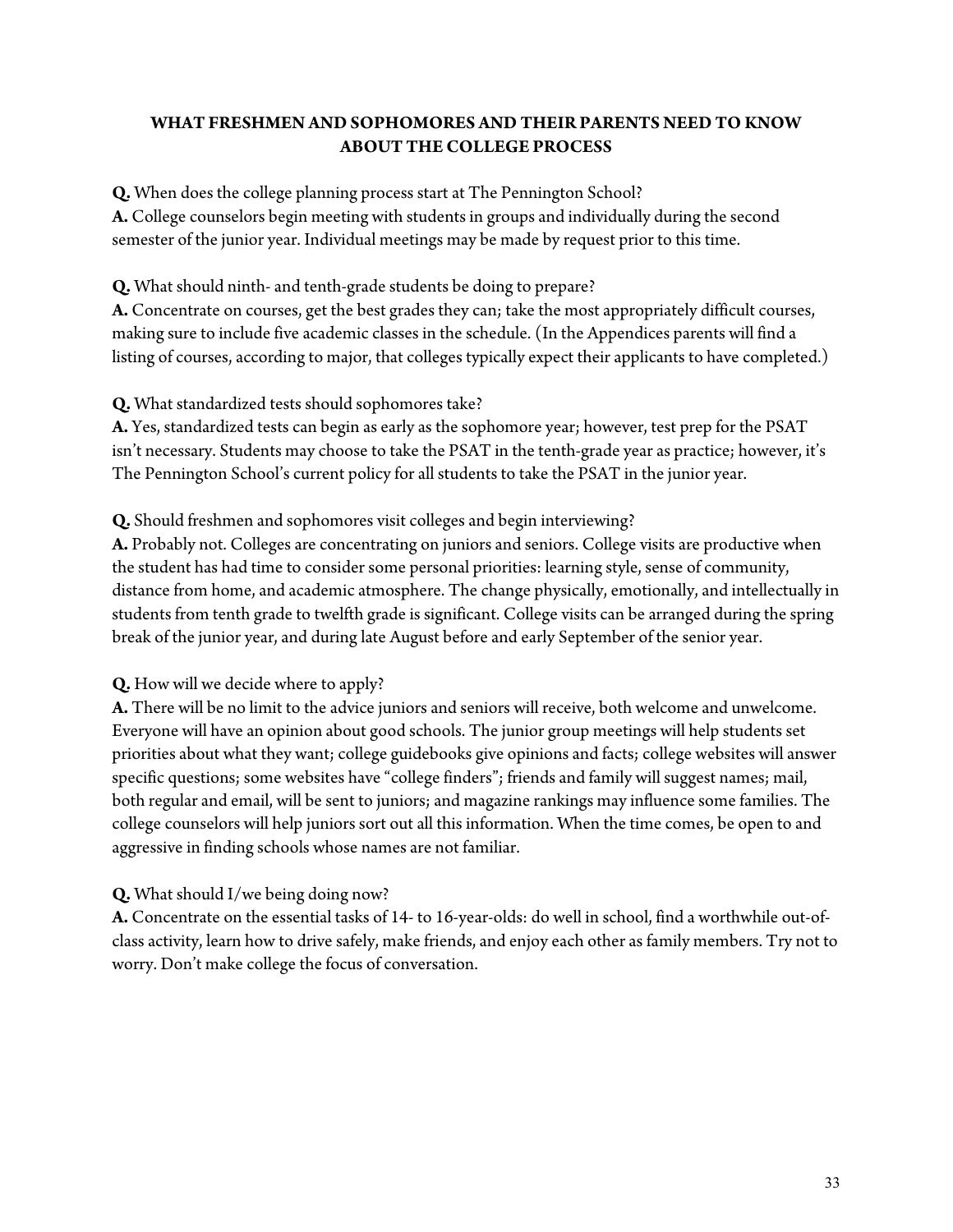# **A COLLEGE ADMISSION TIMELINE FOR PARENTS**

### **The Freshman Year**

- Enjoy the freshman year. Students need to adjust to their surroundings. The switch from middle school to high school is challenging. Allow students to get involved, experiment with different sports, activities, etc. Even the mention of college applications can be a little frightening for students.
- The post-freshman summer is really for students to enjoy. Students are still young, and finding work is tough. Summer camps are great experiences. Allow your children to just enjoy the remaining free time that they have. Maybe encourage them to volunteer a few hours a week, but not much more.

### **The Sophomore Year**

- Hopefully, by the beginning of the sophomore year your children have found a few activities that they enjoy, possibly a sport, club, activity, organization, or a combination of these. Encourage your son or daughter to stay involved.
- October PSAT: Yes, standardized tests can begin as early as the sophomore year; however, test prep for the PSAT isn't necessary. Students may choose to take the PSAT in the tenth-grade year as practice, but it's The Pennington School's current policy for all students to take the PSAT in the junior year.
- College visits: It is still a little early to begin trekking around the country to various colleges with a 15-year-old in the car. Once the junior year has begun, you will have ample time to visit those ivory towers of learning.
- Junior-year course selection: Junior-year course selection is often considered as the first step toward college planning. Many colleges place little weight on the freshman year because it is considered an adjustment year. Students typically do well as sophomores, but it's not until the junior and senior years that the courses become increasingly difficult and specialized. Many families instinctively want to place their student into as many Honors and Advanced Placement courses as possible. Students should not be pressured into taking courses based solely on the belief that they "look good." Placing a student into AP Calculus as a junior while skipping Pre-Calculus does the student a disservice. The course selection process should be one where parents, students, and counselors/academic advisors create the right balance of courses, with the appearance of appropriate rigor. By doing so, we allow students to succeed rather than drown. Throwing kids into courses where they lack the proper preparation places undue stress on students and prevents mental engagement.
- Post-sophomore summer: Students are typically still too young for full-time or part-time employment. However, several colleges and universities offer enrichment programs for students. These experiences are great opportunities to begin exposing students to various colleges and universities. Some of these programs even allow students to earn college credit if they perform well. Families may speak with a member of the College Counseling staff to further investigate these opportunities.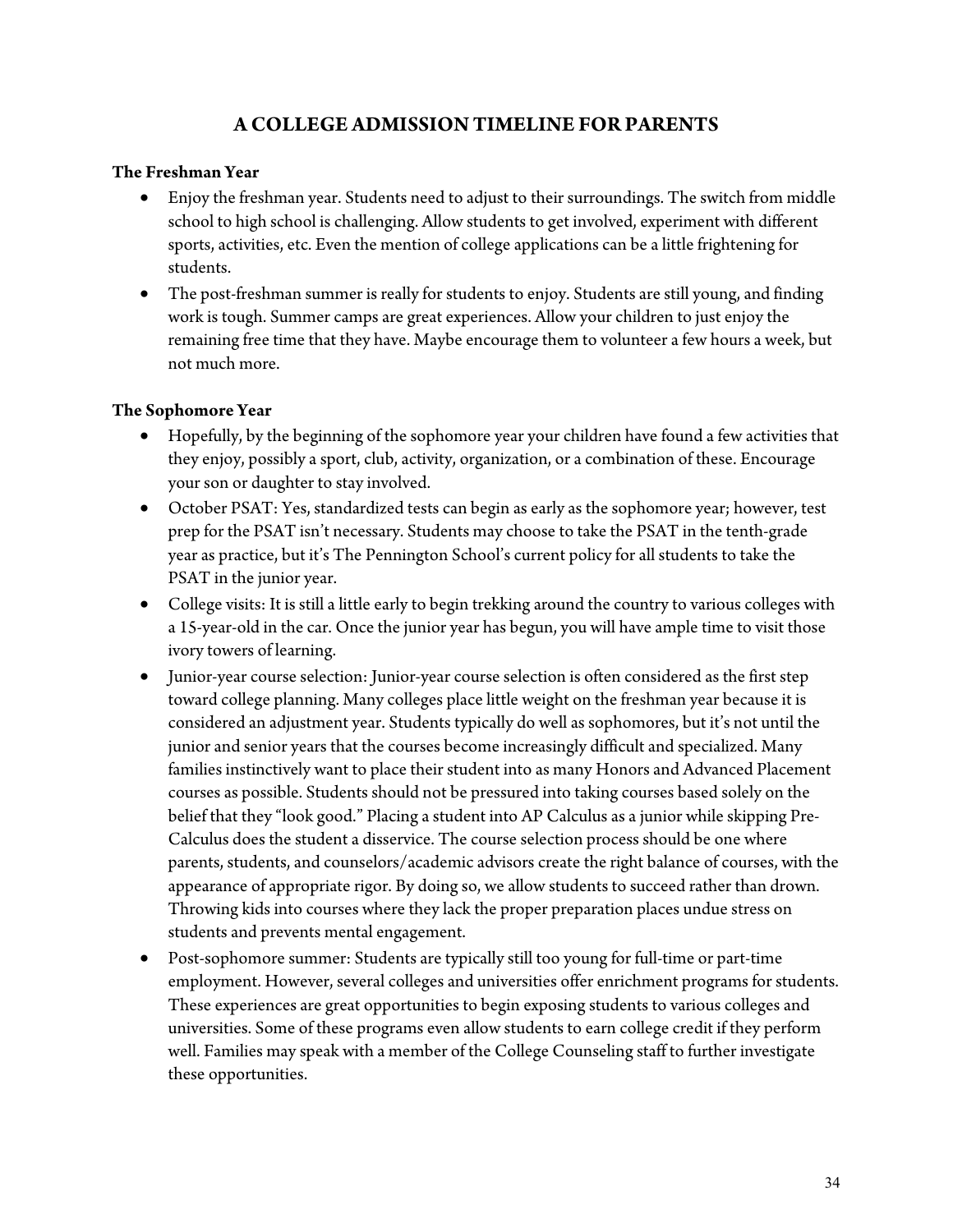### **The Junior Year**

- With the correct courses selected and a new school year beginning, it is imperative that students get off to a solid start.
- PSAT and NMSQT: In October, most students will be exposed to their first required PSAT/NMSQT. (PSAT stands for Preliminary Scholastic Aptitude Test, and NMSQT stands for National Merit Scholarship Qualifying Test.) Over two million students will be administered the exam. Approximately fifteen thousand will become NMS semifinalists. An even smaller number will be selected as finalists. Those chosen by the NMS Corporation will receive scholarships. Spending hundreds of dollars on PSAT prep programs is strongly discouraged.
- The month of December: The PSAT/NMSQT results should be arriving in the mail. Using these results, students should be able to determine their weaknesses and strengths with regard to the SAT. However, this isn't the correct time to run out and buy test prep materials or begin test prep courses. Students need to finish the second quarter strong. They should begin preparing for exams and polishing their skis for Winter Break. Once Winter Break is over, the serious work will begin. Some families will brave the snow, sleet, and mud to visit a few college campuses over the break.
- The months of January, February, March, April, and May: The whole process of preparing for college begins. Students should consider taking the SAT, ACT, and a few SAT Subject Tests. Taking these tests now avoids the stress of taking numerous standardized tests in the senior year. Some students will also take the ACT and the TOEFL. Students should schedule an appointment to meet with their college counselor for the sole purpose of creating a list of schools to visit over the summer. We hope that at this point in the process students will begin to get a sense of where they may want to apply. These conversations can be sensitive. Selecting only Ivy League schools for a college tour may not be sensible. Making sure that the student's list contains a wide variety of schools suited for their interests, academic strengths, financial concerns, geographic interests, and size is important.
- Post-junior summer: Many experts agree that students really begin to change during the "college road trip." Begin the road trip with list in hand. Students actually begin visualizing themselves as college students as they stand on a campus. They begin meeting college-age students like themselves. Some students will fall in love with a college as soon as they set foot on the campus. According to the National Association of College Admission Counselors, the number one reason students choose to enroll at a specific school after they have been accepted is the feel of the campus. The college road trip is also a great time to schedule interviews. All this traveling can be tough; however, it does get better. We actually know of a young man who, at the beginning of his college road trip, complained incessantly about missing time on the beach to perfect his tan. At the end of the trip, this same young man was begging his parents to drive to their next college destination. Most important, enjoy the summer with your son or daughter; next summer's road trip will have one fewer member on the way home.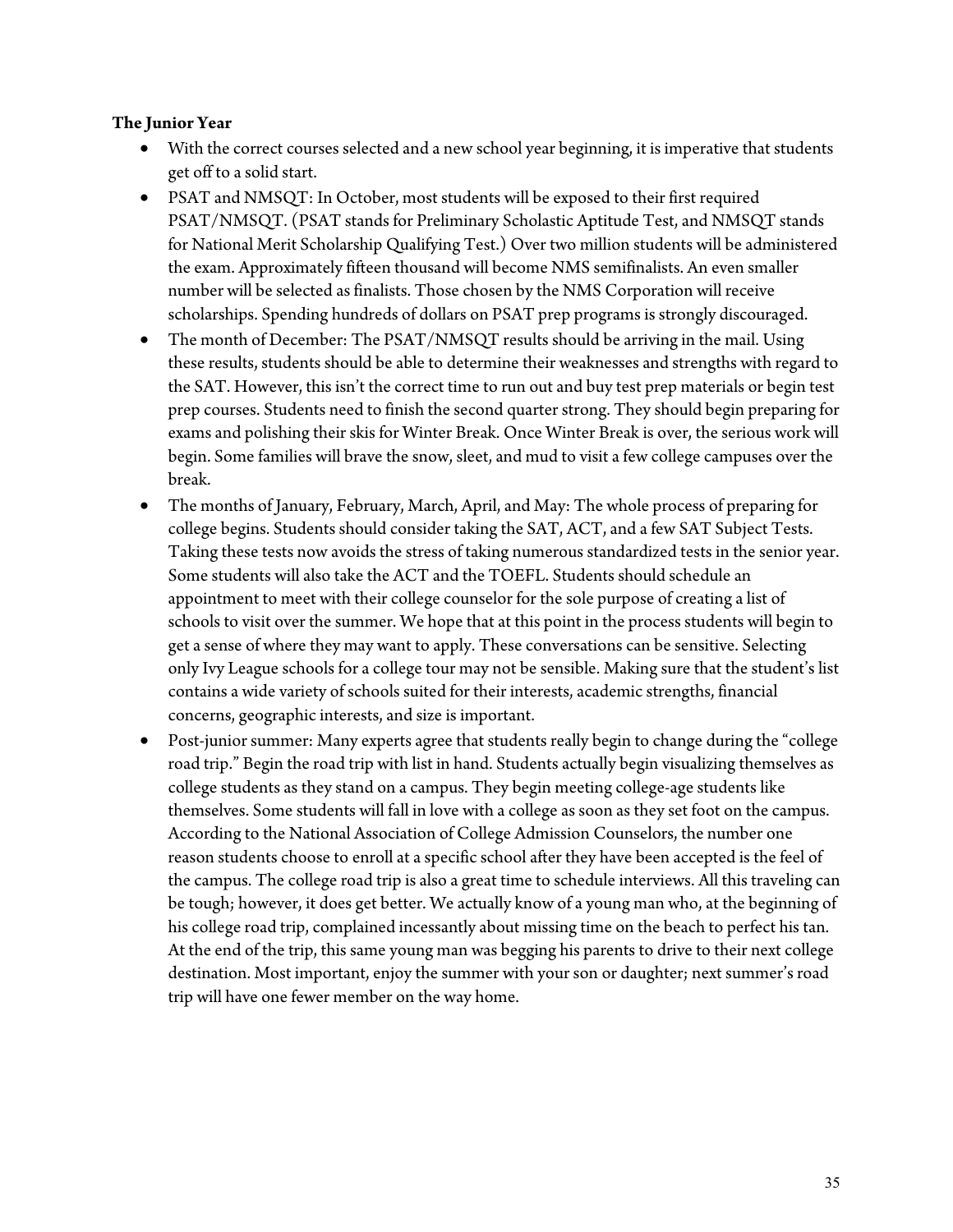### **The Senior Year**

• August through January 1: The following can be used as checklist of the things that must be done in the senior year.

**STEP 1:** Seniors should meet with the college counselor late in the summer or early in the fall; review the transcript and activities; edit and revise their activities/honors résumé; discuss with the college counselor the colleges they are interested in attending; refine the list and decide on the schools to which they will apply. Admissibility must be a factor in the selection process. Applying to only the top ten institutions in the nation will cause chaos in April if the decisions are unfavorable. Be realistic in the process.

**STEP 2:** Seniors should make sure to have requested information and looked at applications from all the institutions under consideration.

**STEP 3:** Students should obtain two teacher recommendations.

**STEP 4:** Seniors should sign up for the October, November, and December SAT or SAT Subject Tests and/or the September, October, or December ACT, if needed. Most of the more selective institutions will require at least two SAT Subject Tests. International students will need to take the TOEFL exam. Please work with the Director of College Counseling in scheduling these exams.

**STEP 5:** Once seniors have all their applications, establish a timeline to complete all the applications. It is important to avoid doing them all at once. Once they have proofread an application for errors, they should have a parent or college counselor review it before submitting it.

**STEP 6:** Almost every college or university requires at least one essay, possibly two. These essays are the responsibility of the student alone. We strongly discourage faculty, staff, and parents from over-editing or rewriting these essays. However, we do encourage students to consult with parents, teachers, and their college counselor regarding the topic, organization, and effectiveness of the writing. Students are asked to show their essays to their college counselor early in the process. It is imperative that the essay be the student's own work. In many cases the essay can be the deciding factor between admission and denial. Colleges and universities are looking for original writing samples. Using the same essay for multiple schools is permissible, as long as the essay meets each of the schools' essay requirements. For those schools that are high on their list, students may want to tailor each essay for each particular school. For example, if a student visited, took a tour, learned about a specific program of interest, or spent the night at a particular institution, these experiences should be addressed.

**STEP 7:** Seniors should make an appointment with their college counselor to submit their completed applications, at least two weeks prior to the application deadline.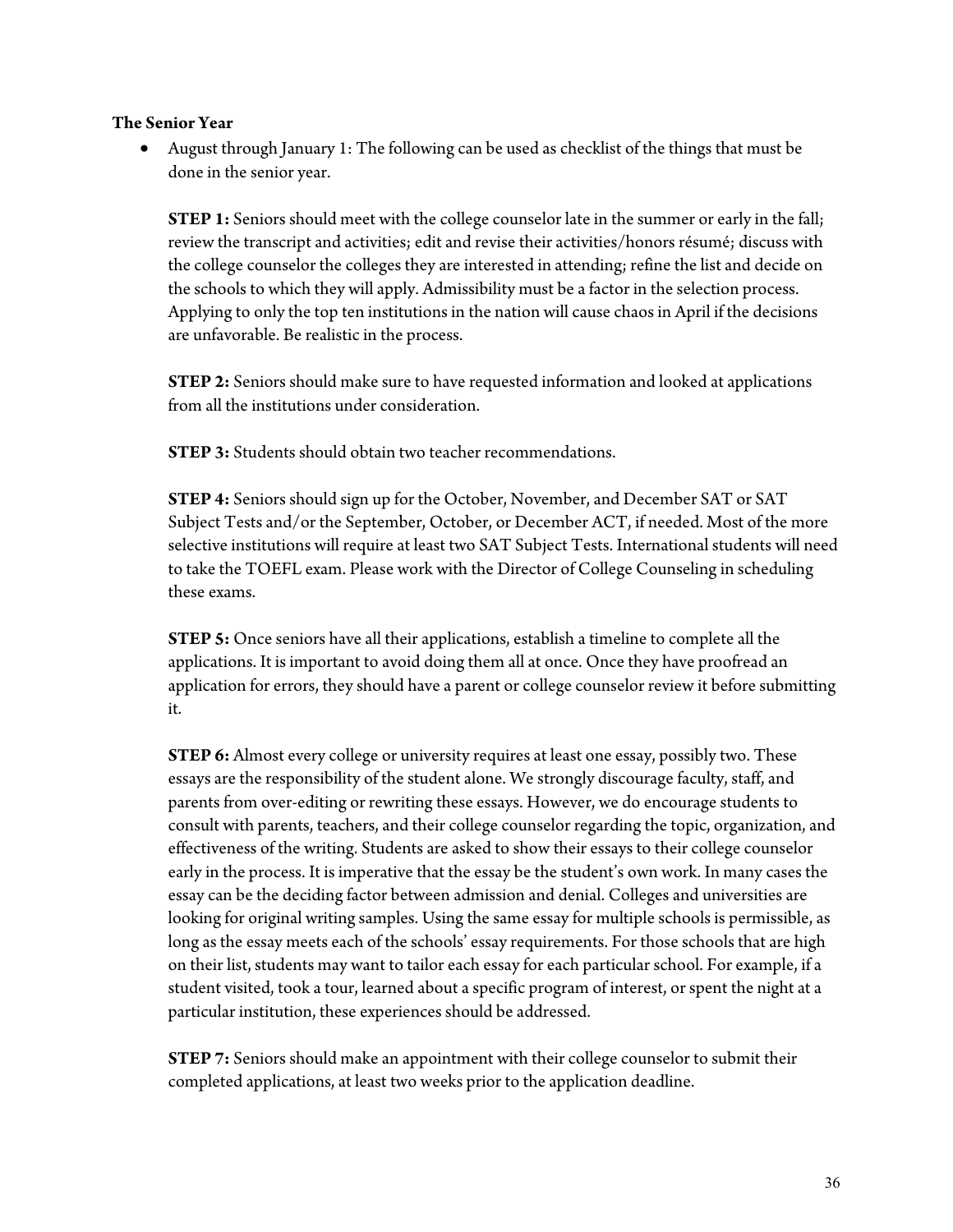**STEP 8:** Seniors should visit with the various representatives visiting Pennington this fall from colleges in which they are seriously interested.

**STEP 9:** If students still need to visit a few campuses, plan to use the various long weekends to visit those few schools on the list. If they have yet to interview with a specific school, schedule an appointment as soon as possible.

**STEP 10:** Students should maintain the best possible grades.

**STEP 11:** Seniors should continue to be active in the life of the Pennington School community and, if possible, in their community as well.

## **Step 12:** ASK QUESTIONS!!

- The months of January and February: Most application deadlines are January 1, so the application process is basically over. For those applying for financial aid, make sure to finish the Free Application for Federal Student Assistance (FAFSA) as soon as possible. The earlier you submit this information, the better off you will be. W-2s should be arriving home at the end of January. We recommend having the FAFSA, W-2s, and 1040s completed and submitted by February 15. Some schools take the CSS Profile; it is also best to have this form completed by February 15.
- March, April, and May: Regular decision applicants hear from colleges and universities. Many families consider this time to be the most difficult. Other than Early Decision, Early Action, and rolling admission, most colleges and universities typically begin mailing out regular decision letters or releasing decisions via email around March 15. They will mail, email, or post to a portal all their acceptances first, followed by their wait-listed decisions, and will conclude with all their denial letters. The idea is that institutions want to send the good news home first. Students need not fret. The letters will arrive at home typically between March 15 and April 15. We strongly discourage families from calling colleges to learn of decisions, but we recommend calling in circumstances where the notification period for a college is close to expiring. Most important, seniors must maintain grades. Wait-listed students should keep in touch with those schools they are still interested in attending, and they should work with their college counselor about submitting additional supporting materials. Doing so lets the college know of their interest.
- May and June: Most colleges expect that you make a deposit before or on **May 1**. In admissions, we refer to this date as **May Day**. Make sure to mail your enrollment deposit as soon as possible. In many cases, the earlier you mail in your deposit, the greater the student's ability to select housing options.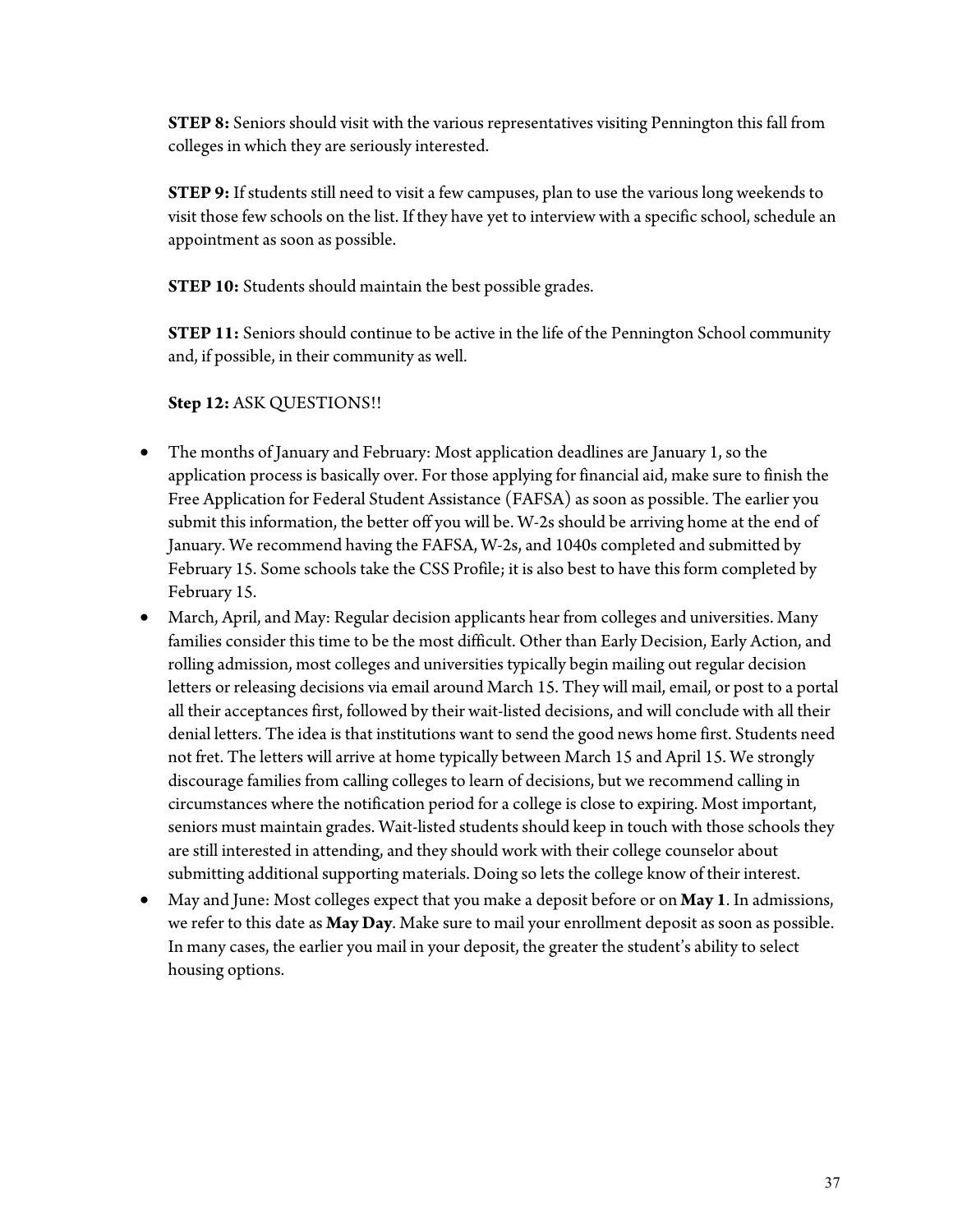### **APPENDICES**

### **Examples of Basic High School Course Preparation for Certain Popular Undergraduate Majors**

#### **Engineering**

*Courses:* 

Four years of English

Four years of mathematics (including at least algebra I, algebra II, geometry, pre-calculus, and

### calculus)

One year of chemistry One year of physics One year of biology Two years of history Two years of world language Three electives

*Standardized Tests:* 

SAT or ACT

SAT Subject Tests: Math, either Level I or Level II; Physics or Chemistry (avoid Biology unless directed); and a third test of the student's choice

### **Natural Sciences (Chemistry, Biology, Physics) and Mathematics**

*Courses:* 

Four years of English

Four years of mathematics (including at least algebra I, algebra II, geometry, pre-calculus, and calculus)

One year of chemistry One year of physics One year of biology Two years of history Two years of world language Three electives

*Standardized Tests:*  SAT or ACT

SAT Subject Tests: Math, either Level I or Level II; Physics, Chemistry, or Biology; and a third test of the student's choice (If the intended major is physics, student should be taking physics in the senior year and the respective SAT Subject Test)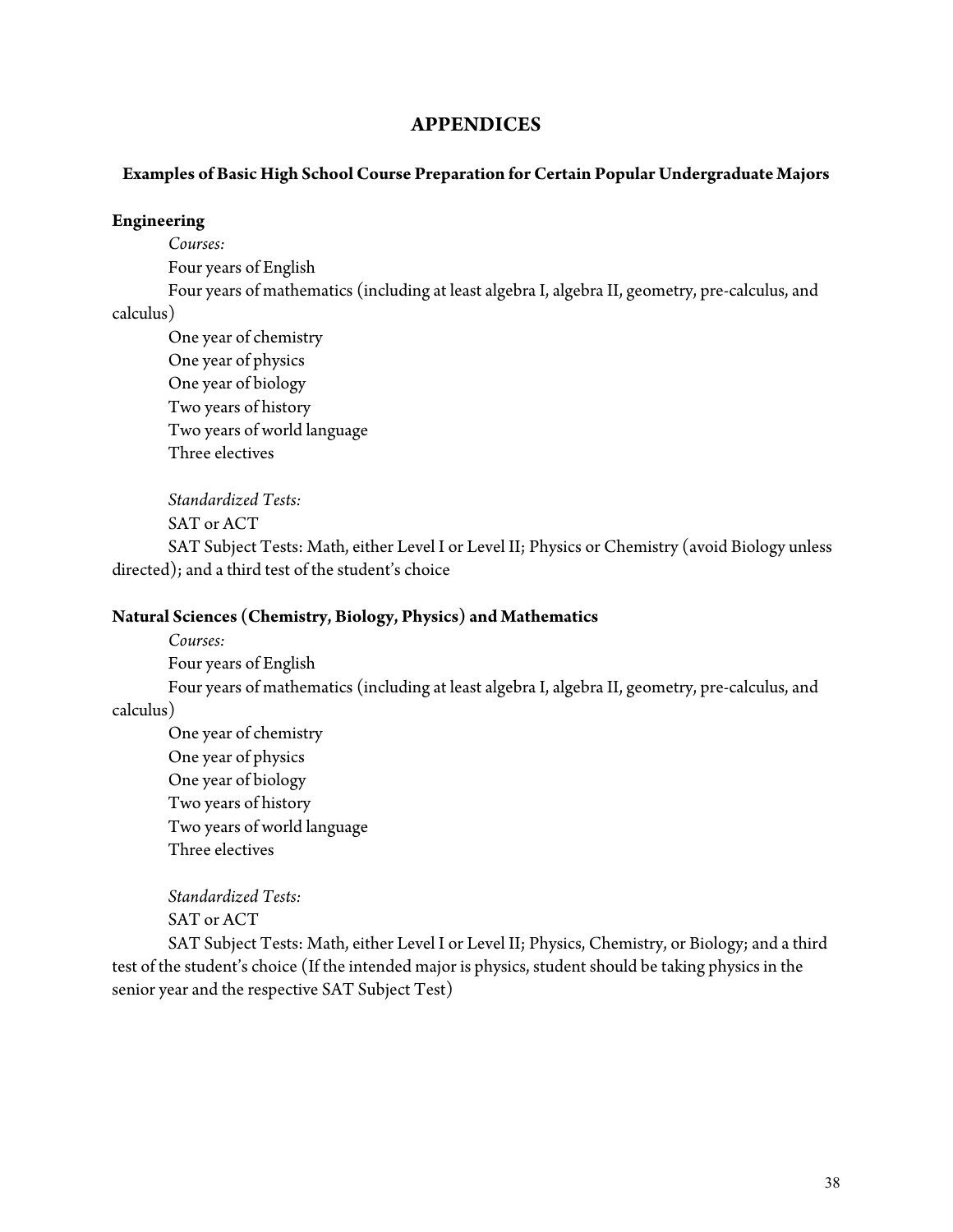#### **Computer Science**

*Courses:*

Four years of English

Four years of mathematics (including at least algebra I, algebra II, geometry, pre-calculus, and calculus)

One year of chemistry One year of physics One year of biology Two years of history Two years of world language Three electives, preferably focused in the technology area

*Standardized Tests:*  SAT or ACT SAT Subject Tests: Math, either Level I or Level II; Physics or Chemistry (avoid Biology unless directed); and a third test of the student's choice

#### **Liberal Arts majors**

*Courses:*

Four years of English

Three years of mathematics (including at least algebra I, algebra II, geometry, pre-calculus, and

calculus)

Two years of lab science (three or more preferred) Three years of history (four preferred) Three years of world language (four preferred) Five electives

*Standardized Tests:*  SAT or ACT SAT Subject Tests: Math, either Level I or Level II; and an additional test of the student's choice

### **Business Administration**

*Courses:* Four years of English Four years of mathematics (including algebra I, algebra II, geometry, pre-calculus, and calculus) One year of chemistry One year of physics One year of biology Two years of history (three or more preferred) Two years of world language Three electives

*Standardized Tests:*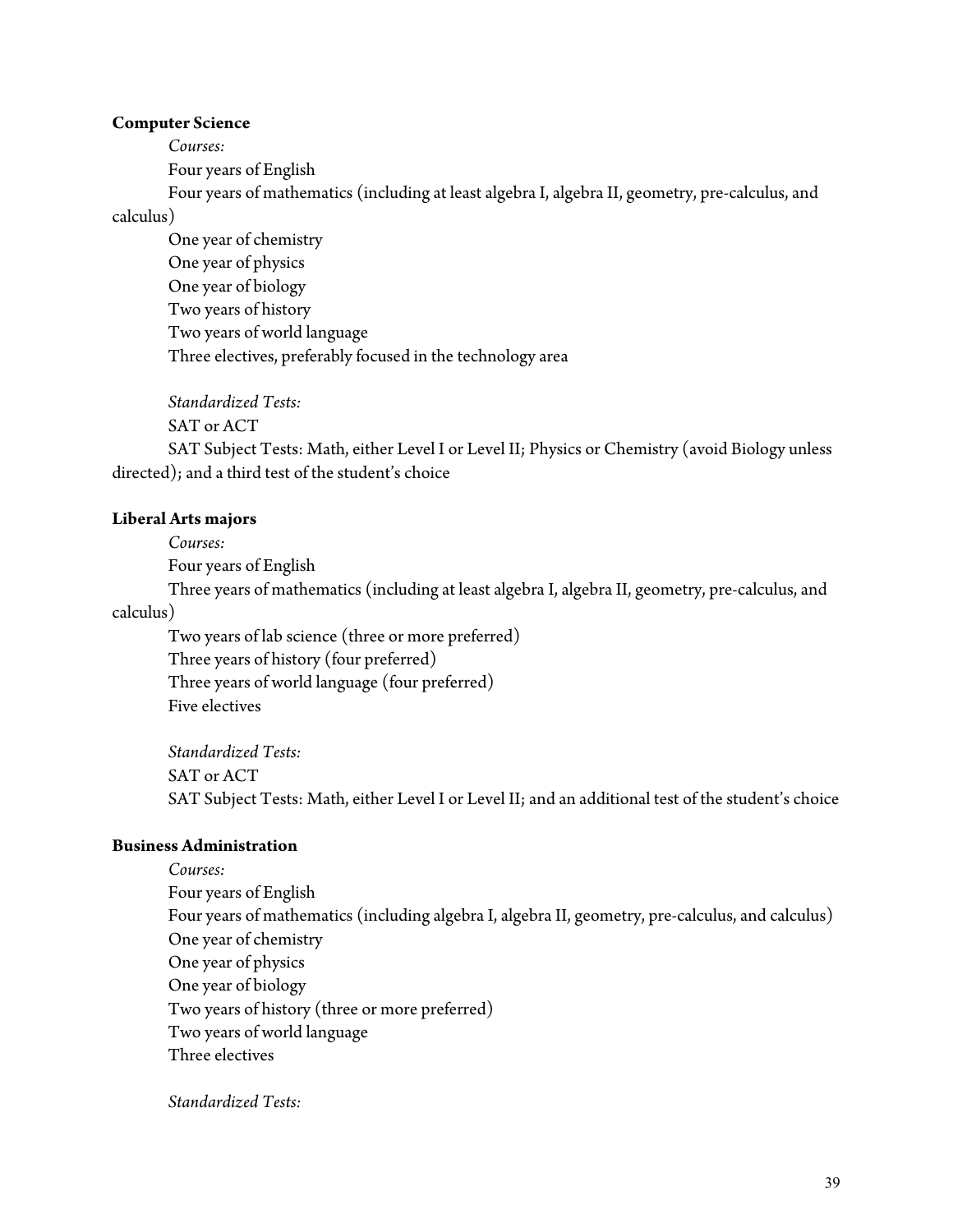### SAT or ACT

SAT Subject Tests: Math, either Level I or Level II; and an additional test of the student's choice

#### **Architecture**

*Courses:*  Four years of English Four years of mathematics (including algebra I, algebra II, geometry, pre-calculus, and calculus) One year of chemistry One year of physics One year of biology Two years of history (three preferred) Two years of world language Three electives

*Standardized Tests:*

SAT or ACT

SAT Subject Tests: Math, either Level I or Level II; Physics or Chemistry (avoid Biology unless directed); and a third test of the student's choice

### **Art, Drama, Music**

*Courses:*  Four years of English Two years of mathematics Two years of history (three preferred) Three years of world language Nine electives, preferably focused towards one's intended area of study (for those interested in being music majors, courses such as Music Theory and Music Composition will be helpful)

*Standardized Tests*: SAT or ACT

#### **Design**

*Courses:* Four years of English Two years of mathematics Two years of advanced science, preferably physics Two years of history Three years of world language Five electives, preferably focused towards design-related courses

*Standardized Tests:*  SAT or ACT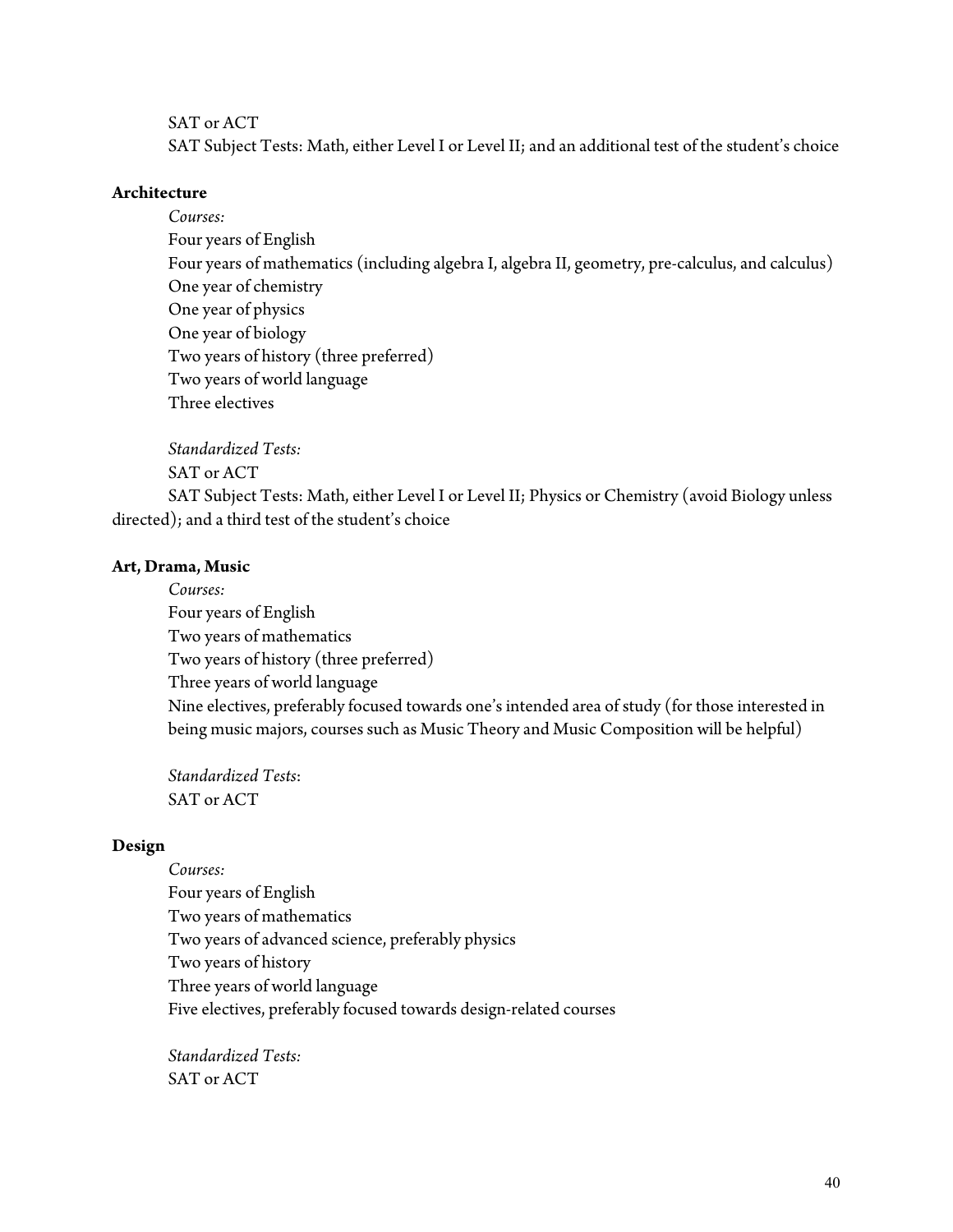### **Important Information for Students Interested in Majoring in the Arts**

### **Art/Drama/Music/Video/Architecture/Design/Ceramics/Photography**

For students interested in art, advertising, graphic design, fashion design, industrial design, photography, ceramics, architecture, and art education, all of these careers begin in **high school arts classes**! Below is a basic timeline that students can use to prepare themselves for any of the majors listed above.

### *Freshman Year*

Students should speak with their arts teachers and their advisor about their interests so that they can develop a course selection plan that will prepare them for a successful art and design college experience. Students are also encouraged to speak with their parents about their interest in pursuing art in college. Parents and students are invited and encouraged to meet with Arts teachers in addition to college counselors. Students with a passion for art should start to take art-related courses as early as their freshman year. Students will typically begin by taking Art I, Photography I, and/or Ceramics I. After students have completed these courses, they then can take Art II, Photography II, and/or Ceramics II.

### *Sophomore Year*

While Arts courses are usually slated for freshman and junior year, students interested in pursuing a college path in visual art should take at least a semester-long class during their sophomore year. This would involve filling a study hall period during the academic day with an art class.

Original work should be kept neat and smudge-free in a portfolio or safe in appropriate storage. Students should take high-quality digital slides of their work, constantly updating this digital portfolio with new pieces—both studies and finished work. Multiple views of three-dimensional work should be taken. Make sure to keep all sketchbooks! Many colleges like to see the developmental process that students go through as they create a piece, and these are great to take to interviews. Participation in art-related activities or clubs is extremely encouraged; examples are making a bowl for Empty Bowls, working on stage crew or costume crew for the fall play or winter musical, and participating in Art Club.

### *Junior Year*

Students should enroll in subsequent Level II or III courses of art, photography, or ceramics. Students should also try another medium. For example, a student who has completed Photo I and II could then take Drawing I during the junior year. Students should be going over all of their portfolio pieces, taking slides of everything. Students should also be continually working on their sketchbooks, keeping notes on their work. When students are asked in April to select their senior-year courses, they should enroll in a Level III course or Advanced Placement art class. Some students may take a life drawing course over Winter Break to supplement their high school curriculum. Most college and university admission offices expect ten to twenty pieces of art (from observation) that will make up a student's portfolio. Even majors in photography, ceramics, and graphic design will be expected to include drawings from observation in addition to their selected course of study.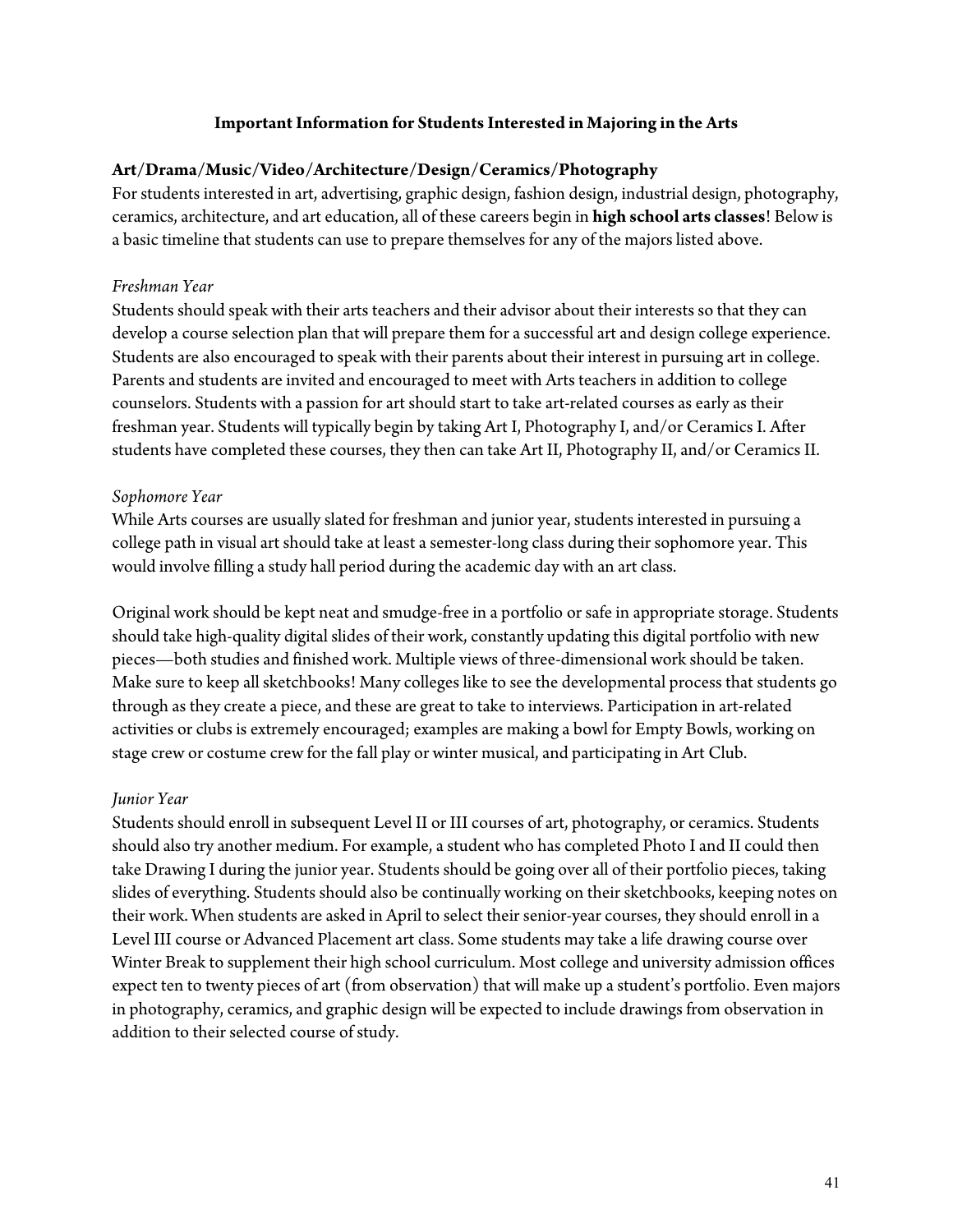#### *Summer between Junior and Senior Year*

Take a summer art course in life drawing or something challenging and interesting. Students should be focusing on finishing four or five pieces that will anchor their portfolio. Students enrolling in Advanced Placement arts courses are required to build their portfolio over the summer to ten pieces. Visit colleges and universities that have art programs. During each visit, make sure to ask about the school's portfolio requirements, talk with a professor from the art department, get a tour of the art facilities, and ask about galleries on campus or in nearby cities or towns.

#### *Fall of Senior Year*

Visit schools that were missed over the summer. Practice a portfolio critique with two or three art teachers, taking notes on what they say. Students should be in Advanced Placement art courses. The portfolio should be completed (ten to twenty pieces/slides) by mid-October; all senior-year work will be added once the year is over.

#### **Photography**

Students interested in pursuing photography beyond high school should complete all the photo courses: Photo I: Foundations of Art, Photo II: Digital Photography, and Photo III: Alternative Photography. In addition, it is highly encouraged to take AP Art 2D Design after completing the photography curriculum. This will usually occur during a student's senior year. During a student's photographic studies, it is important to be taking pictures. The photo instructor will gladly advise the student in the purchase of a DSLR camera, given that these are the cameras of choice for any professional photographer. It is absolutely essential to be taking pictures and fine-tuning one's sense of design and personal vision. Students are also encouraged to take additional arts courses in order to develop a holistic approach to the arts, given that the field of arts can be highly competitive and cross-disciplinary in nature. While enrolled in the arts, students should take the opportunity to participate in Art Club and/or the School's yearbook. During summer breaks students are best advised to enroll in a summer arts program, possibly a media arts course, given the ever-evolving digital technologies. During a student's senior year, the Horizon Project would be a key opportunity to connect with an advertising agency, a marketing or design firm, a professional photographer, or a company's communications department as an intern. The senior year is a pivotal time to complete a well-thought-out and refined physical portfolio and electronic portfolio and/or book.

#### **Video/Film**

A student interested in studying video or film in college should take all three levels of Video Production, and should also take an introductory class in visual arts such as Art I, plus Photography I and Drama I. Additionally, Pennington Sports Network and Tech Crew are relevant after-school activities that should be pursued. Introduction to Psychology and Computer Science are excellent electives to take if one is considering a video or film path. Students need to investigate portfolio requirements with the colleges to which they would like to apply.

### **Drama**

Note: There are related majors such as communications, speech, theatre education, film studies, etc., that may require a similar high school course of study. Students interested in communications or speech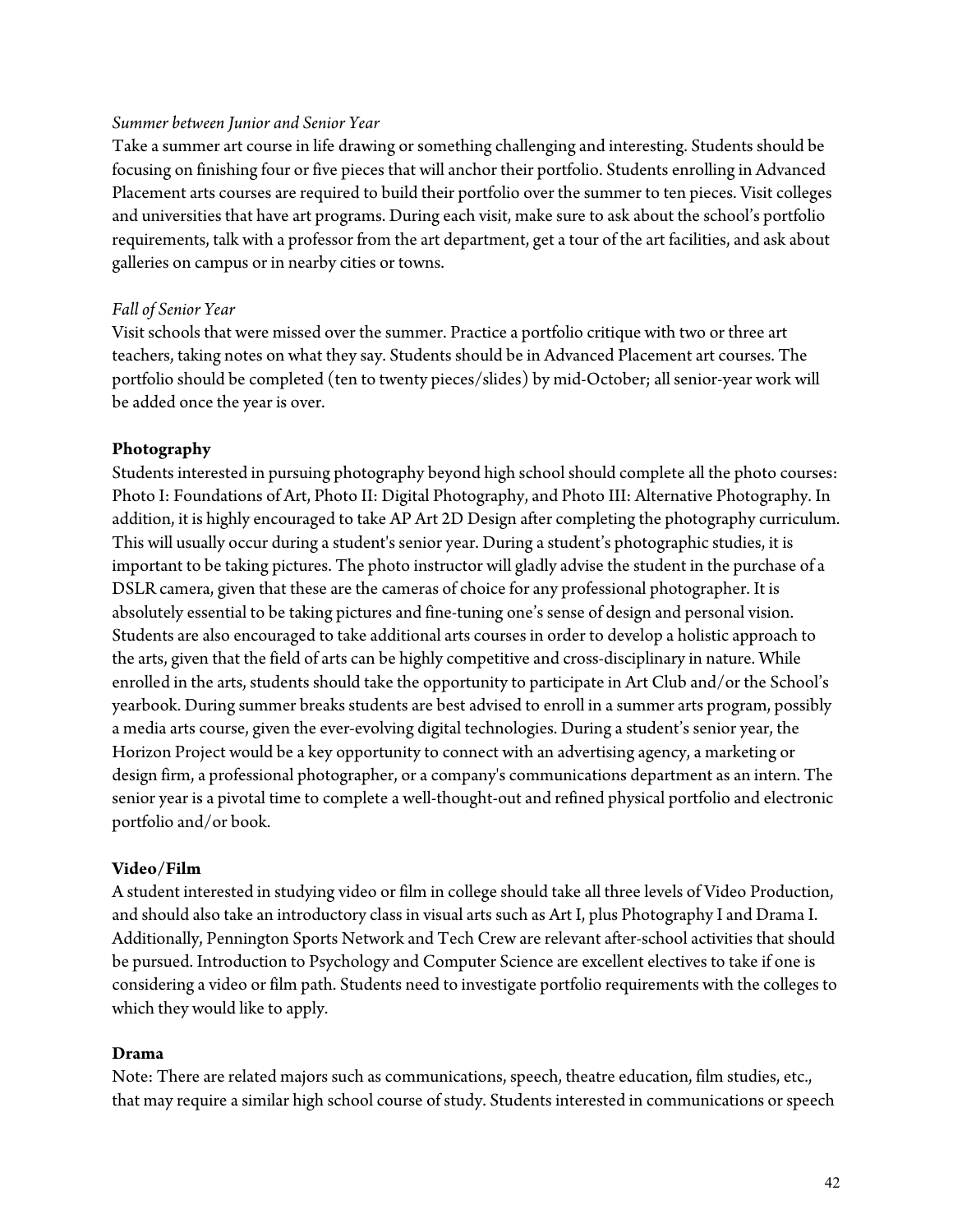should be taking courses and pursuing activities in both drama and music. Film requires a background in video production, drama, and visual art. Students should see an Arts Department faculty member to determine the best path for their individual interests.

# *Freshman, Sophomore, and Junior Years*

Participate in as many shows as possible in school—as an actor, technician, or designer. Participate in Dramatic Society activities. Take Drama I, Drama II, and/or Senior Seminar in Drama at Pennington. Keep a folder/electronic portfolio of your drama activities and playbills; song, scene and monologue work; and production paperwork, photographs, and video clips. Audition outside of school if you have the opportunity. Attend a summer program for theatre.

Students interested in musical theatre should take Chorus, try out for the Pennington Singers, and participate in the winter musical.

# *Junior Year*

Identify schools of interest to you. Decide what type of program you want to go for: BFA or BA, and what concentration. Keep up with your drama portfolio. Figure out the requirements for auditioning/videos/portfolios. If you are interested in writing and producing an original work, start it now. Be in constant communication with the drama teacher.

# *Summer after Junior Year*

Students interested in drama should attend a summer program, if possible. Prepare a theatre résumé.

- Performers: Prepare a minimum of two contrasting monologues or musical pieces. If you are interested in musical theatre, you should prepare two songs as well. Start preparing an initial theatre résumé or music repertoire.
- Technicians and Designers: Prepare a list of all the productions and jobs you have had. Gather photos and drawings of projects. Include one chart (sound cues, props list, etc.) in your portfolio, and also one hand-draft of a working drawing, lighting plot, or ground plan.
- Writers: Prepare an electronic collection of your scene work. Include detailed characterizations and descriptions of settings, along with monologues, scenes, and short plays. Short stories and essays are also useful. You will most likely need to submit one graded assignment with markings from a teacher on it.

# *Senior Year, Fall*

Make a chart of all requirements for all schools. Have three monologues (comic, dramatic, classical) fully prepared (consult with the drama teacher). Schedule audition dates with your schools. Make audition tapes and technical portfolios early in the fall. Musical theatre candidates need to have one or two contrasting songs fully prepared (consult with vocal music teacher)—and make sure to have the proper accompaniment. Enroll in Advanced Drama or Senior Seminar in Drama. Finish the writing for any original theatre project that may be produced at Pennington. Be involved with the fall play, and be sure to update your portfolio with that work, because it occurs late in the Early Decision/Early Action process. Update your theatre résumé. Write your college essays.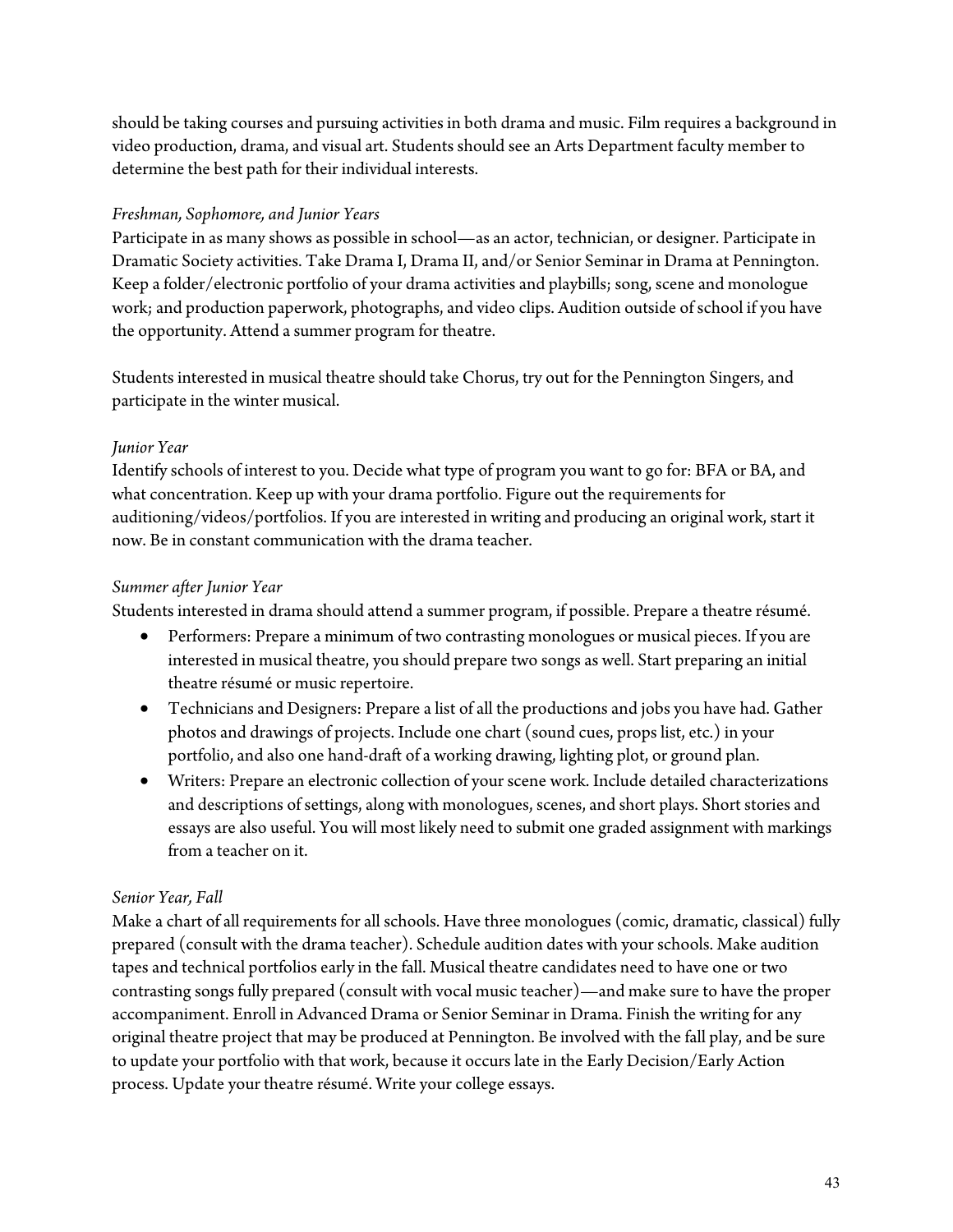A note about monologues: When choosing audition monologues, it is best to choose from a play rather than a monologue book—or to read the entire play before deciding. You should play someone of your approximate age. Your character should develop through the monologue. It is best not to use an accent, unless you are extremely skilled at that accent. Use creative blocking and movements. You may use one chair; do not use props. When choosing a song for musical theatre, use similar criteria, and make sure that the song showcases the best aspects of your voice. Avoid monologues and songs that are overused. Use blocking and movement, but not to excess. It should feel organic but be interesting. You need a coach for your monologues. See the drama teacher.

### **Music**

Note: There are related majors such as arts management, communications, music composition, music therapy, music production, music business, etc., that may require a similar course of study for a high school student. Students interested in arts management, communications, or speech should be taking courses and pursuing activities in both drama and music. Students should see an Arts Department faculty member to determine the best path for their individual interests.

### *Freshman Year*

Participate in as many ensembles as possible in school—as a singer, player, or technician. Take Music Theory, Music Technology, and/or Composition at Pennington. Take private lessons. Keep a journal of your music activities. Audition for competitions if you have the opportunity. Attend a summer program for music.

### *Sophomore Year*

Students interested in vocal music should take Chorus and try out for the Pennington Singers. Students interested in instrumental music should be in Orchestra, Pit Band, and/or Jazz Band. Sound technicians should take Music Technology, and composers should take at least one semester of Composition. All music students should consider AP Music Theory. Sophomores should continue to keep a journal, take private lessons, and participate in summer music opportunities. Take advantage of opportunities to perform as a soloist at gallery receptions, Coffeehouse, Chorus Cabaret, and other School functions.

### *Junior Year*

Identify colleges of interest and their music-affiliated music programs. Decide what type of major you want and how that major is offered in specific colleges' degree programs, such as BS, BA, BMus, or BMusEd. Determine and accurately make notes of the requirements for auditioning or prescreening these will vary from school to school. If you are interested in composing and producing an original work, start it now. Take any music courses at Pennington in which you have not enrolled. Be in constant communication with the music teachers. Continue to keep your journal, take lessons, participate in summer music opportunities, and develop a portfolio.

### *Summer after Junior Year*

Students interested in music should attend a summer program, if possible. Prepare a minimum of two contrasting musical pieces. If you are interested in musical theatre, you should prepare a Broadway song as well. Start preparing an initial résumé or music repertoire list.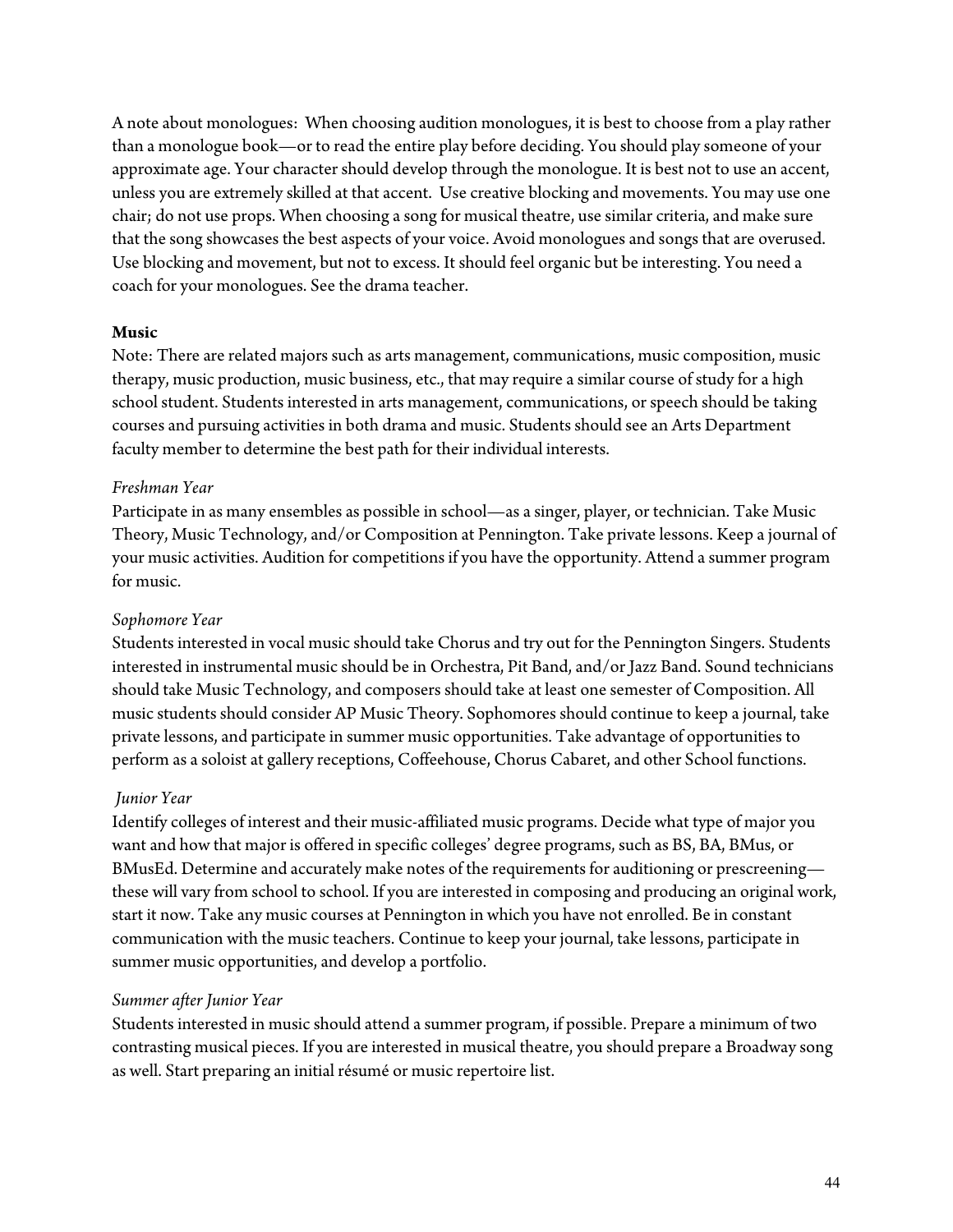### *Senior Year, Fall*

Finalize your list of schools. Make audition recordings early in the fall. Musical theatre candidates need to have one or two contrasting songs/pieces fully prepared (consult with primary music teacher)—and make sure to have proper accompaniment. Composers need to edit and complete written scores. Audio engineers should have a portfolio of completed recording sessions. Write your college essays.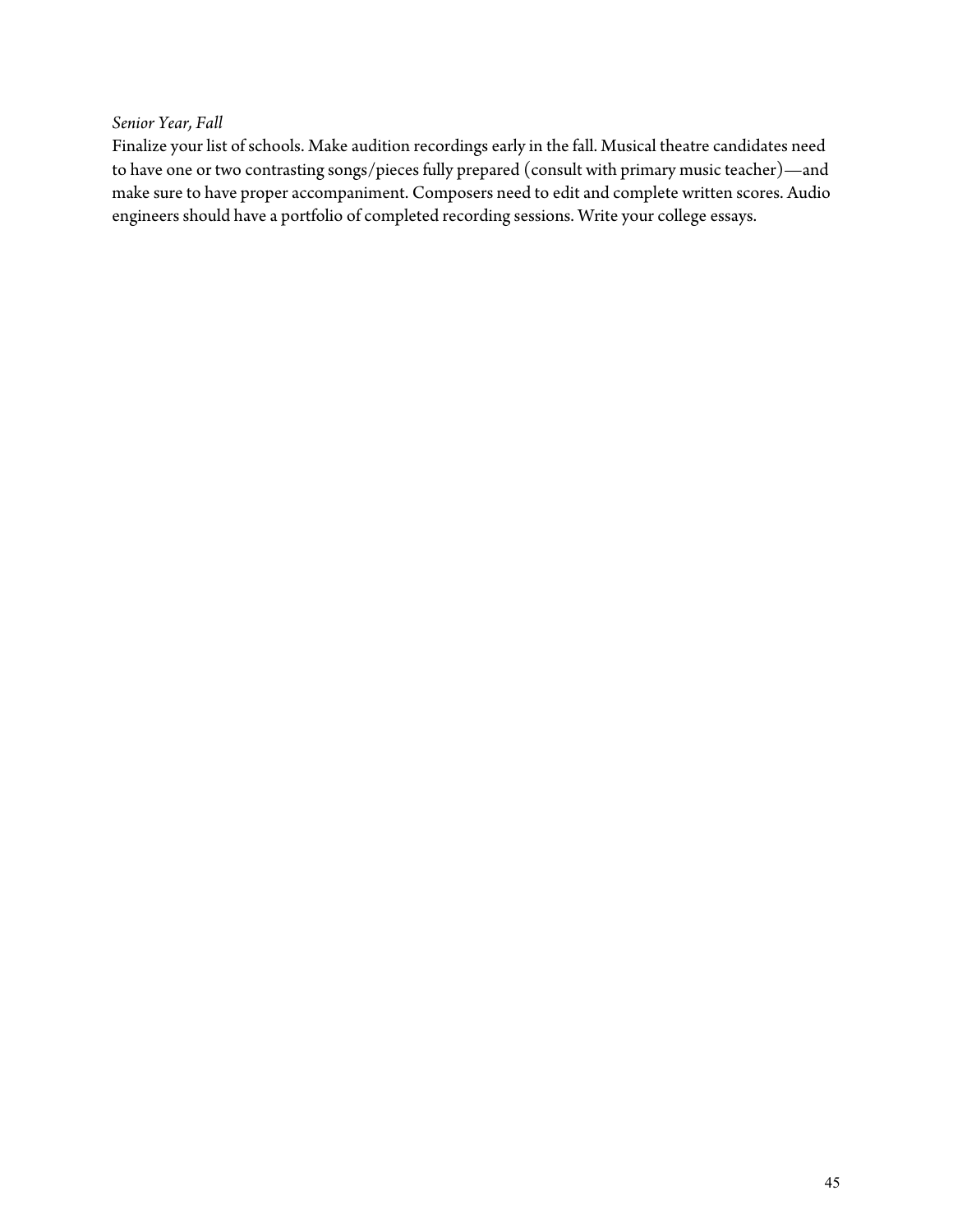# **GLOSSARY OF TERMS**

### *College Degrees*

**Associate's degree:** The degree awarded after the successful completion of a two-year program, usually at a junior or community college.

**Bachelor's degree:** The degree awarded after the successful completion of a four-year program of study at a college or university. Also called a **baccalaureate degree**.

**Master's degree:** The degree awarded after the completion of the first postgraduate program. **Doctoral degree:** The degree awarded after intensive study in a particular field, such as an academic

discipline (PhD), medicine (MD), education (EdD), or law (JD). Can be referred to as a **doctorate**.

### *College Calendars*

**Semester system**: The most common calendar, where the academic year is divided into two relatively equal periods of approximately sixteen weeks.

**Trimester system:** A calendar which divides the academic year into three equal parts.

**Quarter system**: A calendar similar to the trimester system, with the summer used as the fourth quarter. **4-1-4 system:** A system where students carry four courses during the fall semester, one course in the "January Term" or "Winter Session," and four courses in the spring semester.

### *College Terms*

**Matriculation:** Enrollment at a college or university into a degree-seeking program.

**Credit hour**: A standard unit of measurement for a college course. Each credit hour requires one classroom hour per week.

**Full-time status**: Enrollment at a college or university for twelve or more credit hours per semester.

**Part-time status**: Enrollment at a college or university for eleven or fewer credit hours per semester. **Core curriculum**: Specific liberal arts courses that an institution requires of all students to earn a

degree.

**Syllabus:** A course outline that lists all the assignments, exams, and lecture topics for that course, usually distributed at the first class meeting.

**Prerequisite**: Preliminary course required before a student can take an advanced course in a particular subject area.

**Three/two program**: A program of liberal arts study for three years, followed by two years in a professional field at another institution or in a professional division of the same institution, resulting in two bachelor's degrees or a bachelor's and a master's degree.

## *Admission Terms*

**Early Admission**: Admission to a college following completion of the junior year of high school. **Early Decision**: A plan where students make an application in early fall of their senior year and notification is sent by mid-December; a commitment to attend if accepted is required, along with withdrawal of other college applications. A student may apply to only one college under Early Decision. **Early Action/Early Notification**: Similar to Early Decision, except that the applicant is not committed to attend the institution if accepted and other applications may be made.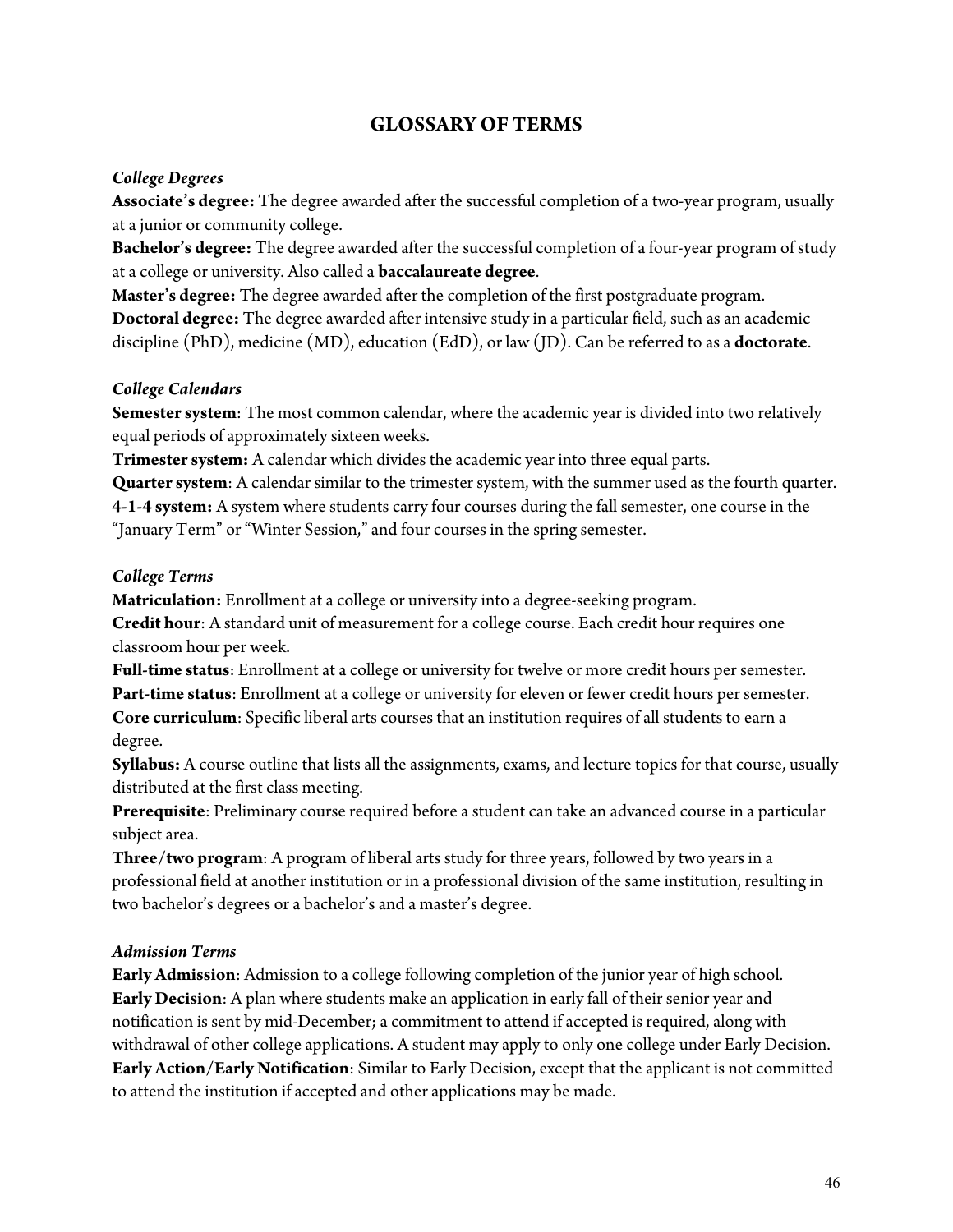**Single Choice Early Action:** A plan allowing students to apply to a specific institution in some cases, restricting a student's ability to apply Early Action and/or Early Decision to any other institution. **Rolling admission**: A procedure by which admission decisions are made on a continuous basis and notification is sent within about three to four weeks after receipt of all completed application materials. **Wait list**: An admission decision to applicants stating that their application is acceptable, but that the limit of accepted students has already been reached; wait-listed students may be admitted after May 1, if space becomes available.

**Conditional acceptance**: An admission decision offered to an applicant based on successfully completing specific requirements that are outlined by the college or university.

**Deferred admission:** A plan when acceptance to a college or university is granted, but a student delays enrollment for a semester or a year due to special circumstances. Students should double check what restrictions, if any, the college or university may have for deferred enrollment. Some institutions prevent students from taking any college-level course while deferring.

**Deferred decision**: A situation that occurs typically when a student applies under an "early" program, and the college or university moves the student's application to the regular decision process for review. In most cases the college or university is interested in seeing the student's midyear grade report from high school before making an admission decision.

### *Financial Aid Terms*

**Assets**: An individual's savings, real estate other than the primary residence, business value, stocks, bonds, trust funds, etc.

**Campus-based programs**: Federal programs administered directly by the financial aid office at a college or school. These programs are Federal Supplemental Educational Opportunity Grant (SEOG), Federal Work-Study (FWS), and Perkins Loans.

**Cost of education/cost of attendance/institutional budget**: A figure that covers tuition and fees. **CSS Financial Aid Profile**: A form that collects information used to determine eligibility for institutional and private funds for a fee. Some college and universities will ask a student to complete both the CSS Profile and the FAFSA.

**Default**: A student's failure to repay a student loan according to the terms agreed upon when the student signed the promissory note.

**Dependent student:** A student who is being supported by his or her parents.

**Expected Family Contribution (EFC)**: A figure determined by a federally mandated formula that predicts how much a family can contribute to their son or daughter's postsecondary education directly from income or from either drawing down on assets or borrowing. Note: The EFC is a bare-bones analysis and is not a cost-flow analysis.

**FAFSA on the Web:** A website run by the US Department of Education that allows students and families to complete the FAFSA online.

**Federal Family Education Loan Programs**: Formerly known as the Guaranteed Student Loan Program, the FFEL Program includes Federal Stafford Loans (subsidized), Federal Plus Loans, and Federal Consolidation Loans. Funds for these loans are provided by private lenders.

**Federal Perkins Loan**: A government-sponsored, low-interest loan administered by the college to help fund postsecondary education for undergraduate students with exceptional need.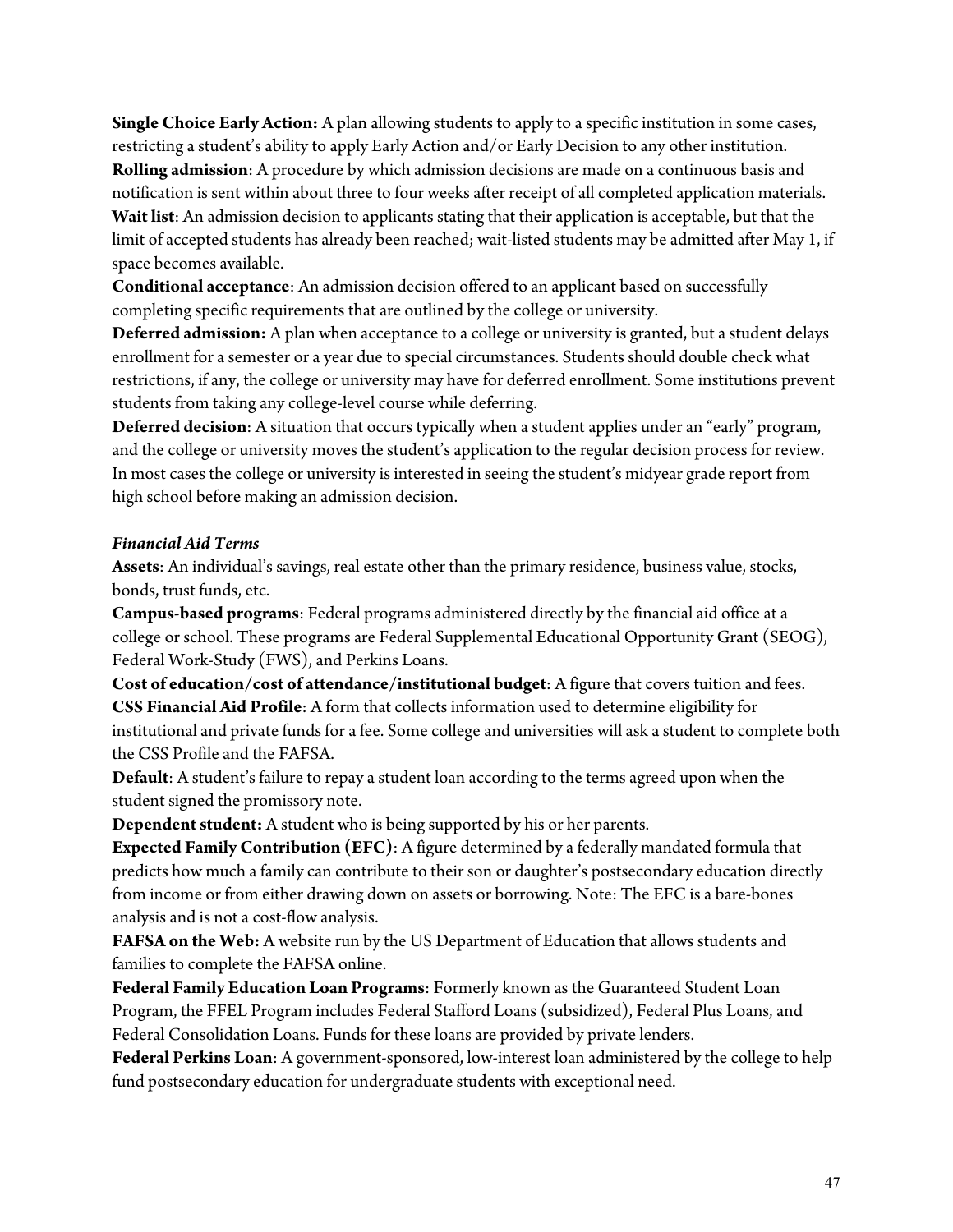**Federal Stafford Loan:** A major source of self-help aid for students. Stafford loans are made either through the Direct Loan Program or through the Federal Family Educational Loan Program (FFEL). Direct or FFEL Stafford Loans are either subsidized or unsubsidized.

**Federal Supplemental Educational Opportunity Grant (SEOG)**: A federal loan program administered by colleges to provide need-based aid to undergraduate students with exceptional financial need.

**Federal Work-Study**: A college program that provides jobs on and off campus for students who have demonstrated financial need.

**Financial aid**: The money provided by the federal, state, and government agencies, along with other organizations, to help a student pay the cost of postsecondary education (the education and training beyond high school).

**Financial aid package**: The total award received by a student from a variety of sources. An aid package usually contains a combination of gift aid (grants and scholarships) and self-help programs like loans and work-study.

**Financial aid transcript**: An official record of aid received by a student.

**Free Application for Federal Student Aid (FAFSA)**: An application that must be filled out by a student and parents who want to apply for federal and state student assistance. The programs are student loans, work-study, scholarships, and grants.

**Half-time student status:** A term referring to a student who does not attend college or school full-time. Depending upon how the school measures a student's academic progress, it can mean at least six semester hours or quarter hours per term; at least twelve semesters or eighteen quarter hours per year; or at least twelve hours per week.

**Independent student status/self-supporting student**: A student who, according to a given set of criteria, may apply for financial aid directly, independent of his or her parents' financial conditions. An independent student must meet any of the following conditions:

- Is 24 years of age by December 31 of the award year
- Is an orphan, ward of the court, or veteran of the Armed Services
- Has legal dependents other than children and/or spouse
- Has children who receive more than half their support from him or her
- Is married, a professional student, or graduate student
- Is judged independent by the financial aid officer based on documented unusual circumstances

**Loan**: Borrowed money that must be repaid (usually with interest).

**Needs analysis**: A method of determining how much a family can contribute toward the student's postsecondary education cost.

**Parent Loan for Undergraduate Students (PLUS):** A variable-rate loan program offered by a lender from which parents of certain undergraduate and graduate students can borrow money for postsecondary education. Parents must complete and submit a FAFSA and PLUS loan application. After the college or university that the student plans to attend completes its section of the application, it must be sent to a lender for evaluation.

**Pell Grant**: A grant awarded to help undergraduates with exceptional need pay for their education after high school. The Pell Grant Program is the largest federal student aid program.